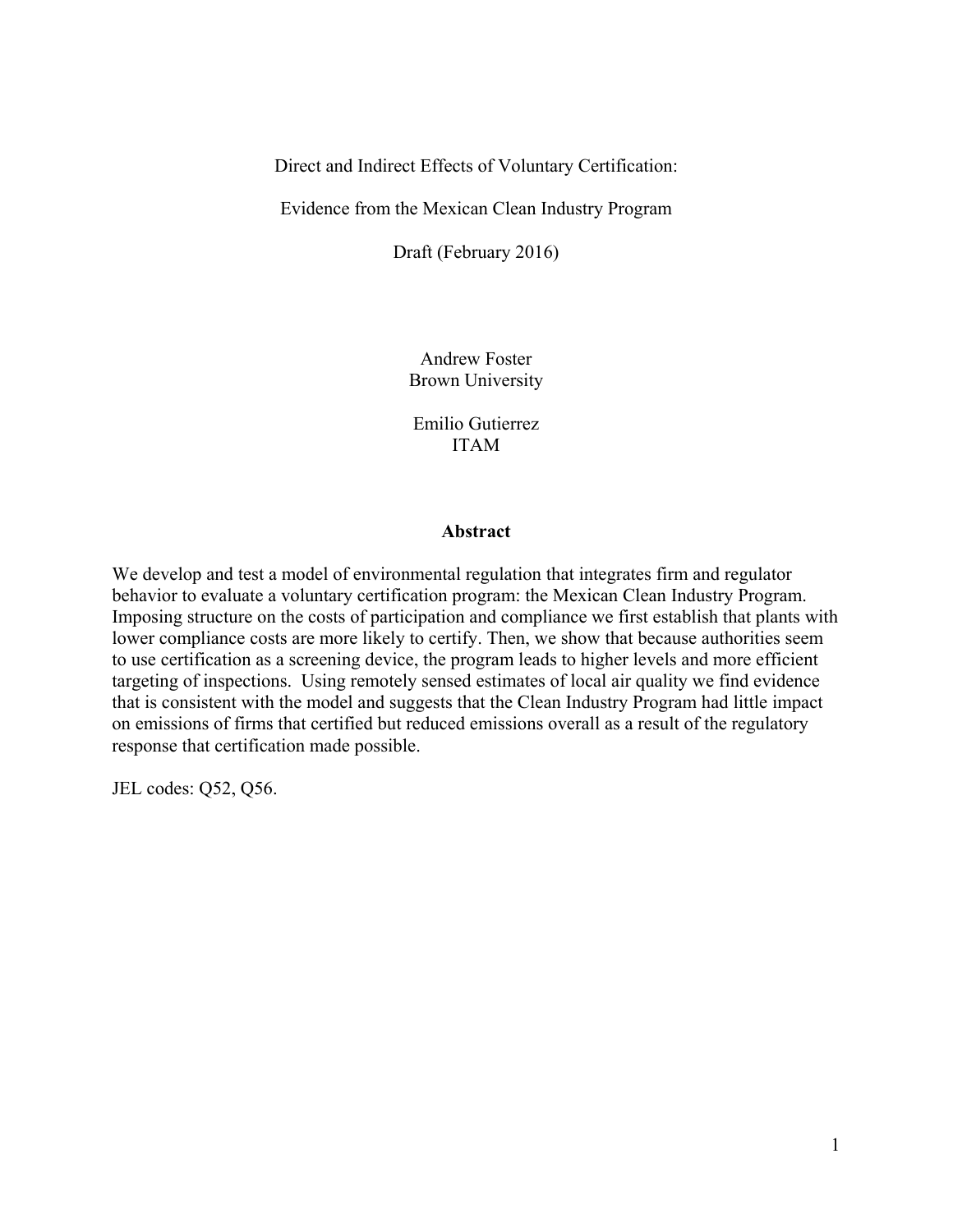The process of designing effective policy in the face of limited regulatory capacity presents a major challenge for policy makers in the developing world. As noted by Laffont in his book, 2005, *Regulations and Development*, key implications for regulatory policy that can be derived from models of optimal regulation focused on the developed world cannot be applied with impunity in the developing world given differences in terms of the nature and strength of local institutions.<sup>1</sup> Moreover, while testing of regulatory theories in the developed world is itself difficult, the empirical analysis of regulatory effects in the developing world are even more challenging; capacity and resources are generally inadequate to collect the kind of detailed data necessary to examine the consequences of a particular regulation.

While much of the work to date on regulation and development has focused on the management of utilities, the problems are equally salient in the context of environmental management. Market based interventions that are typically advocated by economists as a mechanism for accommodating unobservable differences in the cost of reducing emissions may not be well suited to a situation in which monitoring costs relative to the value of output are high and in which legal institutions for enforcement of contracts are weak. Similar concerns arise with respect to attempts to cap emissions through direct regulation of firms or plants— the government agency in question may have limited capacity to monitor firm behavior and/or problems of accountability may argue for the use of relatively simple and transparent policies rather than more nuanced policies that allow for regulatory discretion (Estache and Wren-Lewis 2008).

 $\overline{a}$ 

<sup>1</sup> Estache and Wren-Lewis (2008) provide a useful summary of Laffont's arguments in the context of the broader literature on the subject.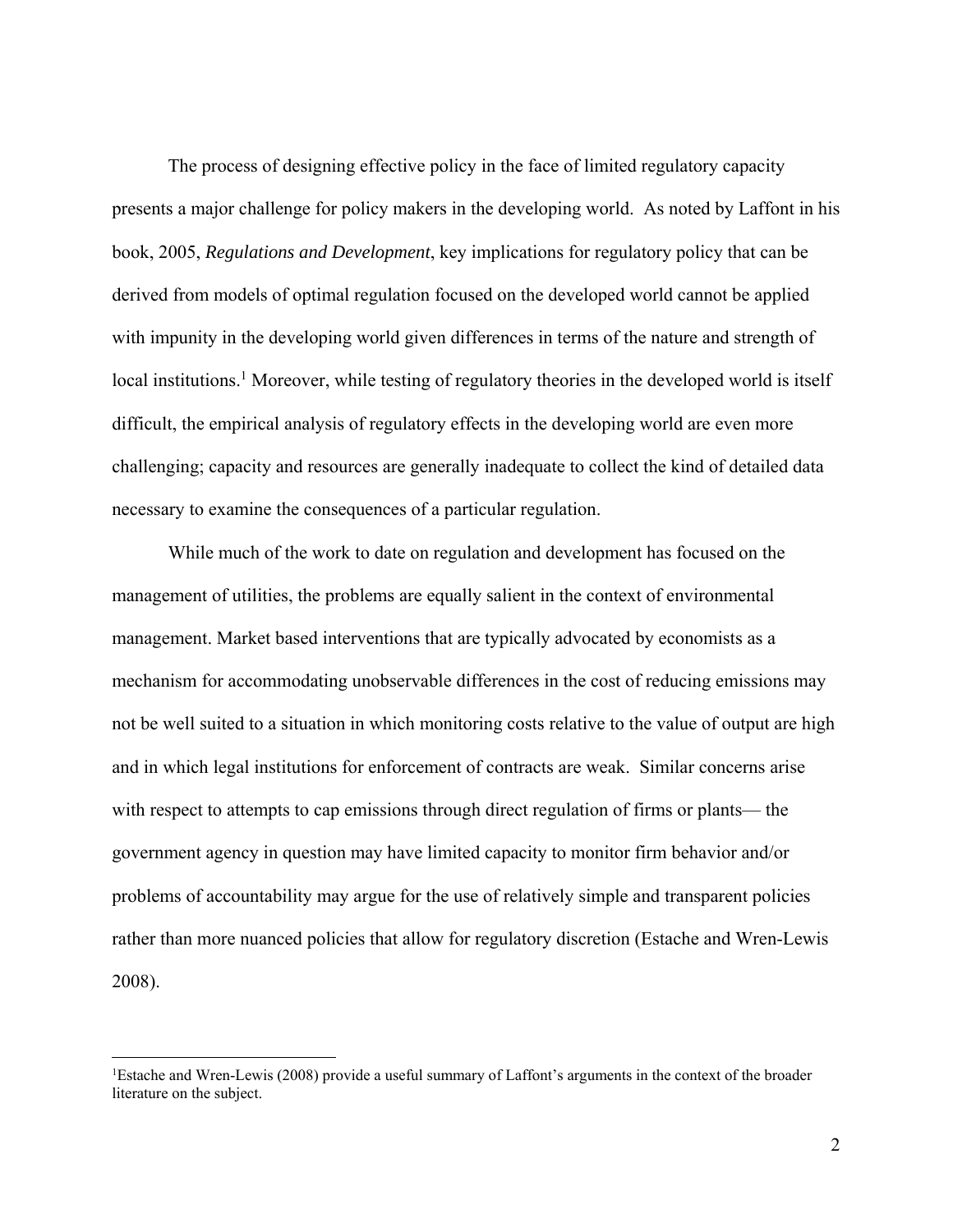An interesting policy tool that may address some of these concerns is that of voluntary certification. In particular, like a market-based system, an appropriately designed voluntary program may have the effect of concentrating emissions reductions on plants with low compliance costs and/or in those plants that are most likely to benefit from being able to demonstrate compliance with environmental regulation. Indeed, voluntary pollution reduction programs are increasingly being used to encourage plants to reduce their emissions levels in both the developed and developing world (OECD, 1999, 2003). Their effectiveness, especially in low and middle-income countries, however, is unclear and may, among other things, depend on the interaction between the information revealed by these programs and other regulatory and nonregulatory pressures for improved environmental performance (Blackman, 2009; Anton, Deltas and Khanna, 2004).

 While the theoretical literature has explored how the revelation of information through instruments such as the one studied in this paper may have an impact on other agents' behavior and, indirectly, on compliance (see for example Decker and Maxwell, 2006; Gilpatric et al, 2011; Dranove and Jin, 2010; Heyes, 2000; Garvie and Keeler, 1994), the existing empirical literature (see for example Morgenstern and Pizer, 2007; Khanna, 2001) examines primarily two main questions: (1) which plants participate/what drives participation? and (2) what is the direct impact in terms of pollution emissions of the existence of these programs? Given the relative scarcity of emissions data, most studies in the context of developing countries have focused on the first of these questions. In terms of the program analyzed in this paper, Blackman et al. (2007) show that plants that have been inspected or fined for not complying with pollution emissions standards in the past are more likely to participate. Muñoz-Pina et. al. (2006) find that larger plants, exporting plants and those who sell their goods to the government are more likely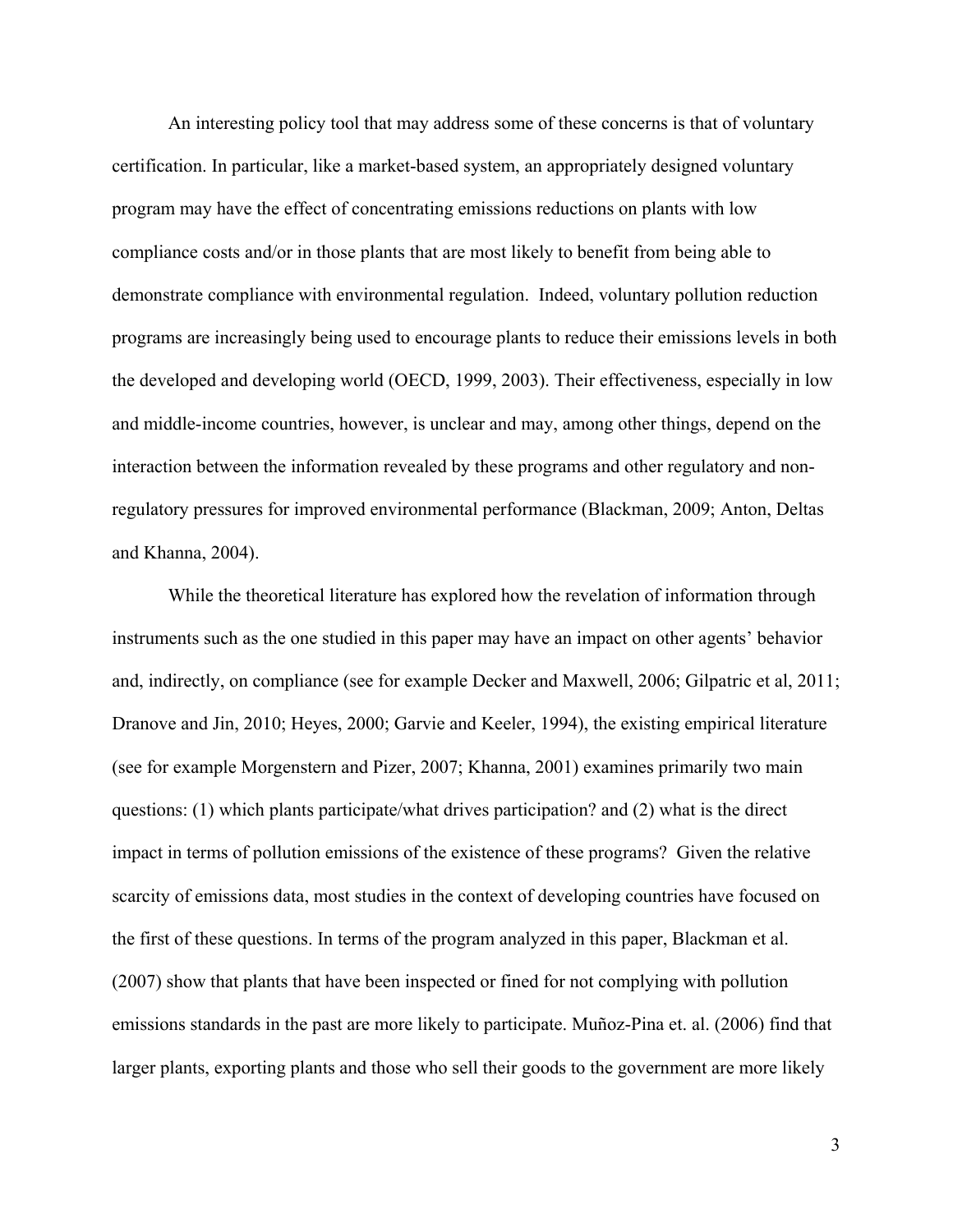to participate, while the average income of the community where plants are located, plant's age, fuel and water use intensity, and the amount of past fines have no predictive power on certification.

There has been some empirical literature for developed countries that considers the question of the impact of voluntary certification on emissions, much of which considers the US Environmental Protection Agency 33/50 program.<sup>2</sup> A central focus of this literature has been on the selection problem: that those firms that meet the 33/50 criteria are not a random sample of firms, leading to potentially misleading inferences about the effects of the program on emissions in cross-sectional data. Results have been inconclusive. The differences in the findings seem to come from differences in the sample used, the mechanisms used to correct for sample selection bias, or the variable used to measure environmental compliance (Alberini and Segerson, 2002). For example, Arora and Carson (1996), Gamper-Rabindran (2006) and Sam and Innes (2006) find that firms that certified experienced a differential reduction in emissions relative to other similar firms that did not certify. Vidovic and Khanna (2007), however, find that a very small percentage of the change in total emissions by participating plants can be attributed to the program.

While, as noted, empirical attempts to date to examine voluntary certification have given considerable attention to the problem of selection as a matter of inference for the econometrician, little consideration to how selection, in the context of voluntary certification, influences the behavior of economic agents such as regulators, consumers, or financiers. But this approach arguably misses a key rationale for voluntary certification and is inattentive to the problems of limited capacity in low- and middle-income countries as highlighted above. In the presence of

 $\overline{a}$ 

<sup>&</sup>lt;sup>2</sup> See Montero (1999) for an empirical analysis of the drivers of compliance in the context of the US Acid Rain Program.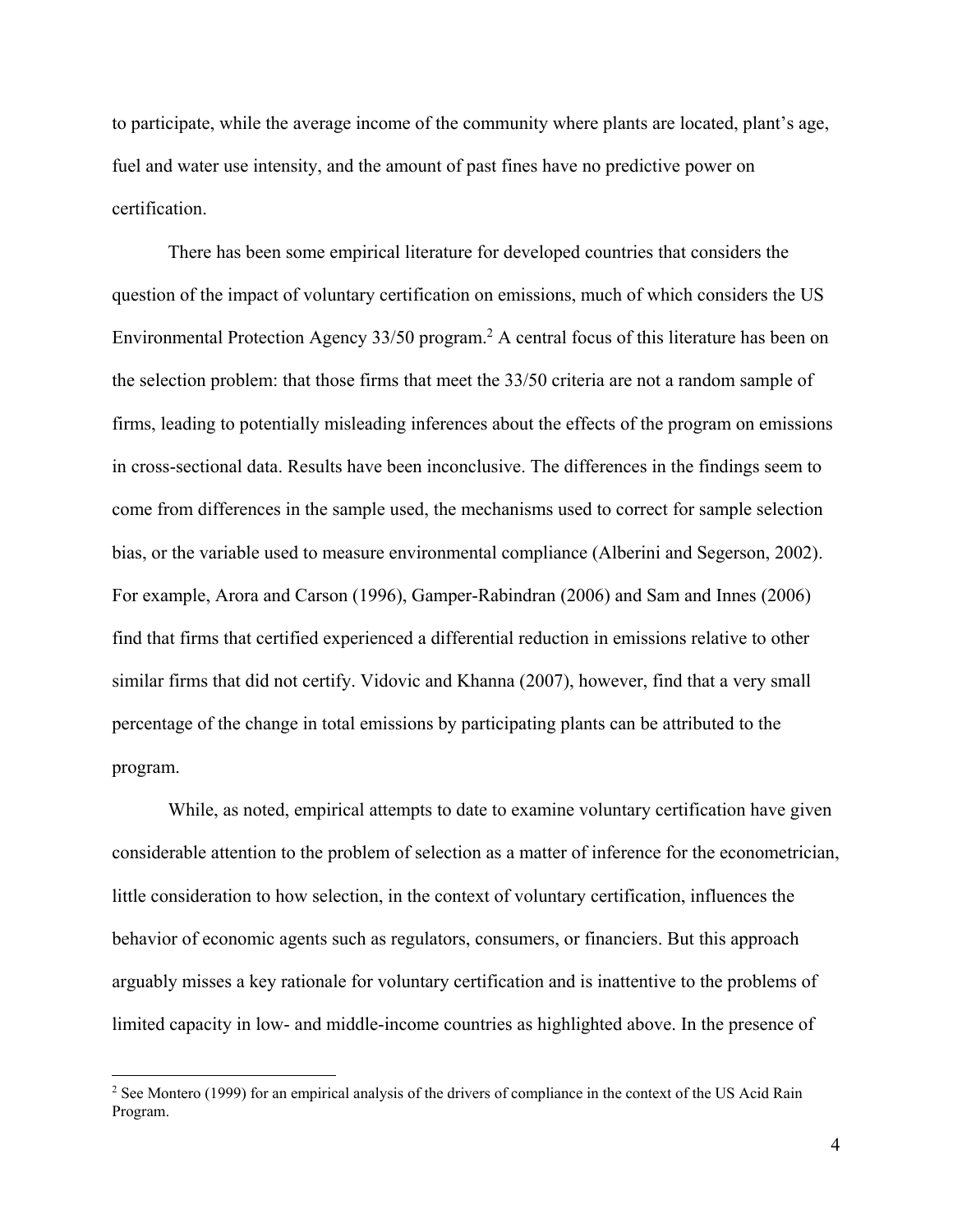perfectly observable environmental behavior there would seem to be little point to a program that provides some kind of public acknowledgement in the form of a "certificate". The presence of voluntary certification suggests that problems of unobservability may also affect the choices made by plants and those economic agents with which they interact. Moreover, if the process of certification reveals information about plants that certify, it also reveals information firms that do not certify.

If, for example, regulators presume that those who do not certify are not in compliance, they may be more likely to inspect those plants. This response may, in turn, alter the behavior of plants that do not choose to certify. Under such circumstances, among other implications, a comparison of emissions of certified and uncertified plants would yield a biased estimate of the effect of certification on emissions, even if appropriate adjustments were made for the selection of plants into the certification group.

 The role of certification in the revelation of information also may have implications for the pattern of selection. It is generally assumed, for example, that plants that certify would be relatively "green" in the absence of a certification program so that cross-sectional estimates of the effects of certification on emissions are negatively biased. But if certification is used primarily to reveal information, then it may be of little use to plants that are expected to be "green"; instead it will be attractive to plants that are expected to be dirty based on observable criteria but perceive a benefit to signaling their green status. Preliminary evidence on this point is available in Table 1. This table contrasts high and low certification sectors in the context of the Mexican program that will be the focus of the more detailed analysis below. While there is not a clean division between these two groups, a rough cut would suggest that the high certification group includes sectors in which there is a high degree of chemical processing such as cement,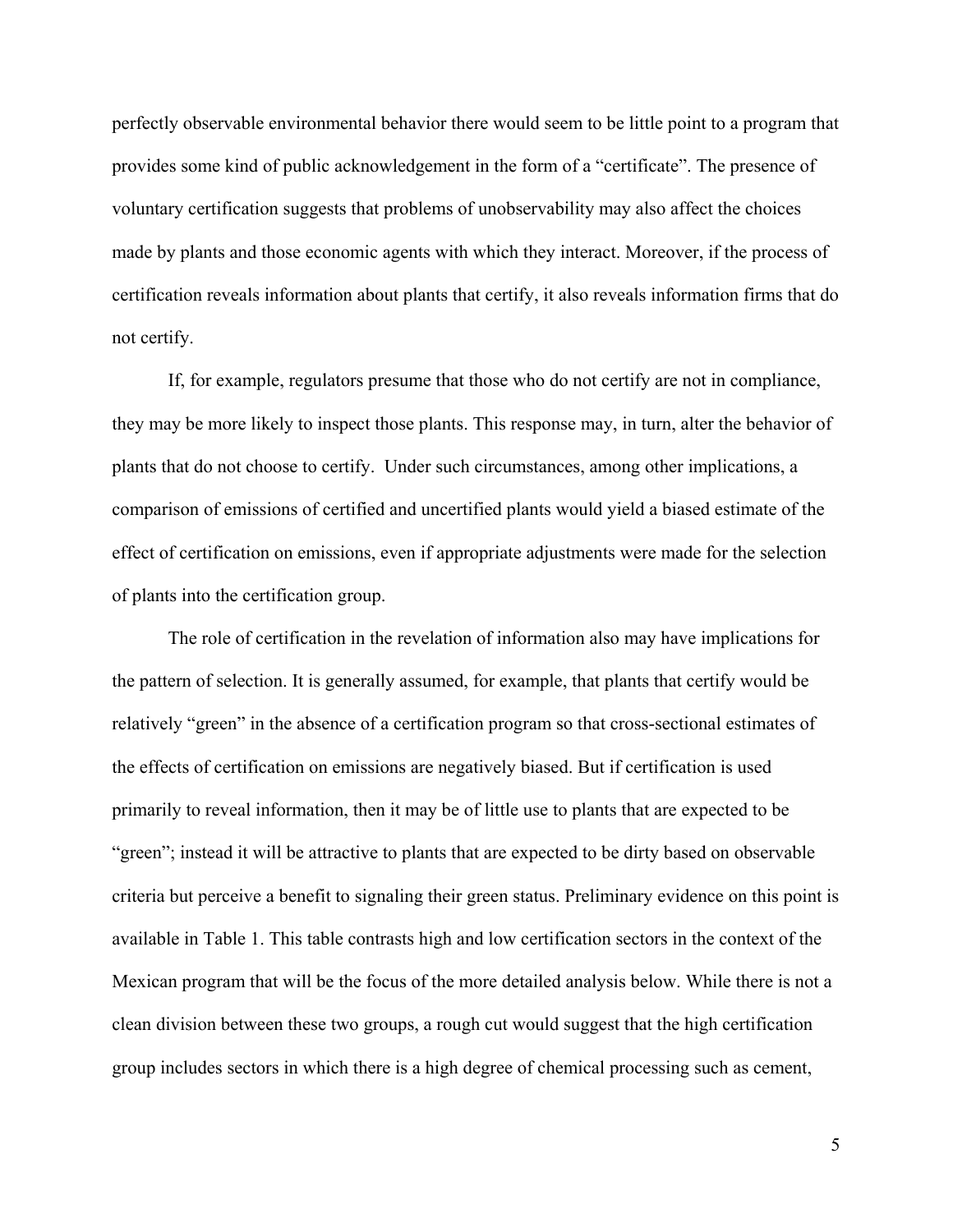pharmaceuticals, synthetic materials, and explosives. The low-certification sectors are ones in which agricultural products play a key role such as natural fibers, coffee/tea and chocolates, and wood products. While systematically collected measures of abatement costs are not available for Mexico, sector-specific data on abatement costs in the US, as discussed below, suggest, as one might expect, that abatement costs are higher in the former industries.

 Note further that if revelation of information is an important component of the effect of a voluntary certification program then experimentally induced variation in emissions monitoring is not likely to provide a clear picture of the consequences of such a program. For example, the experimental audits used in the case of Duflo, Greenstone, Pande and Ryan (2012) show that auditor and plant behavior, at least in India, can be importantly influenced by tying incentives to the results of random accurate back-checks. But random variation in the quality of audits for certifying plants when such audits are mandated as in India, or even in the cost to the plant of certification under a voluntary program like the one studied below, may lead to a different process of sorting and thus information revelation than would be the case absent such an experiment. To effectively evaluate voluntary certification on an experimental basis would require intervention at a much larger scale such as all plants in a particular sector. Absent such a study, it seems critical to have at one's disposal an empirically validated theoretical structure that illustrates how the process of selection into certification on firms works and how this process of selection is incorporated into the behavior of key economic agents.

 In this paper, we provide such a structure. In particular, we develop a model of environmental regulation that integrates plant and regulator behavior and incorporates a combination of voluntary and mandatory controls. The model is based on and applied to Mexico's Clean Industry Program, in which plants are provided a Clean Industry Certificate if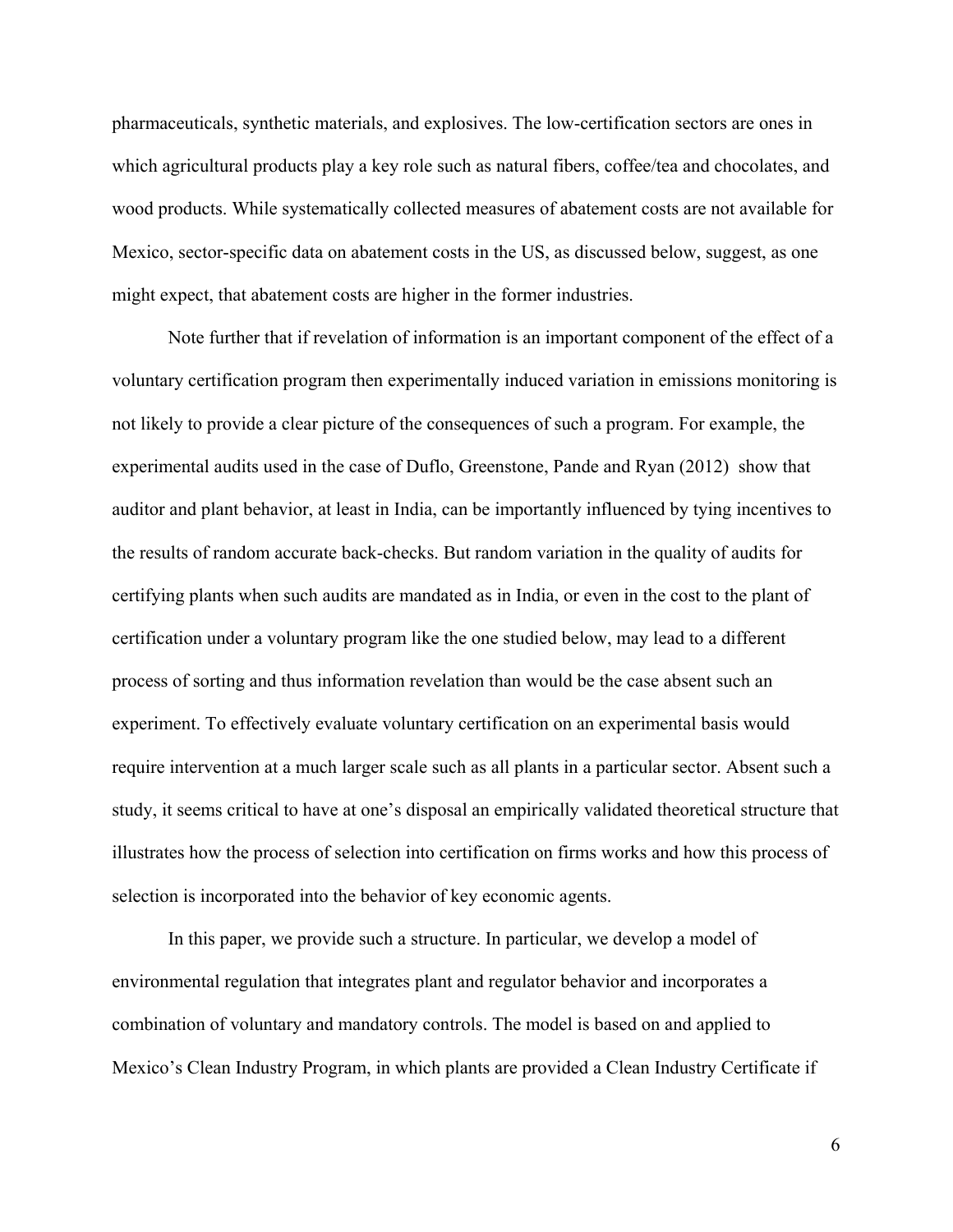they are willing to establish via a privately financed audit that they meet the legal emissions standards. The model generates a series of implications for patterns of pre- and post-certification inspection rates by sector, the pattern of failed inspections and certification across sectors, and overall emissions under alternative regimes of selection within sector. We then test the implications of the model using a combination of information on certification, inspection, and inspection failures. The only regime that is broadly consistent with observed data is one in which certified plants have the lowest cost of compliance within sector and compliant firms have intermediate costs of compliance within sector.

 We then incorporate newly developed satellite based measures of suspended particulates and a plant-level data set with geographical identifiers to examine the consequences of voluntary certification for emissions. Consistent with the model and the observe selection regime, we find that net of increases in the inspection probability at the level of the zip code, there was little or no effect of certification on emissions change. In combination with the model, however, these results suggest that the certification program had a substantial effect on emissions by facilitating more effective targeting of regulatory effort.

#### II. Environmental Regulation in Mexico

The primary responsibility for environmental control in Mexico lies with the Mexican Federal Environmental Protection Agency (Procuraduría Federal de Protección al Ambiente, PROFEPA). As might be expected of any government agency during a period of rapid economic and political change, the focus, strategy and resources of PROFEPA changed substantially over the study period. Nonetheless, the basic regulatory approach can be distilled into two distinct prongs. First, the agency is responsible for inspecting plants in order to determine if they comply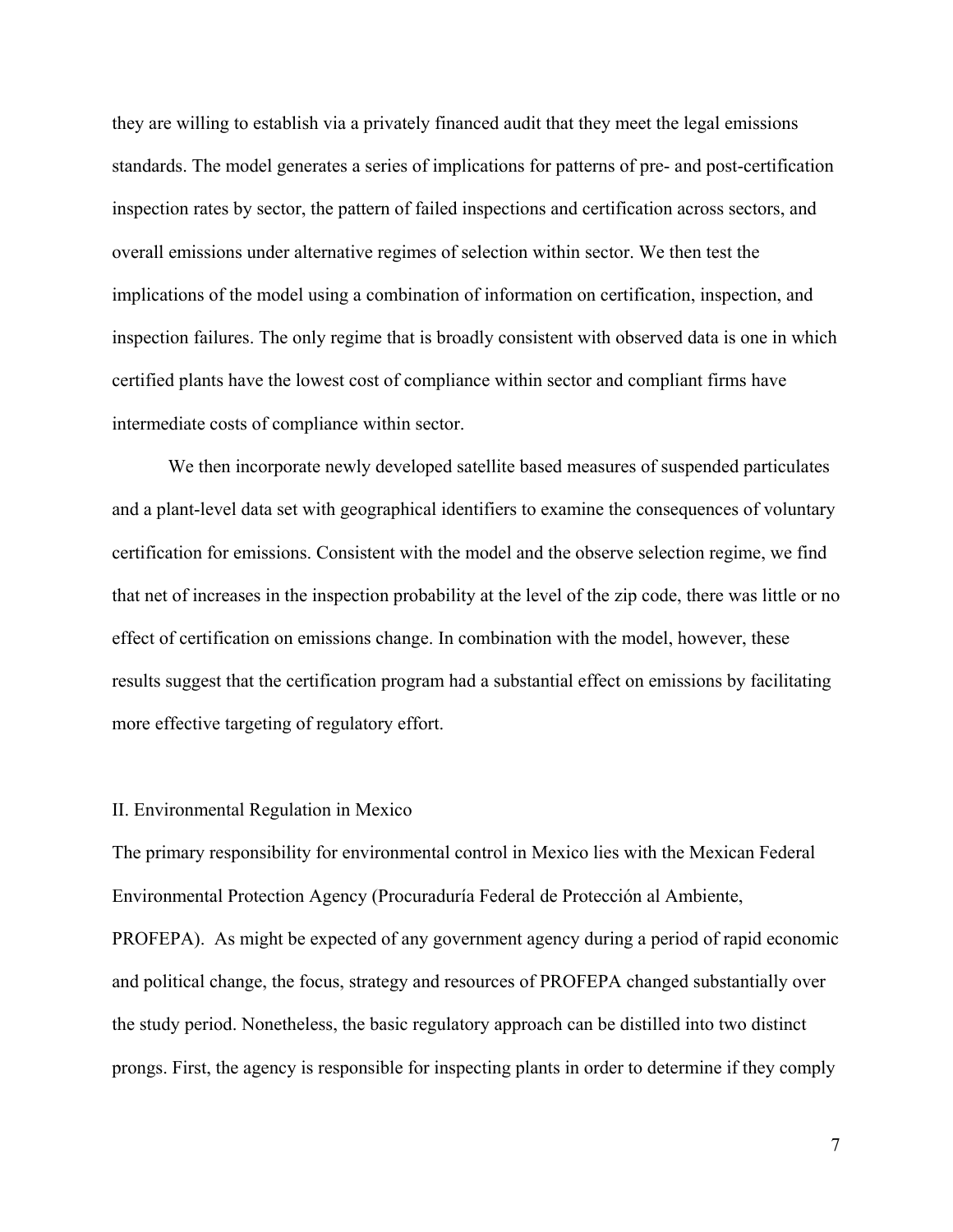with the current legal pollution emission standards, which are set in terms of emissions per unit of capacity. Inspections are performed at random, assigning a higher probability of inspection to sectors with higher perceived risk of polluting and to larger firms. If a plant is found not to be compliance, a substantial fine is imposed.

 Second, in 1994 (the program was originally offered to government-owned plants, but only around 1997 were some private firms offered participation into the program), PROFEPA introduced the Mexican Clean Industry Program (Programa de Industria Limpia). Plants participating in this program have to pay for an audit by an independent agency on a list maintained by PROFEPA. Auditors evaluate emissions as well as the physical plant and determine the actions that need to be taken in order to make the plant compliant with the pollution emissions standards.

Formally, the requirements for getting this certification are only that the plant be in compliance with existing standards in terms of emissions per unit of capacity. However, in practice, since auditors examine the technologies in place rather than just current emissions in making their recommendations, certification may involve a greater degree of capital investment than would be the case for a plant that chooses to meet emissions standards simply, for example, through lower utilization of plant capacity. After it has been established that the plant meets the pollution standards, it is granted a Clean Industry Certificate, which can be used for marketing purposes and to demonstrate to financial institutions, for example, that it is not subject to a potential adverse shock arising from a failed emissions inspection. If certified, plants are then further exempted from inspections for a given period of time (at least two years). Certification rose rapidly between 2000 and 2007. By 2000, only 228 plants were certified and many of these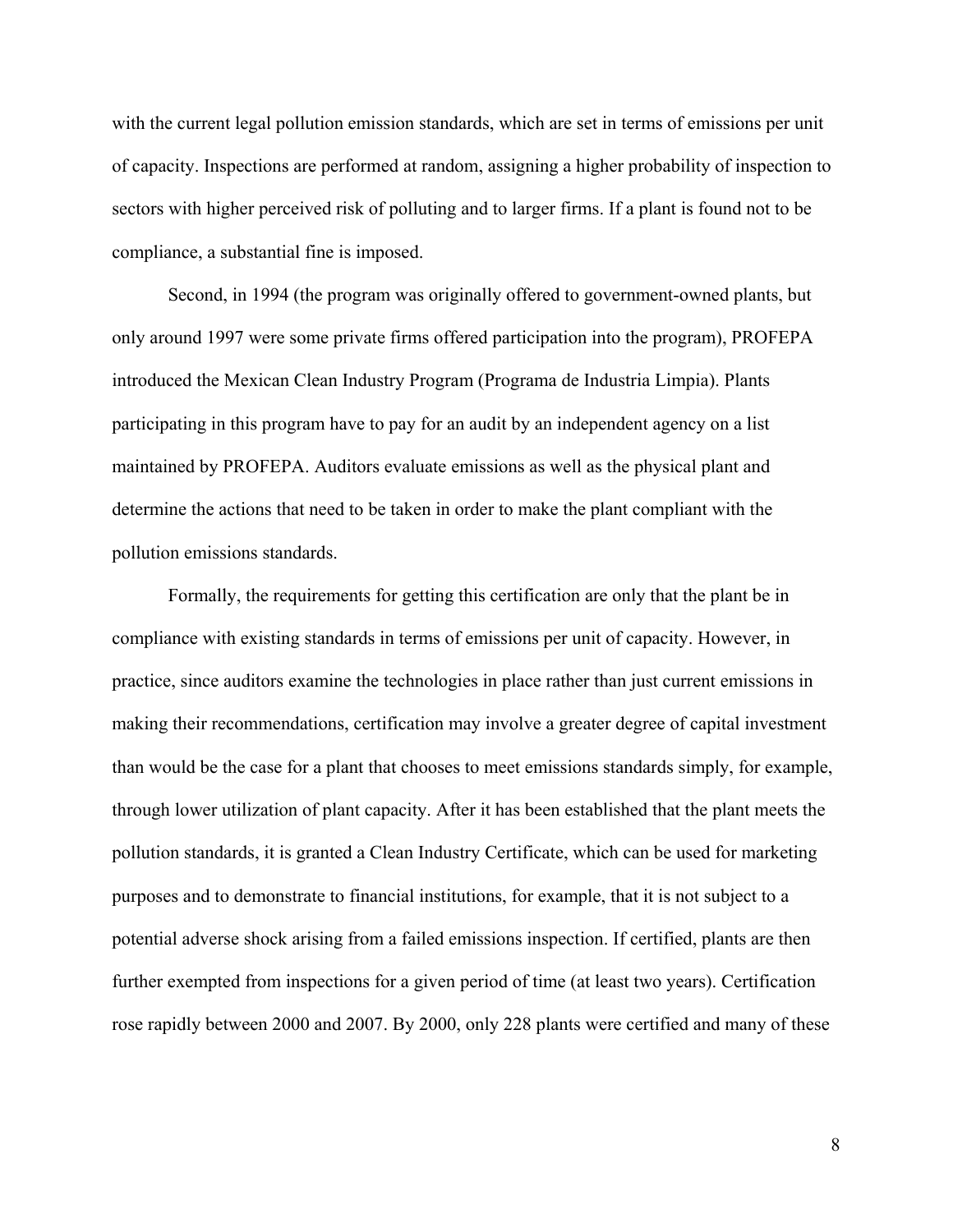were government-owned, primarily those belonging to PEMEX, the Mexican Oil Company. By 2007, 2,568 had been certified.

#### III. Model

The first stage in our analysis is to develop a theoretical structure that is modeled on the PROFEPA program and integrates the behavior of plants<sup>3</sup> with and without the possibility of certification and the behavior of regulators. We presume in particular that plants choose the lowest cost option among the available alternatives in the light of regulator behavior and that regulators then optimize a simple objective function in light of firms' responses. We first consider the case in which certification is not available and then augment the model to incorporate the program.

## III.1. A model of optimal profiling in the absence of certificates

#### III.1.1The Plants' Problem

 $\overline{a}$ 

We first consider plant behavior. In the absence of certificates, plants have a choice between two different options: complying with pollution emissions standards and non compliance. Each of the options has a different cost for each plant, depending on the types of goods they produce (industrial sector), plant specific characteristics, and the probability of being found in noncompliance by the authorities if inspected. Authorities, because they do not observe the plant specific cost of compliance, can manipulate the sector-level probability of inspection but cannot

<sup>&</sup>lt;sup>3</sup>In the model we will assume for simplicity that each firm has one plant so that the term firm and plant may be used interchangeably. In practice, as noted, inspection and certification happens at the level of the plant. For sector-level analysis this makes little difference as long as plants for a given firm are in the same broad sector. For measurement of emissions using remote sensing data it is critical that we have data at the level of the plant.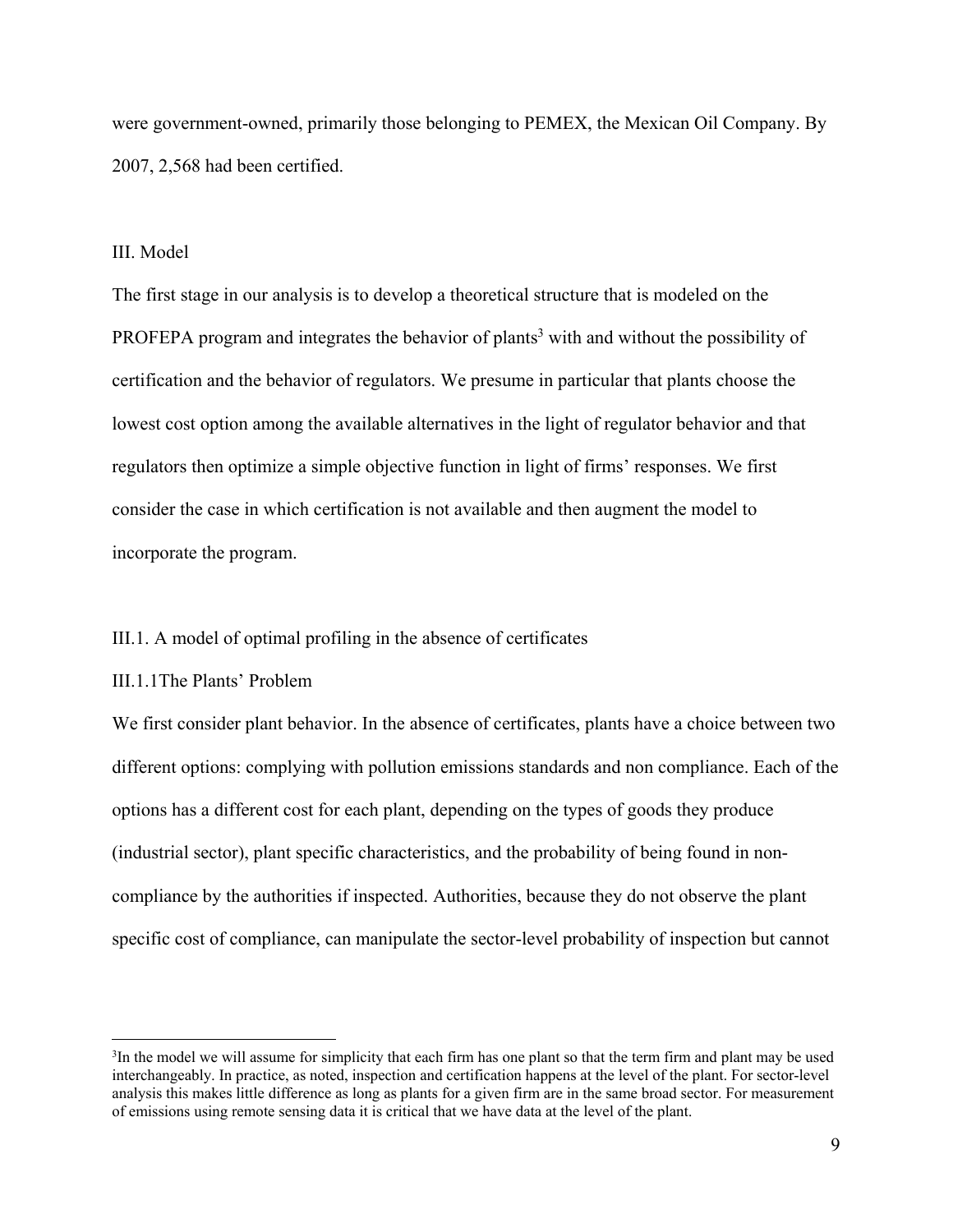target specific firms within sector based on the plant-specific cost.<sup>4</sup> Each plant chooses the option that has the lowest expect cost.

In particular, we assume that the cost of compliance with pollution emissions standards without certification for plant *i* in sector *j* is:

$$
C_{ij}^{c1} = C_j + d_{ij} \tag{1}
$$

where  $C_i$  is the sector *j* level cost and  $d_{ii}$  is the plant specific cost with a distribution  $F(d)$ , which we assume to be differentiable, strictly increasing, and concave. The density function for *d* is denoted  $f(d)$ , with concavity implying that  $f'(d) < 0$ . The cost of non-compliance is assumed to be given by:

$$
C_{ij}^{nc} = P_j \times M \tag{2}
$$

where  $P_j$  is the probability that the authorities will inspect a plant in sector *j* and *M* is the fine imposed if the inspected plant is found to be non-compliant. *M* is assumed to be fixed and exogenous and  $P_i$  is set at the sector level, given, as noted, that authorities are unable to observe (or unable to use) the plants' specific  $d_{ij}$ . Given this setup, in the absence of certificates, it is clear from equation (1) and (2) that only plants with low  $d_{ij}$  will comply with pollution emissions standards.

#### III.1.2The Regulator's Problem

 $\overline{a}$ 

We now turn to the problem faced by the regulator in the pre-certification case.

<sup>4</sup> The setup of the model is equivalent to a situation in which inspectors observe more than the sector specific cost of compliance, but are constrained to set their inspection policy only with respect to the industrial sector. As noted above in the presence of limited accountability it may be desirable to have regulatory policies that are relatively transparent. If the inspectors had discretion they might be able to target their effort more efficiently but it would be harder to detect deviations from the proscribed behavior such as avoiding inspection of non-compliant firms.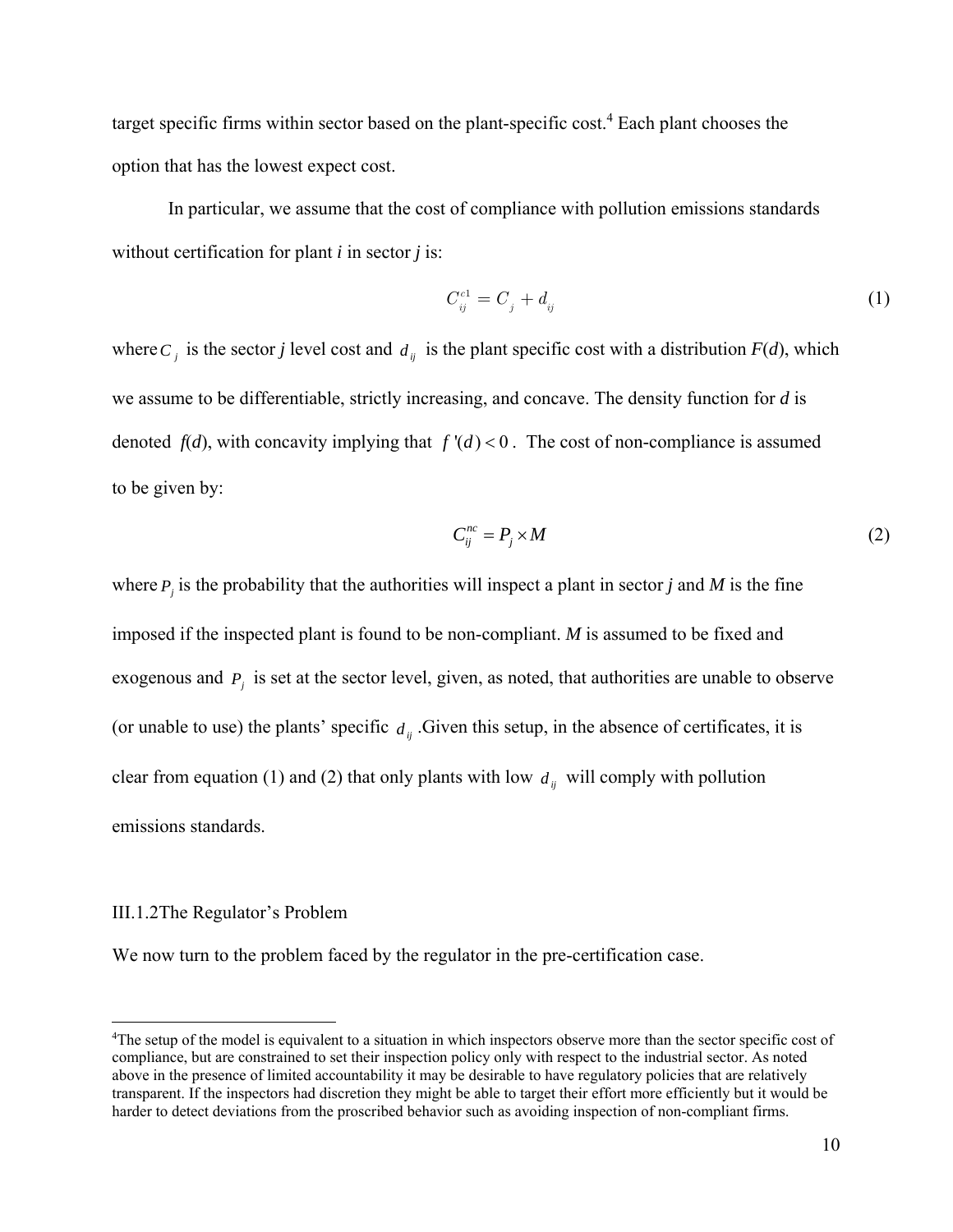For this, we define as  $(L_j^0)$  the compliant fraction in sector *j* (the fraction of plants in that sector for which the expected cost of fines exceeds the cost of being in compliance):

$$
L^{0}(P_{j}, C_{j}) = F(b_{j}) = F(MP_{j} - C_{j})
$$
\n(3)

The regulator is assumed to receive a benefit *A* for every compliant plant and to pay a cost of *B* for every inspection. As it knows both the average cost of compliance at the sector level, *Cj* and the distribution of *dij*, the regulator maximizes benefits minus costs through the choice of inspection probabilities by sector<sup>5</sup>. Denoting by  $N_j$  the total number of plants in sector *j*, we can formally write the total net benefits obtained from the regulator with the following function, *S*:

$$
S = A \sum_{j} N_{j} L^{0}(P_{j}, C_{j}) - B \sum_{j} N_{j} P_{j}
$$
 (4)

III.1.3. The basic prediction of the model pre-certificates.

<u>.</u>

If plants react to the inspection probabilities imposed by the authorities, and authorities take this into account when designing their inspection strategy, the regulators will then maximize their objective function (4) with respect to  $P_i$ . Differentiating equation (4) with respecting to  $P_i$  and solving yields:

$$
AN_jF'(P_jM - C_j)M - BN_j = 0
$$
\n<sup>(5)</sup>

This expression implies, since  $F()$  is increasing, that  $F(P_jM - C_j) = L^0(P_jM - C_j)$  is constant across sectors. Thus higher cost sectors, given the assumed regulator and plant objective functions, will have higher inspection probabilities and the same fraction of firms will be compliant in each sector.<sup>6</sup>

 $5$ The implications derived from this setup are the same as if we assumed the authorities maximized compliance given a total budget to perform inspections.

<sup>6</sup> This result mirrors an insight from the literature on racial profiling (Antonovics and Knight, 2008; Knowles, Persico and Todd, 2001). In particular that literature provides conditions under which conviction rates of motorists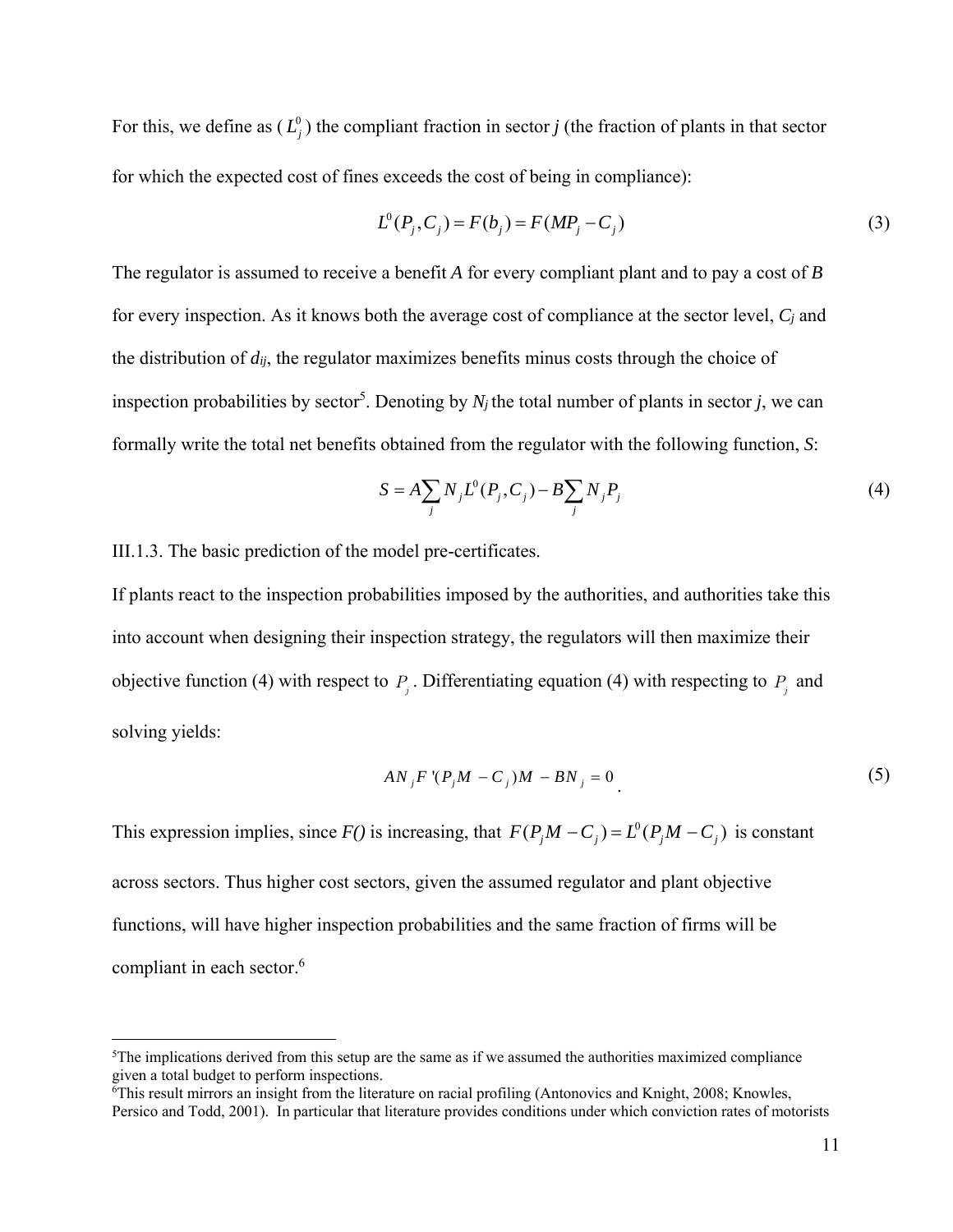# III.2. A model of optimal profiling with certification

As for sub-section III.1, the model when certification is available assumes the same basic structure of the regulator's objective function but gives the firms an additional option—to undertake an audit at its own expense that can then be used to obtain a certificate. We impose minimal structure, however, in terms of how the cost (net of any marketing or other benefits) of certification varies with sector and firm specific costs. Instead, we use the model to generate predictions about key observables in our data and then use the data to draw inferences about the underlying cost structure, given the model.

### III.2.1 The Plants' problem when certification is possible

In the presence of certificates, plants have a choice between three different options: complying with pollution emissions standards without getting certified; compliance with emissions standards and obtaining a "Clean Industry Certificate"; and non compliance. In this case, the cost of compliance with pollution emissions standards without certification for plant *i* in sector *j,* and the cost of non-compliance are still be described by equations (1) and (2), respectively. The only modification that we make to our basic setup is introducing an equation to characterize the cost of certification.

 Net costs of compliance for those plants that certify may differ from costs associated with compliance without certification for a variety of reasons including (a) possible marketing benefits (b) reductions in liability and thus improved credit terms<sup>7</sup> (c) the costs of an audit (d) the

who are stopped by police should not differ by race because inspection probabilities by race adjust optimally to differences by race in the propensity to be in violation of the law.

 $\frac{7}{7}$  Foster and Gutierrez (2013) provide evidence that capital markets respond positively to the announcement of certification of a particular firm.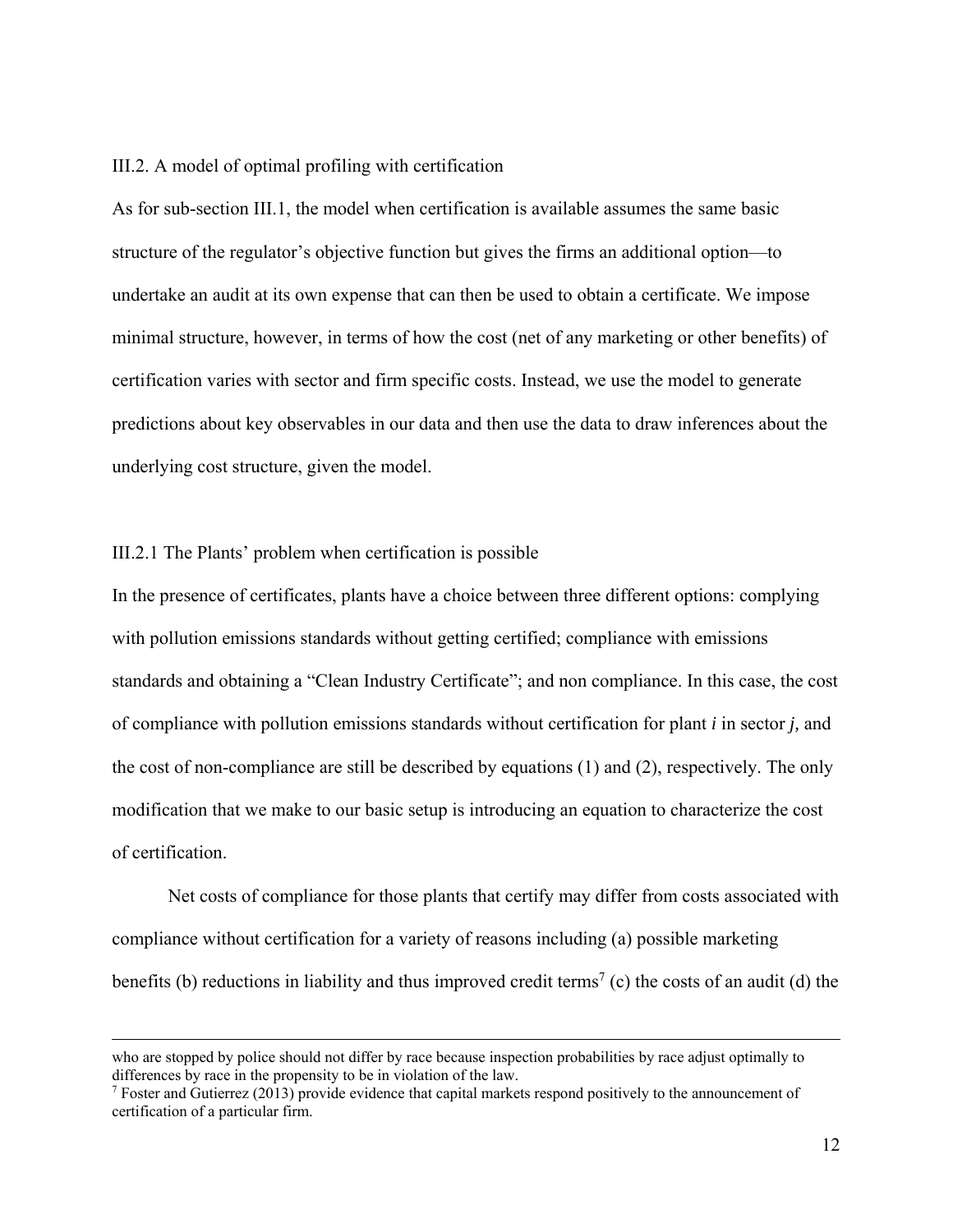grace period provided and (e) a need to upgrade capital in order to meet the terms of an audit. These costs may affect differentially the observable and unobservable components of compliance costs so we assume that the cost of certification (net of the benefits) can be approximated by a linear function of these cost components:

$$
C_{ij}^{c2} = \mu + \alpha C_j + \beta d_{ij} \tag{6}
$$

where  $\alpha$ ,  $\beta$ , and  $\mu$  are constants that are common to all plants. As can be seen,  $\alpha$  multiplies the industrial sector level cost of compliance and  $\beta$  multiplies the plant specific cost of compliance.<sup>8</sup>

In the presence of certification, the values of  $\alpha$  and  $\beta$  will determine who chooses to get certified. While theoretically we do not impose restrictions on the values of these parameters, we restrict attention to cases in which there is an interior solution in each sector.<sup>9</sup> We see that three such general scenarios are possible. For this purpose, we define *aj* as the intersection between equation (1) and (6),  $b_i$  as the intersection between equations (1) and (2), and  $c_i$  as the intersection between equations (2) and (6).

Figure 1 plots the cost of compliance, noncompliance and compliance with certification for different values of  $d_{ij}$ , when  $\gamma + \alpha C_i < C_i$  and  $\beta > 1$ , given an interior solution. The first condition implies that the net benefits of certification are positive for plants with the lowest *dij* within sector *j*. The assumption  $\beta > 1$  implies that the cost of participating in the program is

 $\overline{a}$ 

<sup>8</sup> Appendix 1, given possible concerns about the level of corruption and influence peddling in low and middle income countries in general and evidence in particular of corruption on the part of environmental auditors from India (Duflo, Greenstone, Pande, and Ryan 2012), discusses how the setup presented this far can incorporate the possibility for corruption on the part of auditors. The basic conclusion is that corruption may affect the way that compliance costs translate into certification costs, but given that we incorporate flexibility in the specification of certification costs, should not affect inference about patterns of selection within sectors. The fact that inspections themselves have bite is evident in the measured effect of inspection probabilities on remote-sensed emissions as shown in Tables 8 and 9. Finally, most of the auditors that are certified by PROFEPA for the Clean Industry program are large auditing firms that would have general reputational concerns; there is thus not likely to be a *particular* problem with environmental audits in Mexico.

<sup>9</sup> This assumption is supported empirically given that in most sectors all three choices are evident.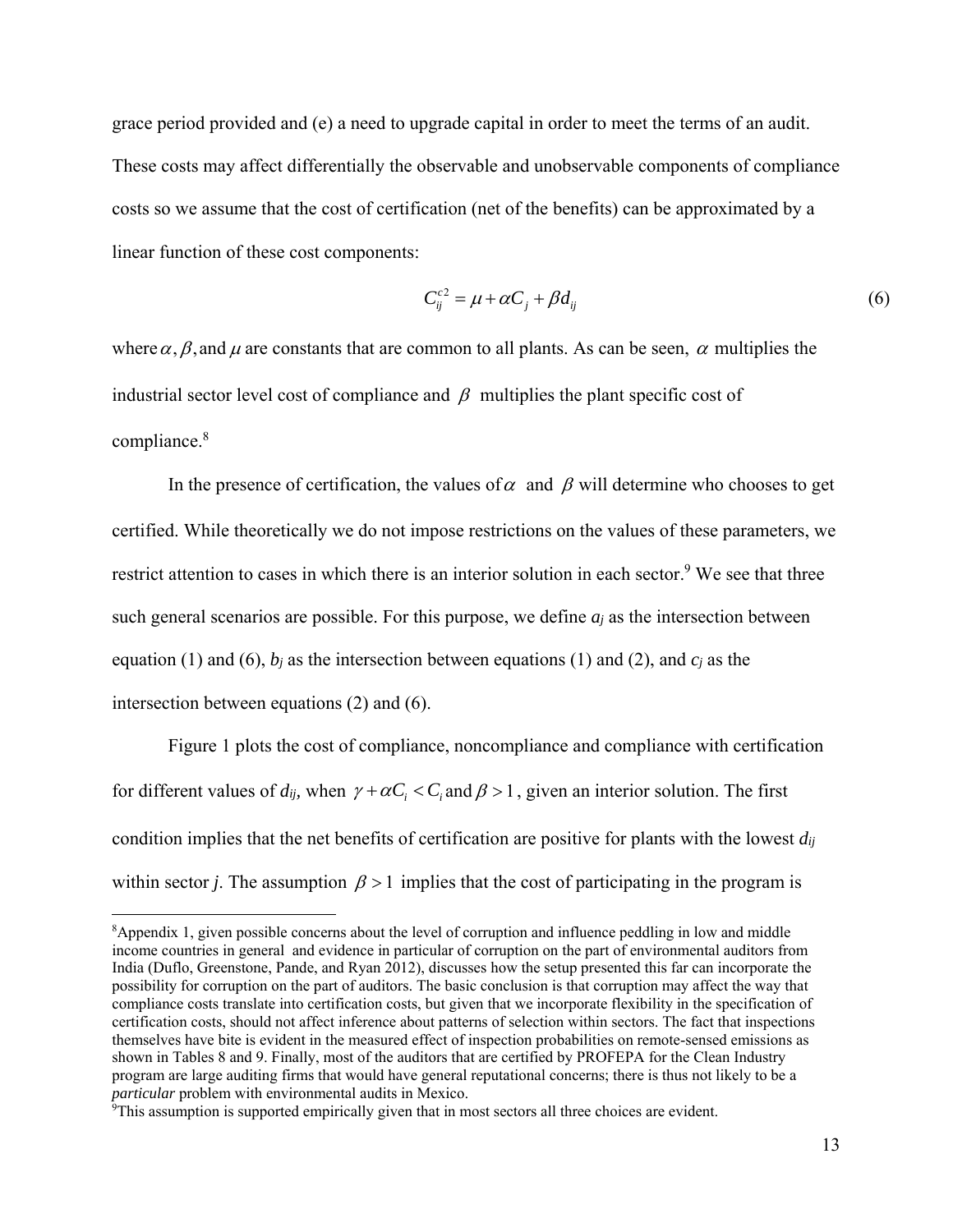higher for plants with relatively high compliance costs within sector<sup>10</sup>. Plants will get certified if  $di$ <sub>*j<aj*. Plants for which  $a_j$ < $d_{ij}$  < $b_j$  will be in compliance and not certified, and plants with  $d_{ij}$ > $b_j$ </sub> will be in non-compliance. Because certification is infra-marginal to compliance, it is evident that in the absence of certification all plants to the left of  $b_j$  will be compliant and thus, for a given inspection probability, certification will have no effect on overall compliance.

Figures 2 and 3 plot the same three hypothetical cost schedules for  $\gamma + \alpha C_i > C_i$ , which implies that the costs of certification outweigh the benefits for plants with the lowest plantspecific cost of compliance. In Figure 2,  $\beta$  is set to be lower than one but higher than zero, so that plants with intermediate levels of *dij* get certified. Figure 3 shows the extreme case, in which  $\beta$  is negative, implying that the plants that get certified are those with the highest levels of  $d_{ij}$ . In both of these latter cases, some of the plants getting certified, for given inspection probability, are plants that, given inspection rates, would not be compliant in the absence of the program. However, the conditioning on inspection rates is critical here. As with the pre-certification case we will assume that inspection rates are chosen by the regulator based on a specific objective function, and the choice of this inspection rate will in general depend on the level and composition of certified firms.

Having characterized the three possible regimes in the presence of certification, we can then find the expressions for the fraction certified  $D_j^k$  the fraction compliant  $L_j^k$ , and the fraction of non-certified plants that is compliant,  $R_j^k$ , in sector *j*, given Regime *k* (based, respectively, on Figures 1-3). For Regime 1,

 $\overline{a}$ 

<sup>10</sup>Appendix 2 provides an illustration of why certification costs may rise more rapidly with *d* than compliance costs without certification. The premise of the model is that given that standards are set in terms of emissions per unit of capacity a plant can be in compliance through either capital upgrading or output reduction but certification can only be obtained through capital upgrading. Output reduction turns out to be particularly advantageous for firms with high shares of "dirty" capital.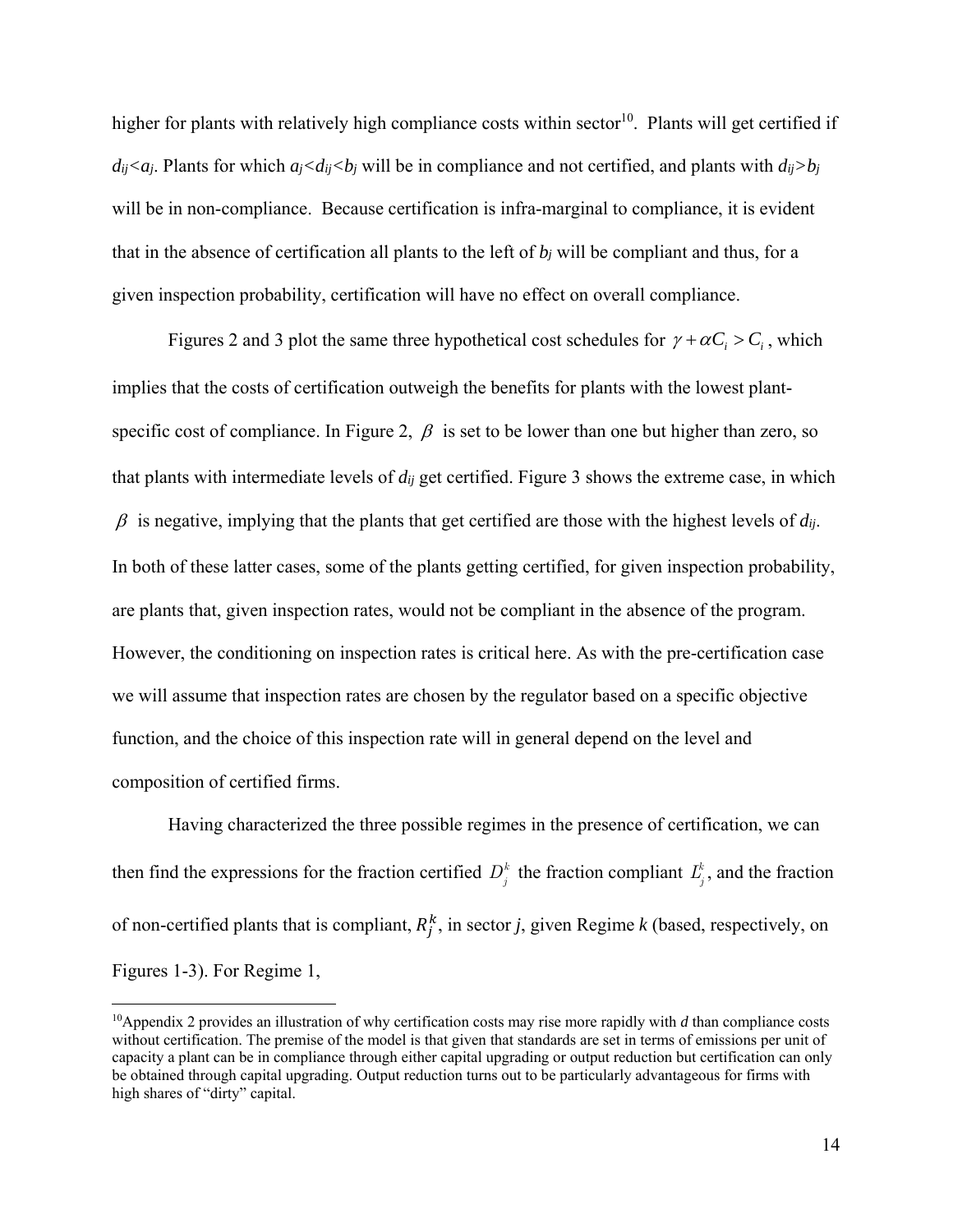$$
D_j^1 = D^1(P_j, C_j) = F(a_j^1) = F\left(\frac{(1-\alpha)C_j - \gamma}{(\beta - 1)}\right),\tag{7}
$$

$$
L_j^1 = L^1(P_j, C_j) = F(b_j^1) = F(MP_j - C_j)
$$
\n(8)

and

$$
R_j^1 = \frac{L_j^1 - D_j^1}{1 - D_j^1} = \frac{F(b_j^1) - F(a_j^1)}{1 - F(a_j^1)}
$$
(9)

Note that the fraction certified in this regime depends on the inspection cost but does not depend on the inspection probability. As is evident in Figure 1, under this regime the fraction certified depends only on the intersection between the certified and compliant cost curves, with compliance being determined as in the non-certification case.

Because in the second regime the certification group is in the middle, the relevant cut points of the certification group are the intersections of the certification line and the other two lines. Compliance is determined by the intersection of the certified and non-compliant curves, so that:

$$
D_j^2 = D^2(P_j, C_j) = F(c_j^2) - F(a_j^2) = F\left(\frac{MP_j - \alpha C_j - \gamma}{\beta}\right) - F\left(\frac{(1 - \alpha)C_j - \gamma}{(\beta - 1)}\right)
$$
(10)

$$
L_j^2 = L^2(P_j, C_j) = F(c_j^2) = F\left(\frac{MP_j - \alpha C_j - \gamma}{\beta}\right).
$$
 (11)

$$
R_j^2 = \frac{L_j^2 - D_j^2}{1 - D_j^2} = \frac{F(a_j^2)}{1 - F(c_j^2) + F(a_j^2)}.
$$
\n(12)

In this case, in contrast to Regime 1, both the probability of certification and the probability of overall compliance depend on the inspection probability as well as the cost of compliance in the sector.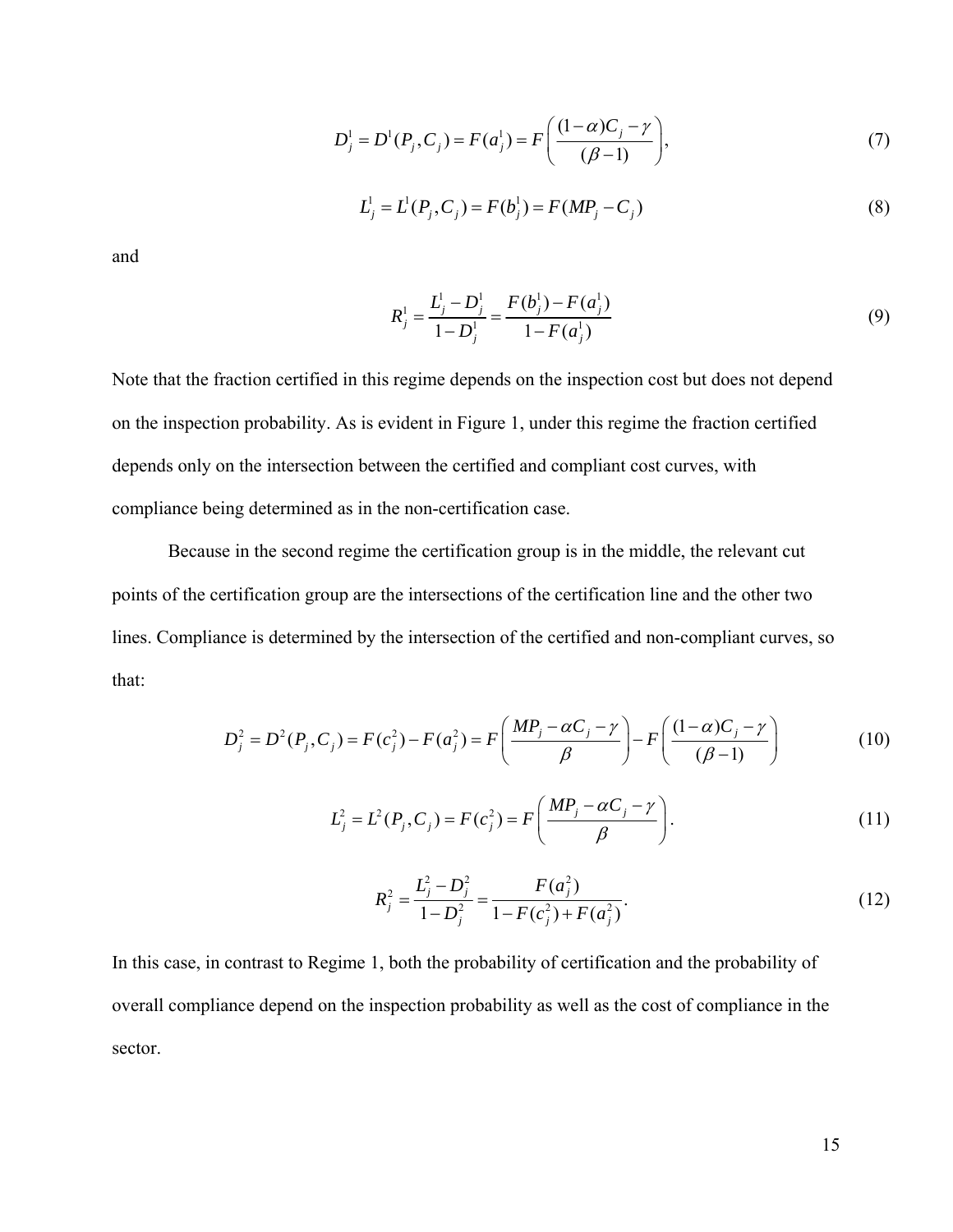Finally, in the third regime, certification is determined by the intersection of the certified and non-compliant lines, while compliance is determined by the intersection of the noncompliant curve with that of the two other groups:

$$
D_j^3 = D^3(P_j, C_j) = 1 - F(c_j^3) = 1 - F\left(\frac{MP_j - \alpha C_j - \gamma}{\beta}\right)
$$
\n(13)

$$
L_j^3 = L^3(P_j, C_j) = 1 - F(c_j^3) + F(b_j^3) = 1 - F\left(\frac{MP_j - \alpha C_j - \gamma}{\beta}\right) + F(MP_j - C_j)
$$
(14)

$$
R_j^3 = \frac{L_j^3 - D_j^3}{1 - D_j^3} = \frac{F(b_j^3)}{F(c_j^3)}
$$
\n(15)

Here, as in Regime 2, both certification and compliance depend on the inspection probability and the sector-specific cost. As we establish below, this distinction between Regime 1, on the one hand, and Regimes 2 and 3 on the other, is useful in sorting out the underlying pattern of selection on unobservables from the data.

#### III.2.2 The regulator's problem when certification is possible

 $\overline{a}$ 

The regulator's objective function given certification reflects the fact that inspections need not, for some period of time, be carried out on certified plants because they have already established compliance through a privately financed audit: $11$ 

$$
S^{k} = \sum_{j} N_{j} A L^{k} (P_{j}, C_{j}) - \sum_{j} B N_{j} P_{j} (1 - D^{k} (P_{j}, C_{j}))
$$
\n(16)

The existence of the program effectively alters the sector-specific return to inspections from the perspective of the regulator. In particular, it affects the composition within sectors of the

<sup>&</sup>lt;sup>11</sup>This assumption matches well with the policy implemented by PROFEPA at least over a two-year window. More generally one might have a regulator choose a lower rates of inspection on certified firms as a means to monitor auditor behavior and/or to ensure that certified plants remain in compliance. As discussed in Appendix 2 because certification involves upgrading capital such as investment in scrubbers, certified firms have, in effect, lower costs of compliance (e.g., the variable cost of using scrubbers) after certification then before as long as that capital remains functional.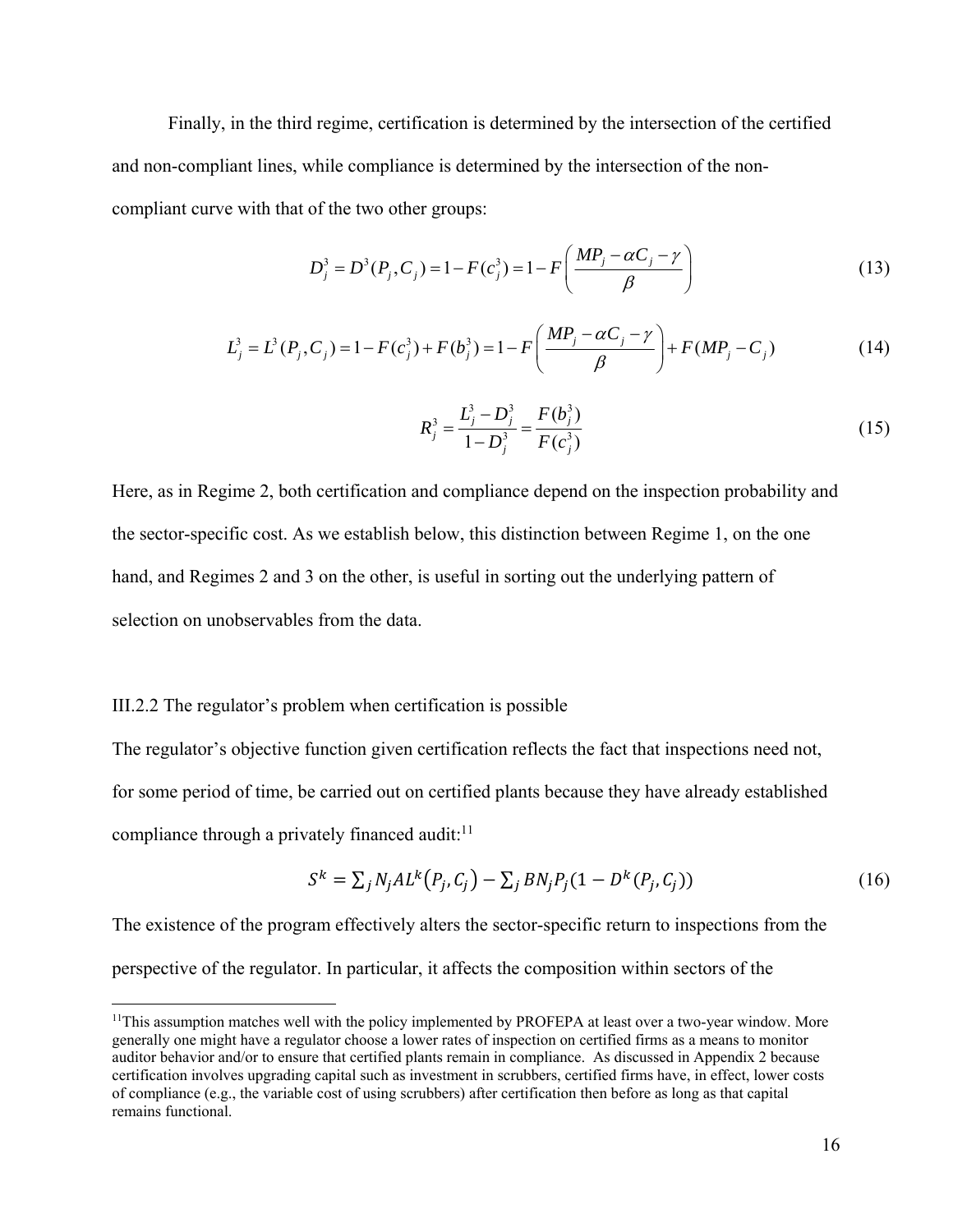unobservable compliance costs of the firms that are inspected and thus the potential benefit of inspection in terms of increased compliance. For example, in Regime 1, since low cost firms opt out of inspection through certification, the average unobservable cost of compliance among those who are inspected would be higher than it would be absent certification.

 Of course, what matters in practice is the marginal return to inspection to the regulators. Formally, maximizing the authorities objective function with respect to  $P_j$ , yields:

$$
A\frac{\partial L_j^k}{\partial P_j} - B(1 - D_j^k) - BP_j \frac{\partial D_j^k}{\partial P_j} = 0.
$$
\n(17)

Given equations (2)-(16) it is clear that inspection probabilities will respond differently to the presence of certification in the different regimes. For example, as is evident in Figures 1-3, an increase in inspection probability (movement up in the horizontal  $P_jM$  line) increases certification under Regimes 2 and 3, but not in Regime 1. Understanding the regulator's problem requires an identification of what regime is in place, something on which the theory alone provides little guidance absent additional assumptions about the parameters  $\mu, \alpha$ , and  $\beta$ .

### IV. Empirical evidence at the sector level

Before turning to the empirical evidence, it is perhaps useful to provide a brief summary of the theoretical predictions presented this far.

- a) In the absence of the certification program, the fraction of compliant plants should be independent of the sector-specific cost of compliance, *Cj* and,the fraction compliant should be increasing in *Cj* .
- b) After the certification program is introduced, only if the cost of certification is such that plants with the lowest cost of compliance within sectors certify, compliance rates should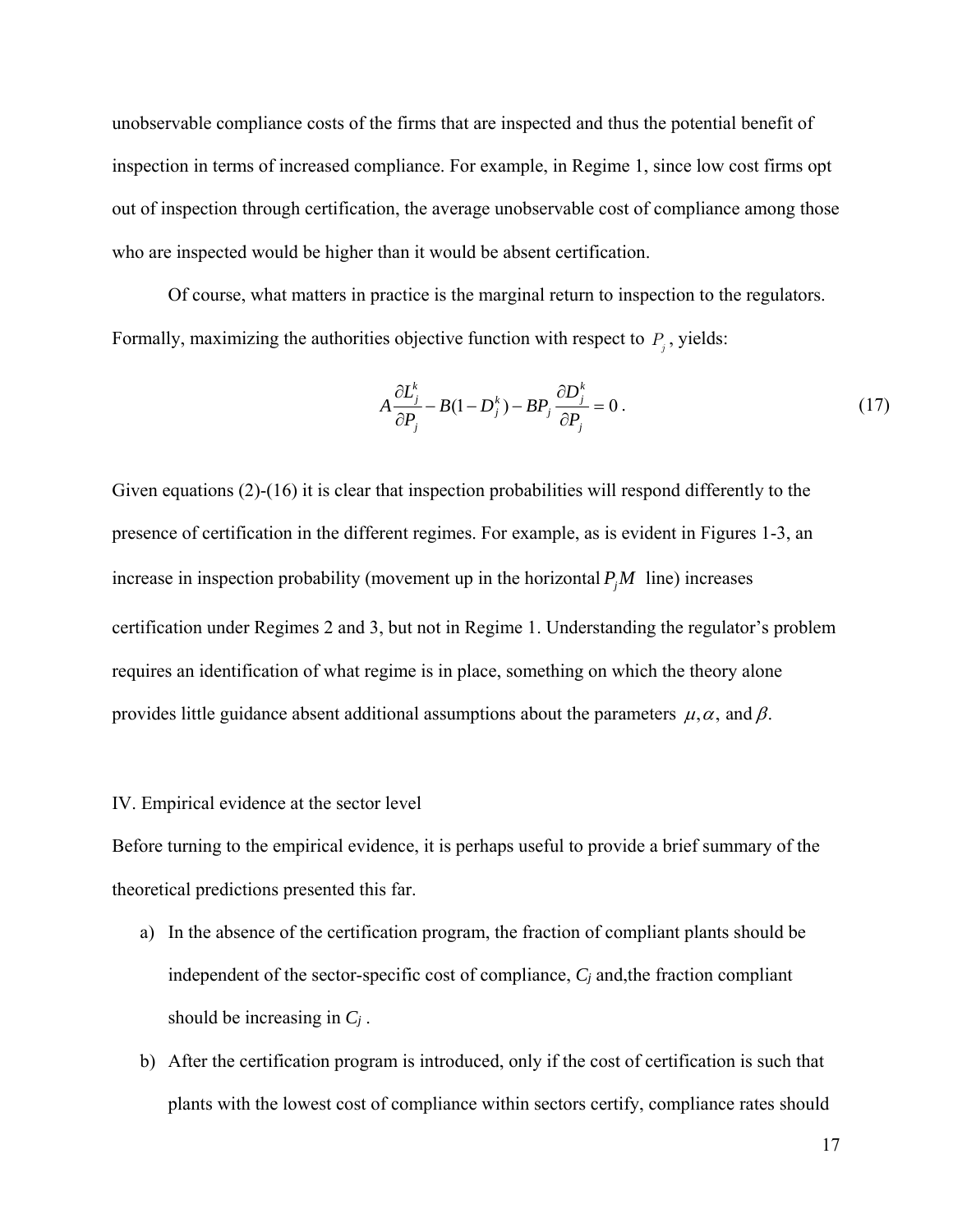not depend on inspection probabilities, and inspection probabilities should increase more in sectors with high certification rates.

In other words, the model described in section III characterizes formally what we are able to observe in the data: the fraction of certified plants in each sector, the fraction in compliance before certification, and the fraction of plants in compliance (among uncertified plants) after the introduction of the certification program. Moreover, given equation (5), the probability of inspection before the introduction of certificates may be used as a proxy for the sector-level cost of compliance,  $C_i$ . Thus, we can up to a positive scalar  $(M)$ , estimate the relationship between the sector level cost of compliance and: (1) compliance after certification,  $\frac{dR_f^k}{dG}$  $\frac{dln f}{dC_i}$ ; and (2) the certification fraction,  $\frac{dD_f^k}{d\Omega}$  $\frac{dD_j^k}{dC_j}$ ; and pre-certification compliance  $\frac{dL_j^0}{dC_j}$  $rac{a_{ij}}{dc_{j}}$ . By comparing estimates of these relationships to corresponding theoretical regimes we can identify the selection regime and, surprisingly, the approximate shape of the distribution of unobservables, *F()*. By incorporation of this information we can draw further implications for how inspection probabilities should change by sector and how certification and inspection probabilities should be related to emissions that themselves may be tested.

# IV.1. Sector-level data

For the first part of the analysis (inclusive of Table 1) we combined three data sets. First, we obtained the total number of plants, employees and the value of production for each four digit NAICS (North American Industrial Classification System) sector from the 1999 Mexican Industrial Census. Second, we obtained from PROFEPA a list of all plants that were granted a Clean Industry Certificate since its introduction until 2006, as well as a yearly list of the total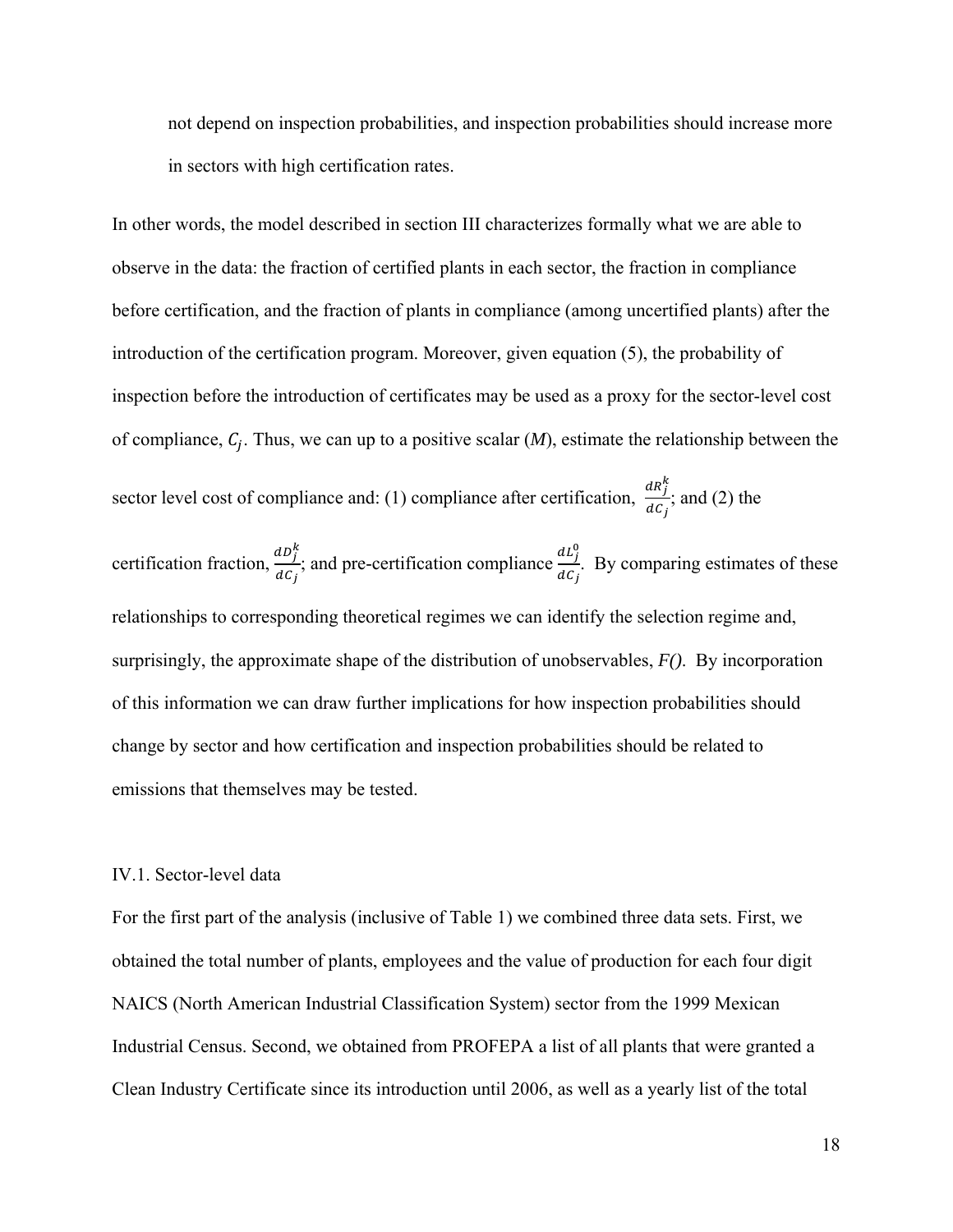number of inspections performed from 1992 until 2007, by NAICS industrial sector. We also know how many of these inspections found the plants to be out of compliance in each year. We restrict the sample to 160 manufacturing sectors where at least one inspection took place in the period analyzed, excluding utilities (run by the government) and services.

We define the probability of inspection before the introduction of certificates as the total number of inspections between 1992 and 1995 in each industrial sector divided by the total number of plants in each sector in the 1999 Industrial Census. The probability of inspection after the introduction of certificates is defined as the total number of inspections between 2003 and 2006 divided also by the total number of plants in each sector in the 1999 Industrial Census. The fraction of plants certified in each sector is simply the total number of certified plants divided by the total number of plants in each sector.<sup>12</sup>

We also incorporated a data set on inspections and compliance in the US. In particular, the US Environmental Protection Agency (EPA) publishes the Enforcement and Compliance History Online (ECHO). ECHO is a Web-based tool that provides public access to compliance and enforcement information for approximately 800,000 EPA-regulated facilities. ECHO gives access to permit, inspection, violation, enforcement action, and penalty information covering the past five years in the United States. The site includes facilities regulated as Clean Air Act stationary sources, Clean Water Act direct dischargers, and Resource Conservation and Recovery Act hazardous waste generators/handlers. From this system, we obtained the number of pollution emissions inspections conducted in each industrial sector in the US, from 2002 through 2007. The probability of inspection in the United States is then defined as the total

 $\overline{a}$ 

 $12$  Alternative measures incorporated the total number of plants in the 2005 Mexican industrial census as denominator, with little change in the main results. In addition, it is worth mentioning that the growth in the number of plants per sector between 2000 and 2005 is uncorrelated with the certification intensity, or inspection probabilities.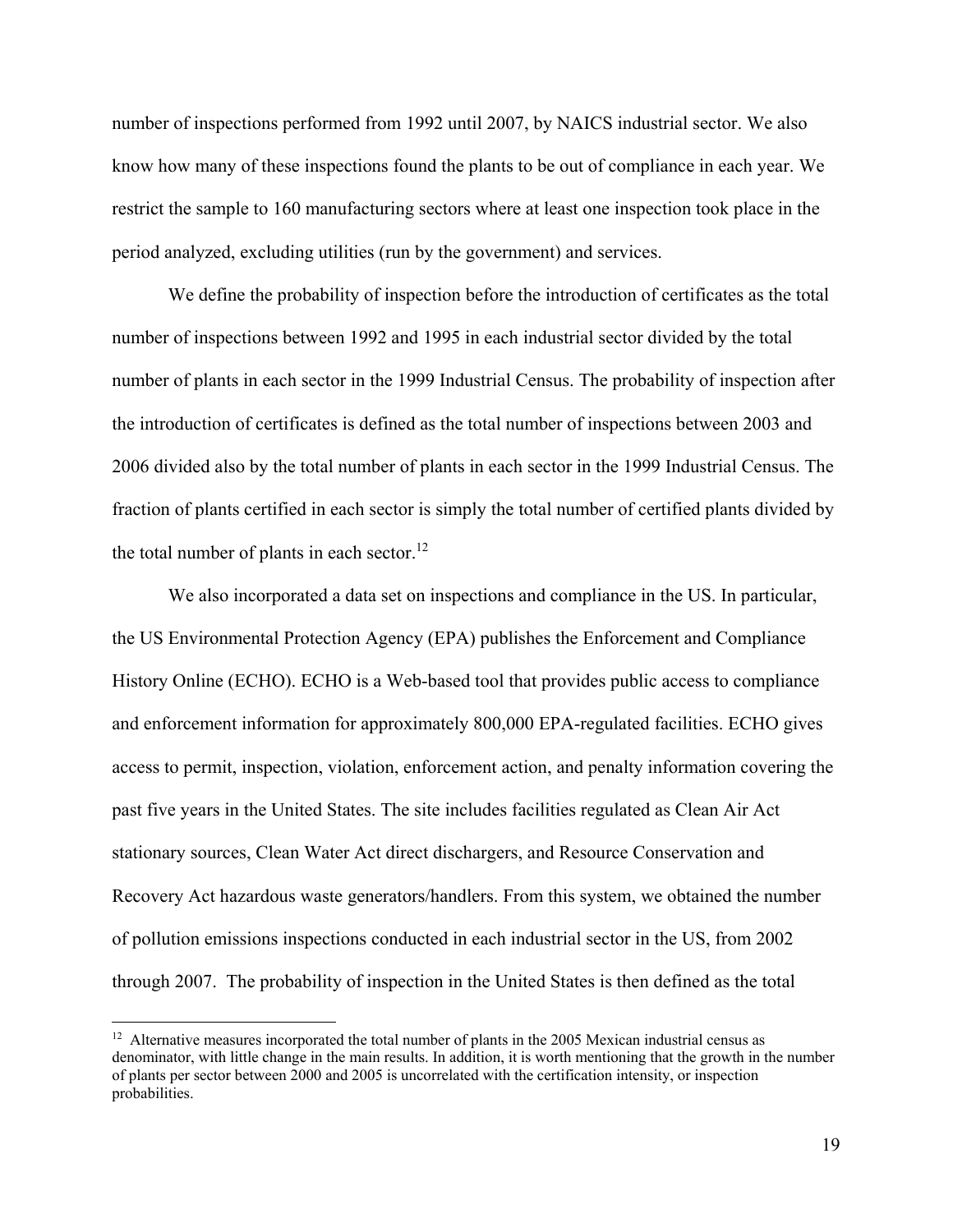number of inspections reported in ECHO, divided by the total number of establishments in the US Industrial Census, for each 4 digit NAICS industrial sector. Descriptive statistics for the sector level variables are presented in Appendix Table 1.

IV.2. Relationship between inspections, certification and compliance.

We now turn to the empirical analysis at the sector level. In particular, we first test for the relationship between the probability of inspection before the introduction of the certification program and non-compliance. Table 2 shows the results of sector level regressions, with the log of one plus the fraction of non-compliant plants as the dependent variable and the log of one plus the fraction of plants inspected in each sector during the 1992-1995 period as the explanatory variable.<sup>13</sup> As our model predicts that inspections and non-compliance are uncorrelated, we need to take into consideration the possibility of measurement error on our inspections measure in our regressions, which is likely to bias the relationship between these variables towards zero.

 We thus use the inspection probabilities in the US as an instrument for inspections in Mexico. Column 1 in Table 2 shows the OLS regression result. Columns 2, 3 and 4 present instrumental variable estimates of this relationship. Column 2 includes no controls. Column 3 controls for the percentage of the production in each sector that is exported and scale (employees divided by total plants). Column 4 also includes 2-digit sector fixed effects.<sup>14</sup> As can be seen, across specifications, inspections are uncorrelated with non-compliance at the sector level. This result is consistent with our hypothesis that authorities are assigning a higher inspection

 $\overline{a}$ 

<sup>&</sup>lt;sup>13</sup>The  $ln(1+x)$  transformation is used to reduce the influence of outliers; the raw data on compliance and inspections by sector are somewhat skewed.

 $14$  The first-stage regression results for the regressions presented in Columns 2, 3 and 4 are shown in Columns 1, 2 and 3 of Appendix Table 2, respectively.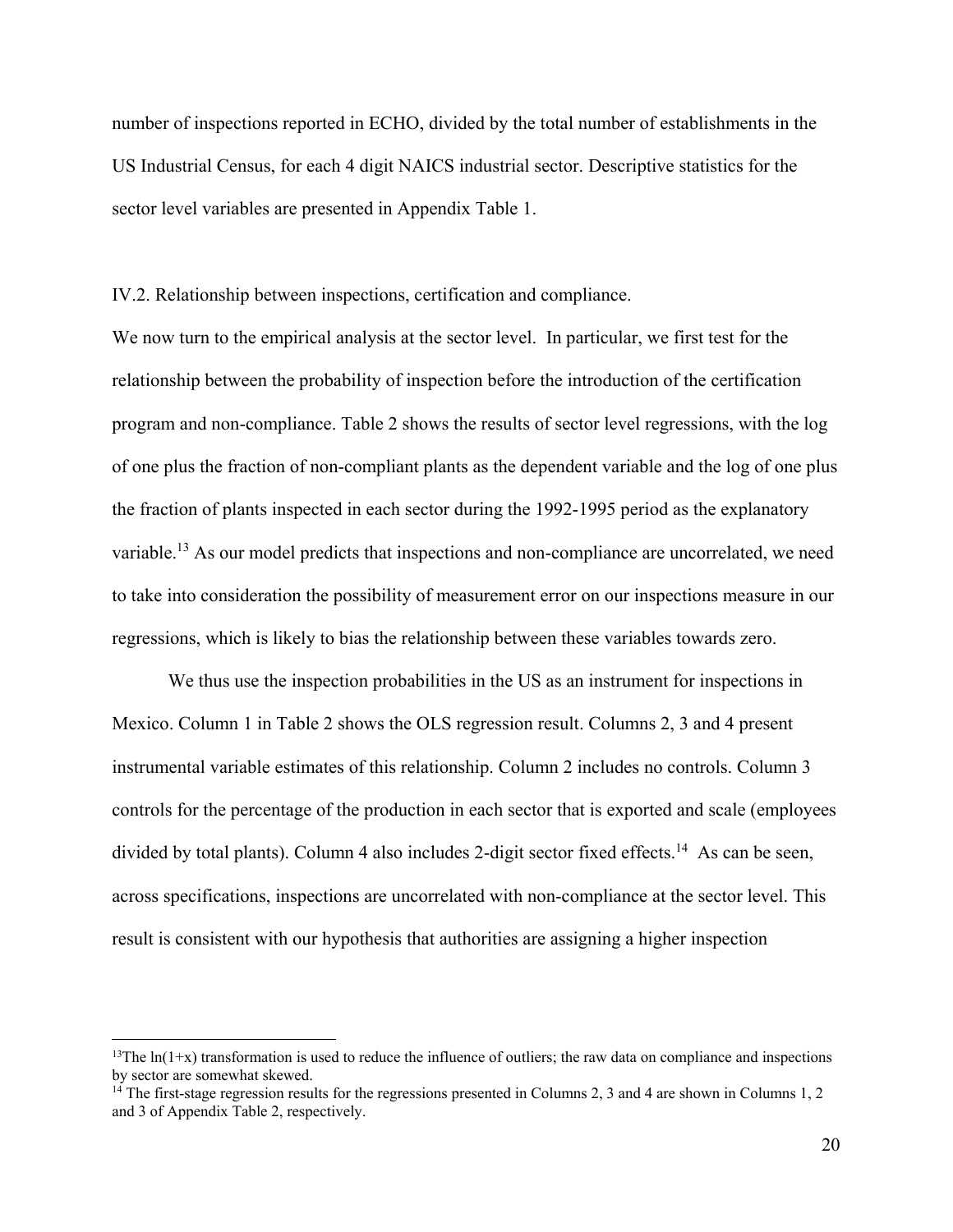probability to sectors that face high compliance costs, thus imposing on them a higher incentive to invest in reducing pollution emissions.

 The second set of regressions (Table 3) tests for the relationship between inspection intensity pre-certificates and certification rates at the sector level. Column 1 shows the OLS result, while the next three columns present instrumental variable estimates, with the same controls as in the corresponding columns in Table  $2<sup>15</sup>$ . The relationship between the probability of inspection before the introduction of certificates (our proxy for the observed cost of compliance at the sector level) and certification is always positive and significant. Interestingly, we find that net of inspection probabilities, exports are uncorrelated with certification.

 The third set of regressions (Table 4) tests the relationship between *ex ante* inspection intensity pre-certificates and *ex post* non-compliance. Each column presents the results for the specification in the corresponding columns in Tables 2 and 3. As for non-compliance in the precertification period, the coefficient for the log of the probability of inspection is close to zero and insignificant for all specifications. We also see no evidence that the other sector-level observables predict the non-compliance rate after the introduction of certificates.

#### IV.3. Identification of Regime

Given the empirical relationships observed in the sector level data, we can characterize the necessary conditions for regime *k:* 

a) The invariance of the compliance fraction with respect to sector-level cost of compliance

among non-certified firms  $\frac{m y}{\sqrt{2}} = 0$ *k j j dR*  $\frac{dC_i}{dC_i} = 0$ ;

<sup>&</sup>lt;sup>15</sup> The first-stage regression results for the regressions presented in Columns 2, 3 and 4 are shown in Columns 1, 2 and 3 of Appendix Table 2, respectively.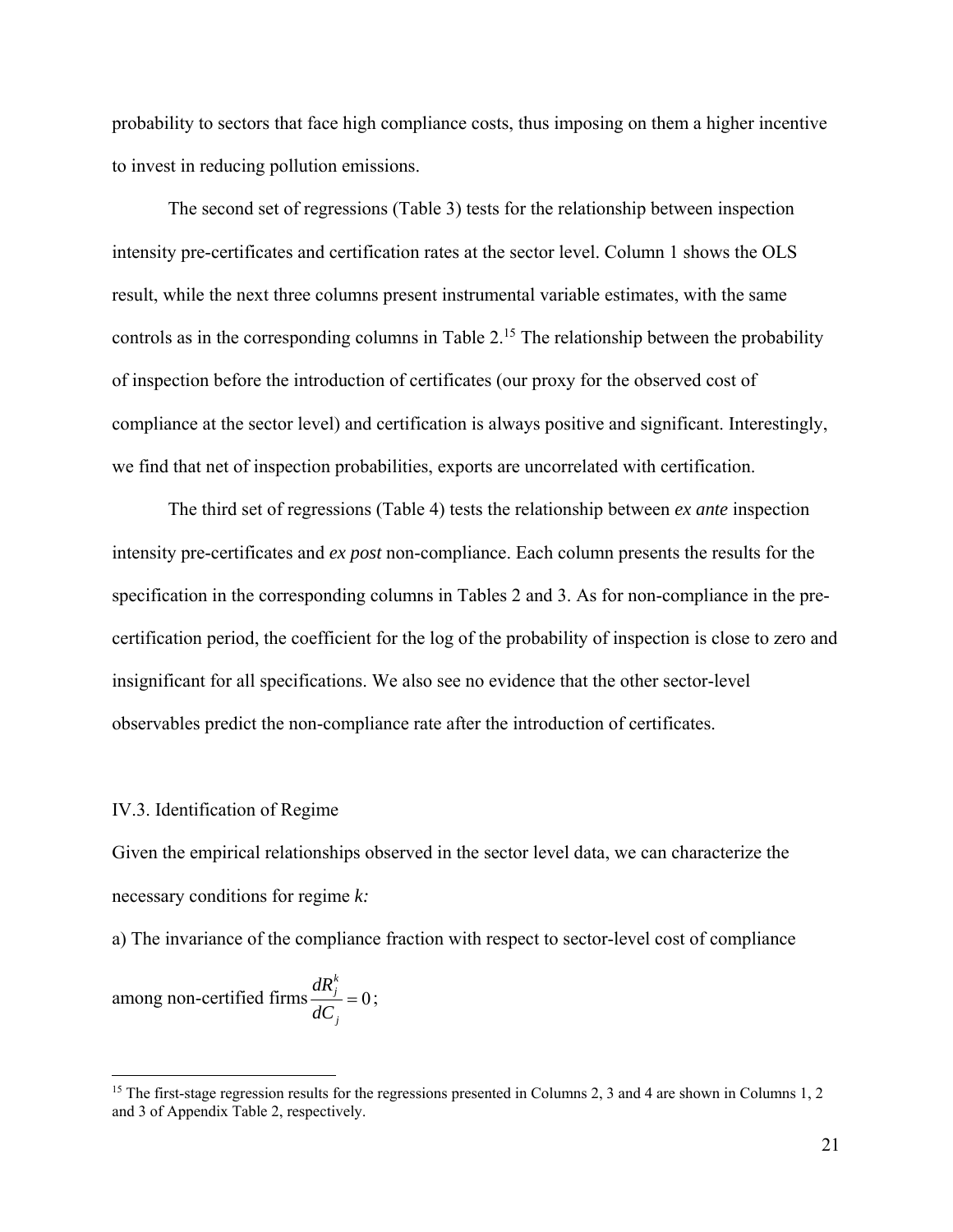b) The certification fraction is increasing in the cost of compliance  $\frac{dS_i}{dS} > 0$ *k j j dD dC*  $>0;$ 

c) The invariance of the compliance fraction absent certification 
$$
\frac{dL_j^0}{dC_j} = 0
$$
;

The first order condition from our model further constrains the relationship among these variables and thus is included as a fourth condition

d) Equation (14).

 We consider the regimes in reverse order. Assume that Regime 3 is in place (  $\mu + \alpha C > C, \beta < 0$ ,

$$
R_j^3 = \frac{L_j^3 - D_j^3}{1 - D_j^3} = \frac{F(b_j^3)}{F(c_j^3)}
$$
 (2)

Where conditions (b) and (a) above imply 3  $\frac{j}{c}$  < 0 *j db dC*  $< 0$  and 3  $\frac{j}{c}$  < 0 *j dc dC*  $< 0$ . Differentiating the left hand

side of condition (d) with respect to *Cj* yields

$$
(+) \cdot (-) \cdot (-) - (-) \cdot (+) \cdot (-) \cdot (-) - (+) ((-) + (-) \cdot (+)) \cdot (+))
$$
  
\n
$$
AM \frac{db_j^3}{dC_j} F''(b_j^3) - \frac{M}{\beta} (A + P_j B) \frac{dc_j^3}{dC_j} F''(c_j^3) - B(\frac{dc_j^3}{dC_j} + \frac{M}{\beta} \frac{dP_j^3}{dC_j}) F'(c_j^3)
$$
\n(18)

where the signs indicate the signs of the component part. As the three additive terms are all positive, the first order condition must be rising in *Cj*. Thus given the patterns of certification, inspection and compliance in the data, if the first order condition is satisfied for a given  $C_j$ , it will be positive for  $C_k > C_j$  and negative for  $C_k < C_j$ . To satisfy the first order conditions the inspection probability and thus compliance must rise faster with sector-specific cost than it does in the data.

Regime 2 can be ruled out in a different way. Assume Regime 2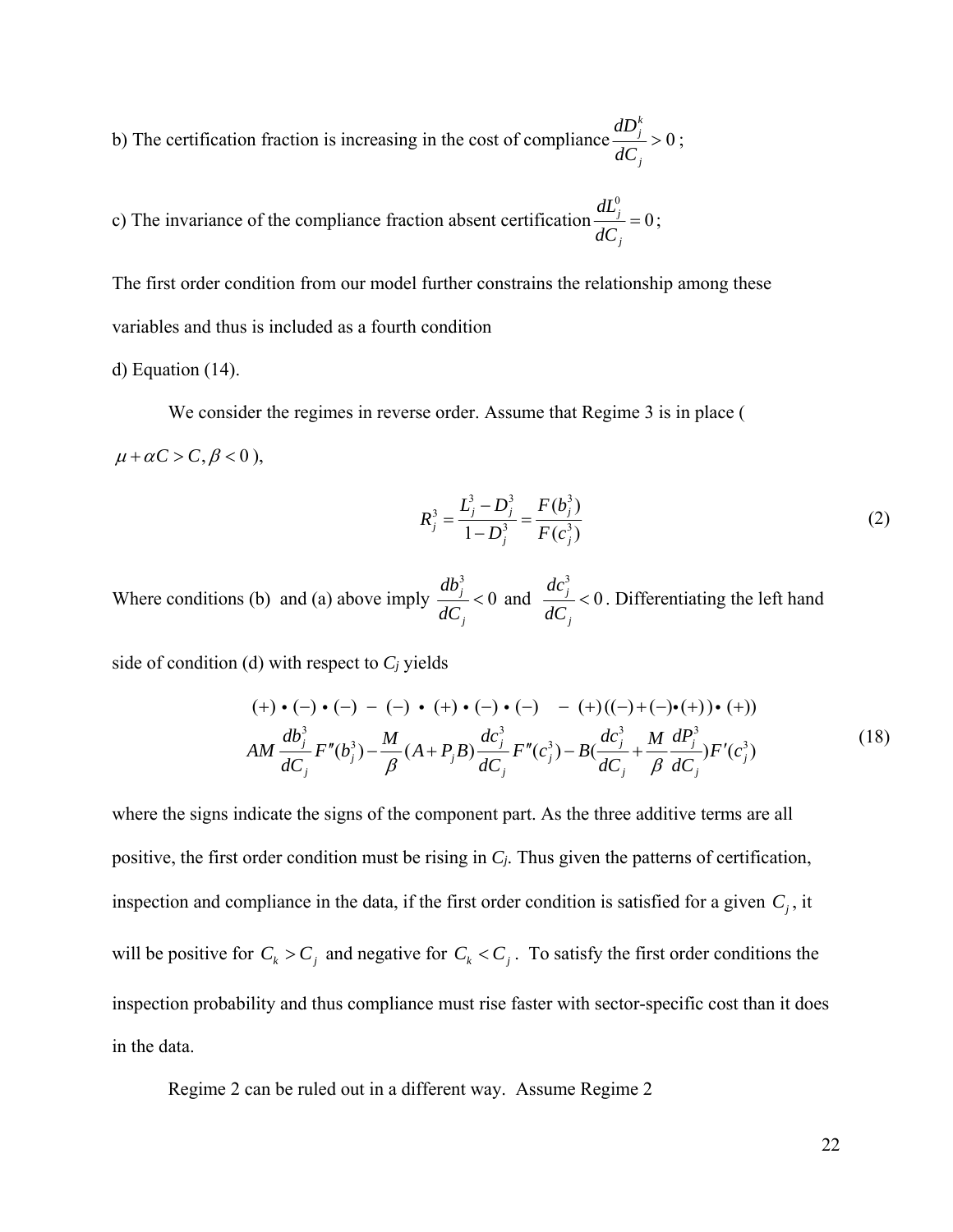$(\mu + \alpha C > C, \beta > 0)$  is in place so that

$$
R_j^2 = \frac{L_j^2 - D_j^2}{1 - D_j^2} = \frac{F(a_j^2)}{1 - F(c_j^2) + F(a_j^2)}.
$$
\n(12)

Condition (d) is thus  $\frac{M}{a}(A+P_jB)F'(c_j^2) - BF(a_j^2) + 1 - F(c_j) = 0$  $\frac{d\mathbf{r}}{\beta}(A+P_jB)F'(c_j^2)-BF(a_j^2)+1-F(c_j)=0$ . Substituting for  $F(c_j^2)$  from

 $R_j^2$  equation yields

$$
\frac{M}{\beta}A + \frac{1}{\beta}(b_j^2 \beta + \mu + \alpha C_j)BF'(b_j^2) - \frac{B}{1 - R_j^2}(1 - F(b_j^2)),\tag{19}
$$

which is an ordinary differential equation in  $b_j^2$ . Solving with F(0)=0 yields

$$
F(z) = 1 - (1 + \nu_j z)^{-\theta}
$$
 (20)

Where  $\theta = 1/(1 - R_j^2)$  and  $v_j = B\beta/(AM + B(\mu + \alpha C_j))$ . Note, however, that *F*() depends on

the cost of compliance, *Cj*. This result implies that the fraction compliant absent certification is

$$
L_j^0 = \left(\frac{B}{M\theta v_j}\right)^{\theta/(1+\theta)}
$$
 and thus  $\frac{dL_j^0}{dC_j} \neq 0$  if  $\alpha \neq 0$ . This condition violates (c) except in the special

case that there is no sector-specific variation in the cost of certification.

Finally we assume that Regime 1 is in place, in which case,

$$
R_j^1 = \frac{L_j^1 - D_j^1}{1 - D_j^1} = \frac{F(b_j^1) - F(a_j^1)}{1 - F(a_j^1)}
$$
\n(21)

and condition (d) reduces to  $f(b_j^1) = \frac{B}{AM} (1 - F(a_j^1))$ . Solving (9) for  $F(a_j^1)$  and substituting

yields

$$
Af(b_j^1)M - B(\frac{1 - F(b_j^1)}{1 - R_j^1})
$$
\n(22)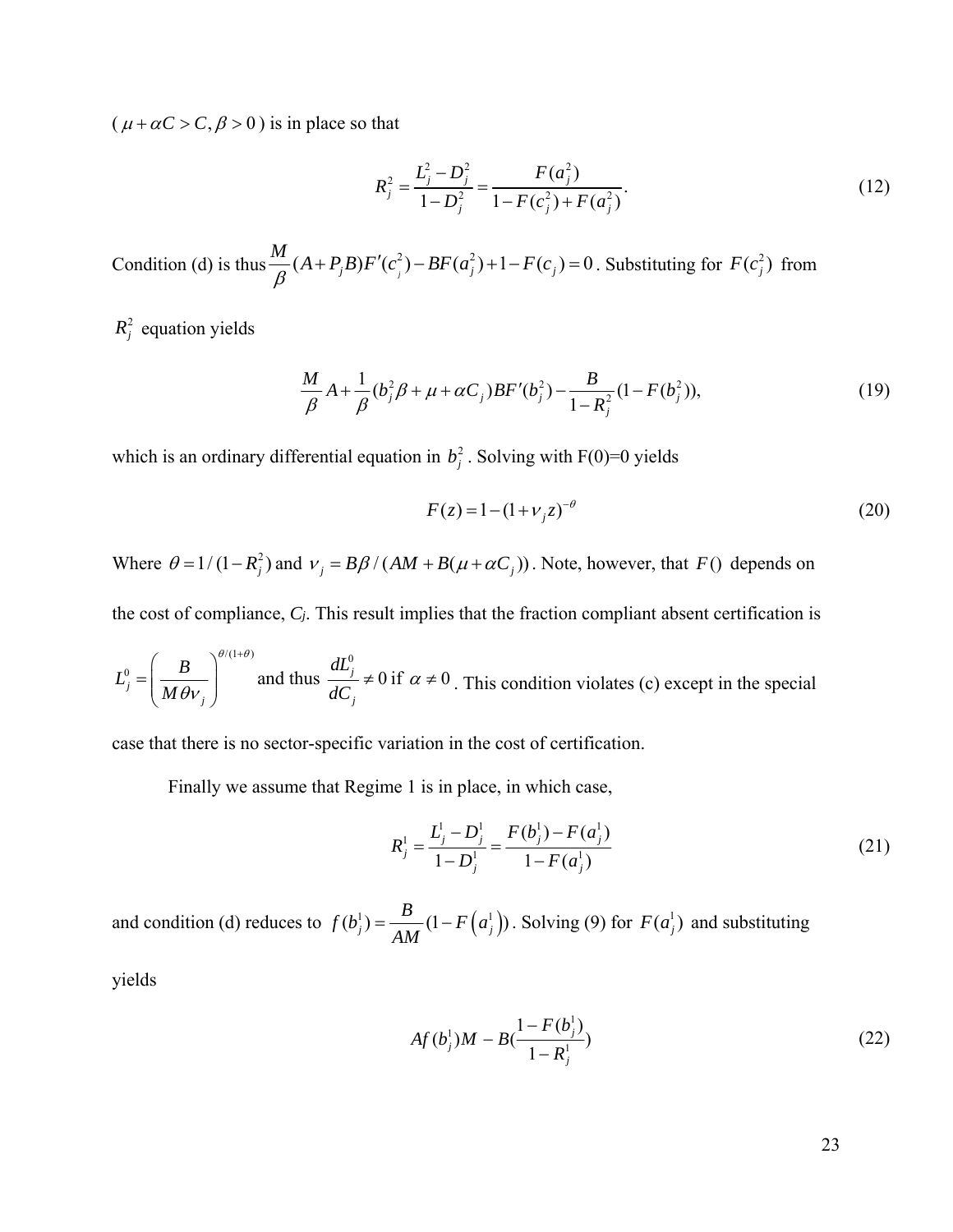which is again an ordinary differential equation. Solving, as in Regime 2, for the boundary condition  $F(0) = 0$ , yields  $F(z) = 1 - \exp(-\theta z)$  where  $\theta = B / ((1 - R_i^1)AM)$ . For this distribution function,

$$
P_j = \frac{1}{M} (C_j + \frac{\ln(A\theta M / B)}{\theta})
$$
\n(23)

In contrast to Regime 2, this distribution function does not depend on *Cj*, and thus the fraction compliant prior to certification,

$$
L_j^0 = 1 - \frac{B}{A\theta M},\tag{24}
$$

is also invariant with respect to  $C_i$  (condition (c)). The fraction certified is

$$
D_j^1 = 1 - \exp(-\frac{\theta(C_j(1-\alpha) - \mu)}{\beta - 1}),
$$
\n(25)

which is increasing in  $C_i$  (condition (b)) for  $\beta > 1$  and  $\alpha < 1$ . Thus, all four conditions are met. Given the relationships found in the data, according to our model, for the Mexican Clean Industry Program context, it is the plants with the lowest cost of compliance within each industrial sector that chooses to certify.

 The fact that together the model and empirical analysis imply that the distribution of unobservables must be exponential is both striking and perhaps a bit unnerving given that there is no particular reason, otherwise, to believe that an exponential distribution characterizes withinsector variation in the cost of compliance. This result might be taken instead as evidence that the model imposes too much structure. For example, it may be that the assumption that the distribution function is the same across sectors is unrealistic. Or alternatively, it may be the case that one of the empirical results is being taken too literally. In this regard an obvious candidate is the result that compliance among non-certified firms does not vary with respect to the cost of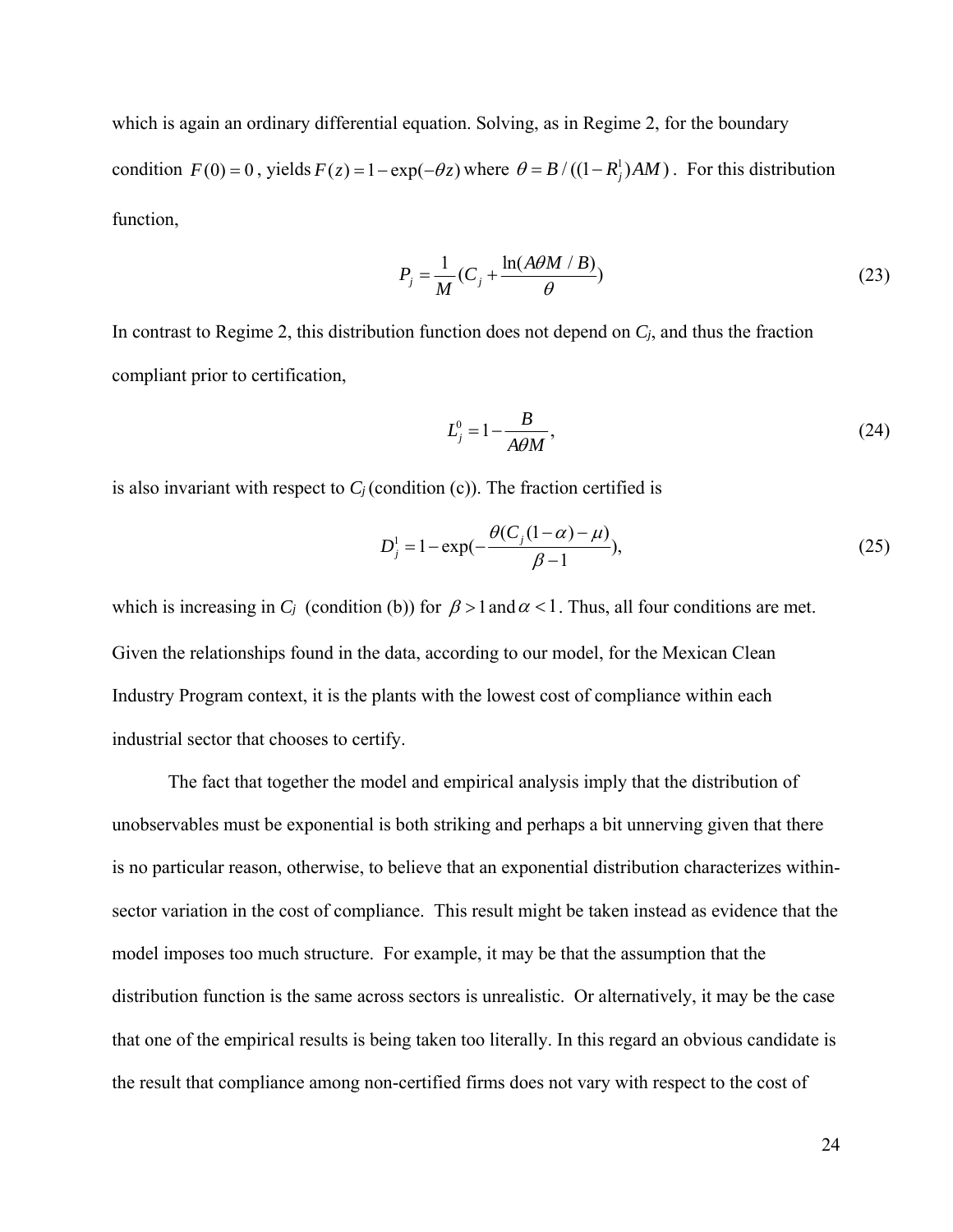compliance. As illustrated in Table 5, which categorizes sector-level non-compliance by precertification inspection probability, the pre-certification fraction non-compliant is literally flat with respect to probability of inspection as predicted by the model. However, while we cannot overall reject the hypothesis that the post-certification non-compliance fraction among noncertified firms does not vary with pre-certification inspection cost, from a non-parametric perspective the post-certification non-compliance fraction initially rises with respect to the inspection cost before leveling off. From this perspective the exponential distribution may be thought of as a reasonable approximation to the extent that the non-compliance fraction is flat with respect to pre-certification inspection probabilities at the sector level.

 These caveats considered, a key advantage of being able to isolate the distribution is that it is possible to obtain closed form solutions for relationships of interest. In particular, the postcertification inspection probability is:

$$
P_j = \frac{1}{M} \left( \frac{(\beta - \alpha)C_j - \mu}{\beta - 1} + \frac{\ln(A\theta M / B)}{\theta} \right),\tag{26}
$$

The compliance among non-certified firms is:

$$
R_j^1 = 1 - \frac{B}{\theta AM},\tag{27}
$$

And the total fraction compliant under certification:

$$
L_j^1 = 1 - \frac{B \exp\left(-\frac{\theta (C_j (1 - \alpha) - \mu)}{\beta - 1}\right)}{\theta MA}.
$$
\n(28)

A number of conclusions may be drawn from these expressions. First, (23) and (26) are the same. Thus absent any change in model parameters  $(\theta, A, M \text{ or } B)$  the *ex ante* (*ex ante* relative to the introduction of certification) non-compliance fraction should equal the *ex post* noncompliance fraction among non-certified firms. Table 5 indicates that the latter is greater than the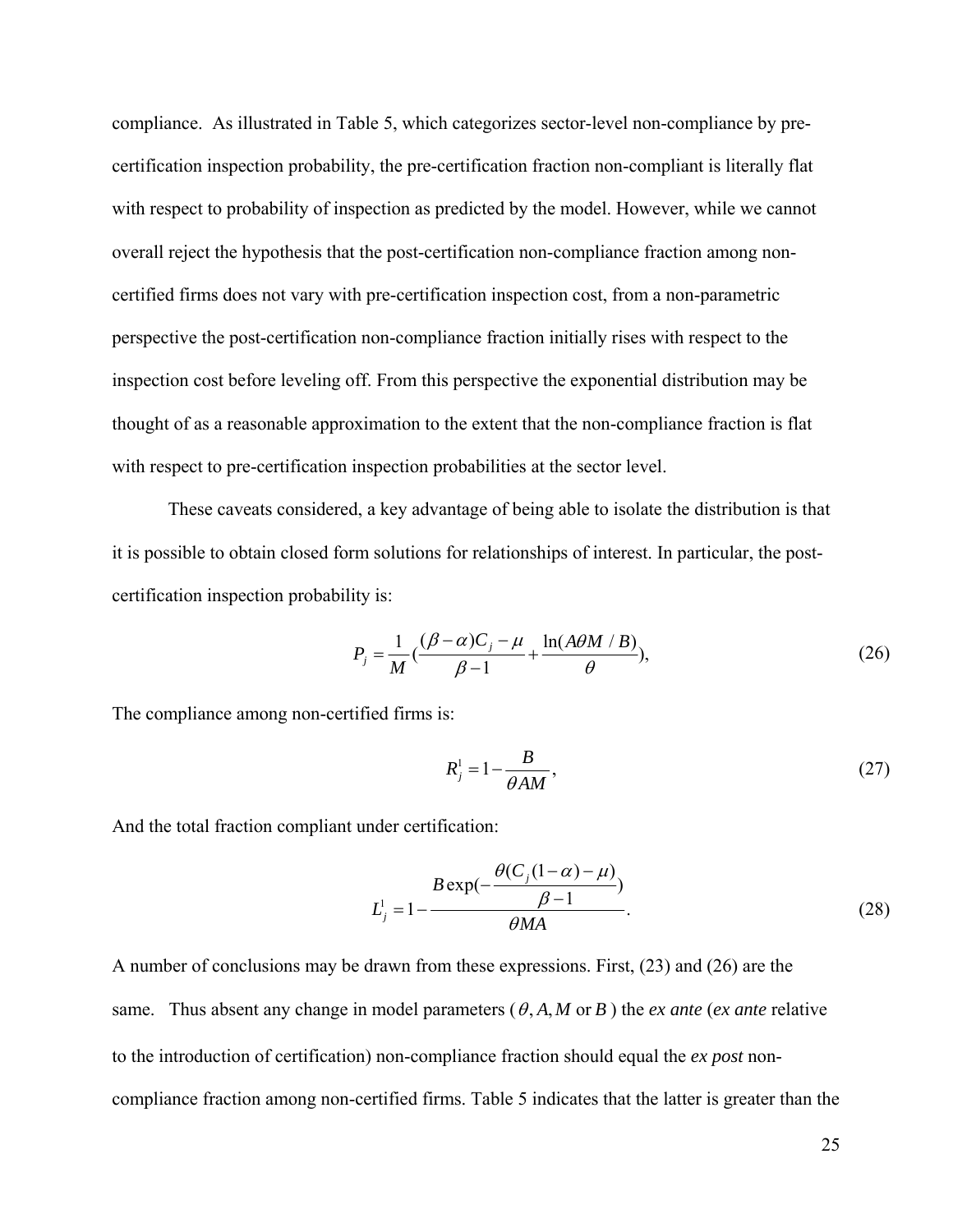former suggesting, for example, an increase in the perceived benefit of compliance or a decreased cost of inspection pre and post certification. Second, for fixed parameters, the certification program increases overall compliance: the *ex post* total fraction compliant (28) exceeds the *ex ante* fraction (24). Third, it is not clear whether all certifying firms would be compliant in the absence of certification. Indeed for certain parameters<sup>16</sup> the certification probability will be lower than *ex ante* compliance in low cost sectors but higher than *ex ante*  compliance in high cost sectors. Fourth, differencing (23) and (26) and allowing for changes over time in the cost and benefit parameters of the regulators yields

$$
P_j^1 - P_j^0 = \frac{1}{M} \frac{(1 - \alpha)C_j - \mu}{\beta - 1} + \frac{\ln(A^1 \theta M / B^1)}{\theta M} - \frac{\ln(A^0 \theta M / B^0)}{\theta M}
$$
(29)

Thus given the necessary conditions for Regime 1 to be an equilibrium, the inspection probability rises more following certification in high cost than in low cost sectors.<sup>17</sup>

 The formal expressions also permit some assessment of the welfare effects of certification. Clearly, for given parameters, and ignoring the costs to the government of the certification program, the regulator's objective function improves in the presence of certification. For given inspection rates and constant parameters, the regulator's costs of inspection are lower because it applies to fewer firms and benefits are at least as high; the regulator chooses a higher inspection level than that, which can only improve its objective function. Among firms, those that choose compliance *ex ante* and certification *ex post* are clearly better off. Firms that choose compliance *ex ante* and *ex post* but do not certify have the same costs. Those that were noncompliant *ex ante* are worse off, the compliant ones because they incur the cost of compliance

<sup>&</sup>lt;sup>16</sup>A=1, *B*=9/10, *M*=1,  $\theta$ =1,  $\mu$  = 0,  $\alpha$  = 1/2 and  $\beta$  = 2.

<sup>17</sup>If M changes with the introduction of certification, this prediction may not obtain. For example, as *ex post* M gets very large the inspection probability in both high and cost sectors falls to zero, predicting a greater decline in inspection in high cost sectors.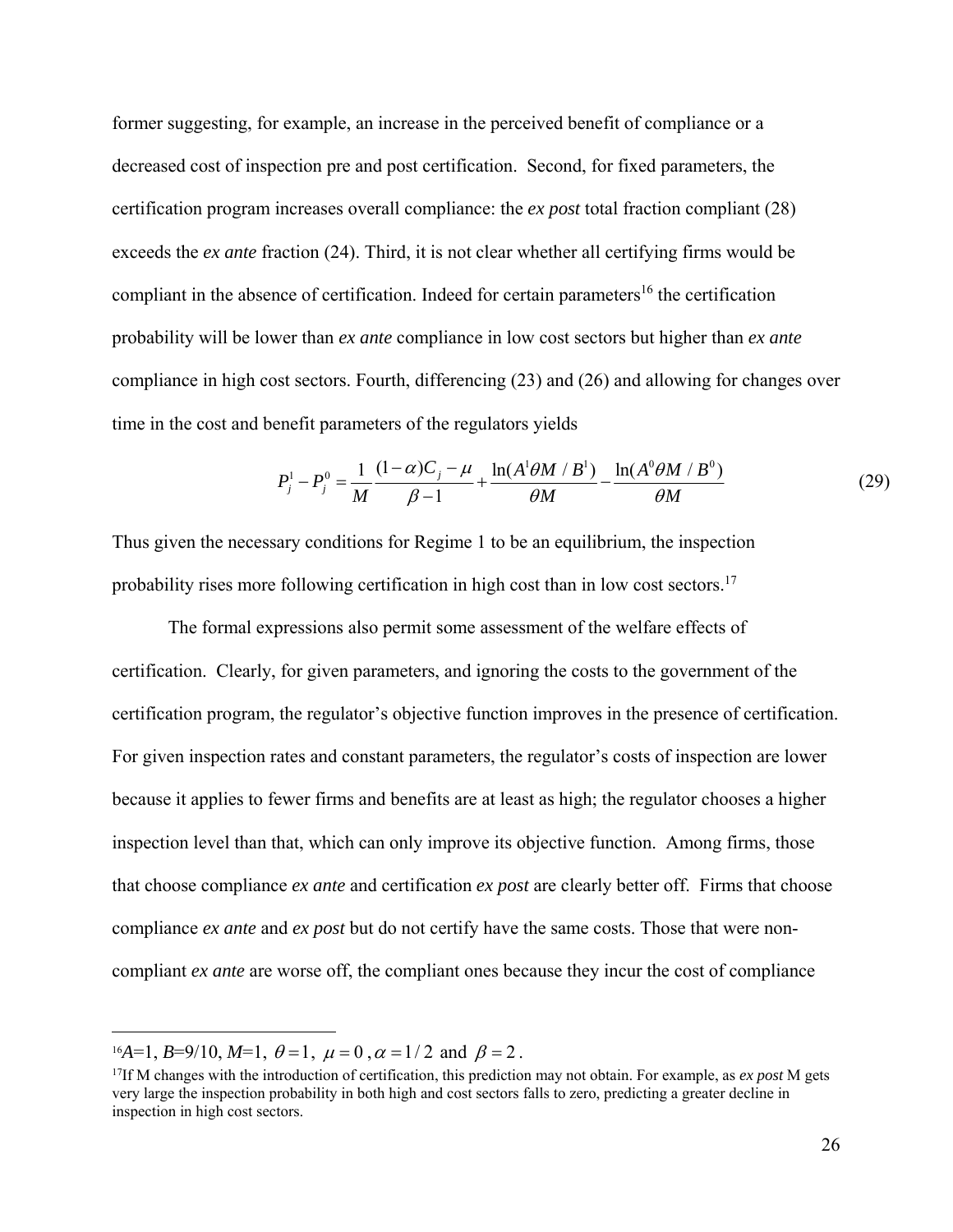and the non-compliant ones because they face a higher inspection probability. In this sense the certification program works like a tax on high cost firms within a sector and a subsidy for low cost firms, but does not require the regulator to know information on firm costs within sector.<sup>18</sup>

#### IV.4. Change in inspection probabilities

1

As noted, our model predicts that regulator's inspection probabilities should change systematically in the presence of certification (equation (28)). In particular, the derivative of the probability of inspection with respect to the sector level fixed cost of compliance should be higher in a context in which certificates are available. In our industrial sector level data, we have information about the number of inspections performed since 1992 until 2007. Given that certificates in our sample were not granted until around 1997, we can compare the calculated inspection probabilities before and after the introduction of the program (1992-1995 and 2003- 2006).

 We define the probability of inspection after the introduction of the certificates as the total number of inspections performed in the sector divided by the total number of plants in the census for that sector. This is an overestimate of the total number of plants subject to inspection because in practice certified plants are not inspected for at least two years. We see this as a conservative approach given that taking certified plants out of the denominator for the calculation of inspection probabilities post certificates in principle biases our measure of change in inspections upwards in sectors with higher certification rates.

 Also, for this section, it is worth stressing that, because we cannot directly observe the sector-level cost of compliance, we are in effect using the probability of inspection as a proxy for

<sup>&</sup>lt;sup>18</sup>Total cost across all firms in a sector can be either positive or negative and the sum or regulator and firm welfare depends in addition on the value put on compliance.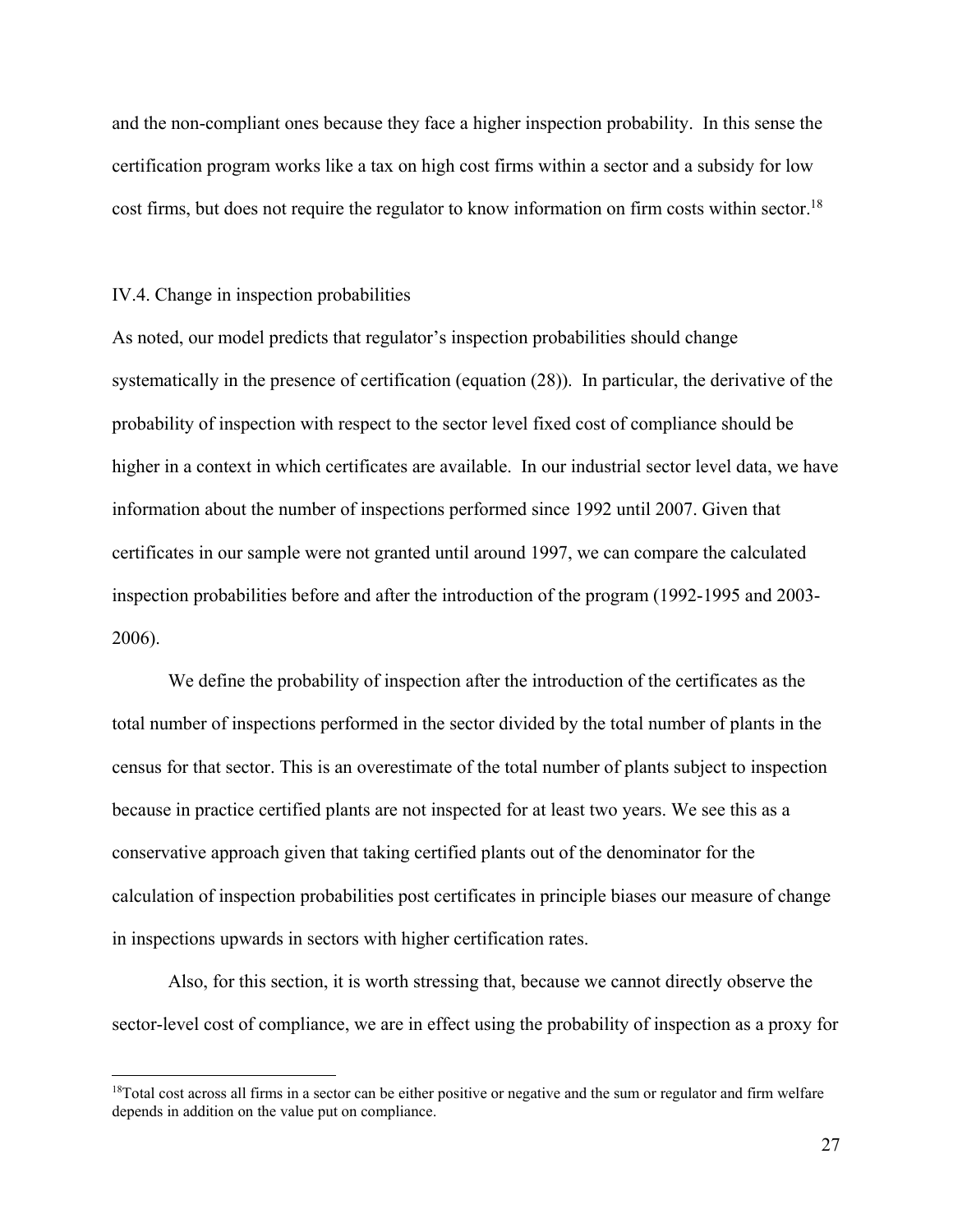the fixed cost of compliance in each sector. If the probability of inspection is a noisy measure of the sector level fixed cost of compliance, as one would generally expect it is, correlating the probability of inspection in the 1992-1995 period against the change in the probability of inspection before and after the introduction of the certificates will produce a downward biased estimate of the derivative of the inspection probability with respect to the fixed cost of compliance. We thus instrument inspection probabilities before certification, as in Tables 2-4, with inspection probabilities in the US.

 Finally, we see the differential increase in inspection probabilities as an important test of the model that has power against the alternative that, for example, improved compliance in high cost sectors rose over this period due to differential technological change that resulted in a lower cost of compliance in those sectors. A potential concern with this approach is that PROFEPA may have changed its enforcement and monitoring activities over the period in which certification was introduced (see, e.g., Alvarez-Larrauri and Fogel, 2008) in ways that mimic the predictions of the model. We partially address this concern in two ways: a) showing that the change in inspection probabilities around the introduction of the certification program is positively correlated with inspections pre-certificates, even when controlling for potentially confounding factors that might otherwise have influenced PROFEPA's allocations of inspection effort, and b) showing that the changes over time in relative inspection intensity before the introduction of the certification program across sectors is uncorrelated with inspections precertificates.

 The first four columns in Table 6 show the results for the same specification as Tables 2, 3 and 4, this time using the change in inspection probabilities as the dependent variable. The fifth column includes the log of one plus the fraction of firms fined in each sector before the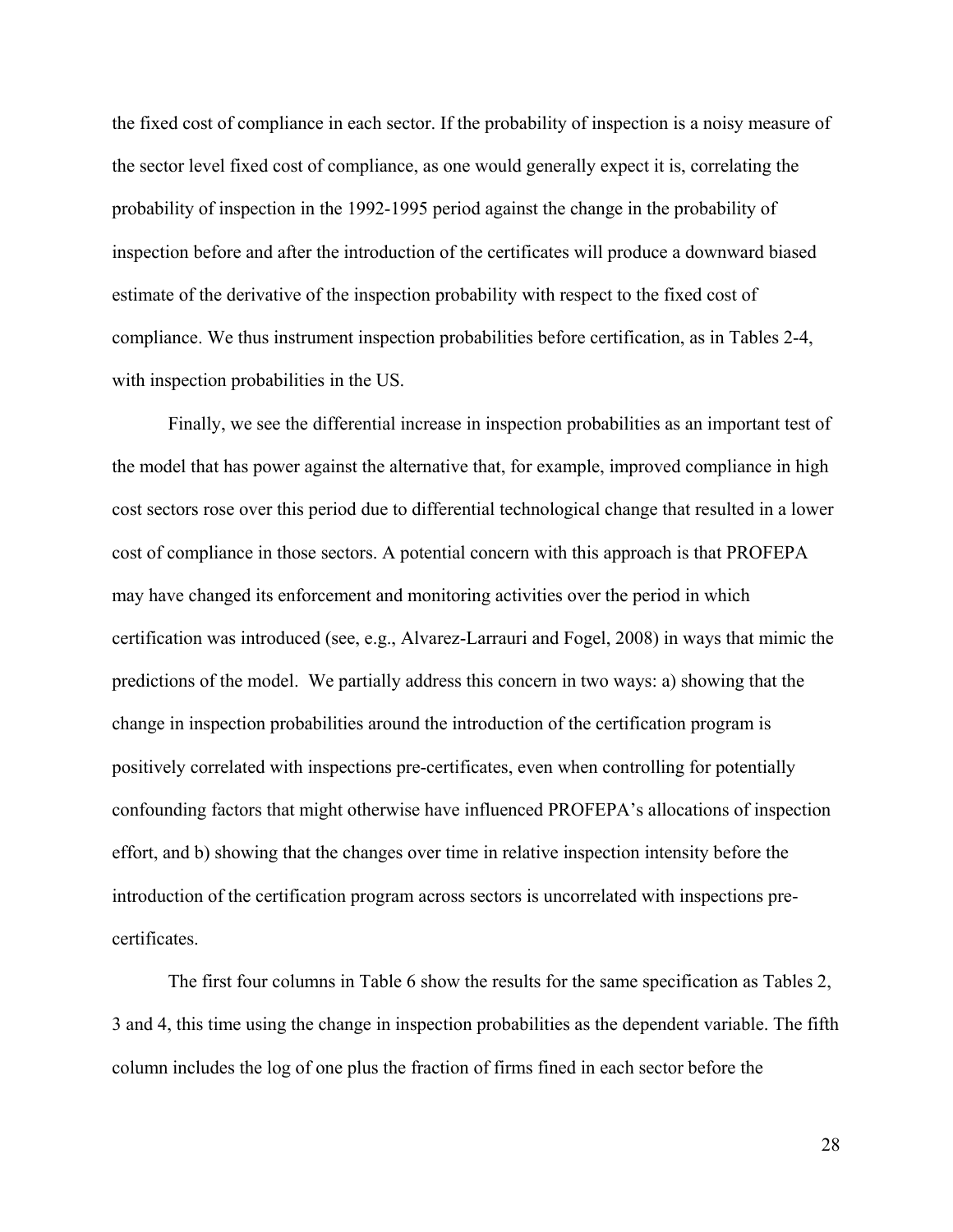introduction of certificates as a control variable.<sup>19</sup> Column 6 shows the results of the same specification as in Column 5, this time using the change in inspections between 1992-1995 and 1995-1996 as the dependent variable.

 Given the possibility of measurement error, the regression of the change in probability of inspection on the initial probability of inspection yields a negative coefficient. Once we instrument for pre-certification inspection probabilities, all regressions show a positive relationship between pre-certificates inspection rates and the change in inspections around the introduction of the program, regardless of the controls included. As can be seen in the last column, this positive relationship is only present around the introduction of the certification program, and not before. These results are consistent with the idea that higher certification rates within a sector resulted in higher inspection rates, as predicted by the model.

## V. Zip-code level analysis

 $\overline{a}$ 

The results presented in section IV are key to the setup for the empirical analysis that follows. On one hand, according to the sector-level evidence, plants with the lowest cost of compliance within a sector are the most likely to certify. As many if not all of these plants were previously compliant the effects of certification for a given plant are expected to be modest. On the other, given that high-cost sectors saw a higher increase in the probability of inspection following the introduction of certification than did low-cost sectors, non-certified plants in high certification sectors had higher incentives to comply with environmental regulations as a result of the introduction of the certification program. Thus one would expect greater reduction in emissions in high cost than low-cost sectors even among non-certifying firms.

<sup>&</sup>lt;sup>19</sup> The first-stage regression results for the regressions presented in Columns 2 through 4 are shown in Columns 1-3 of Appendix Table 2, respectively. The first-stage regression results for the regressions presented in Columns 5 and 6 are shown in Column 4 of Appendix Table 2.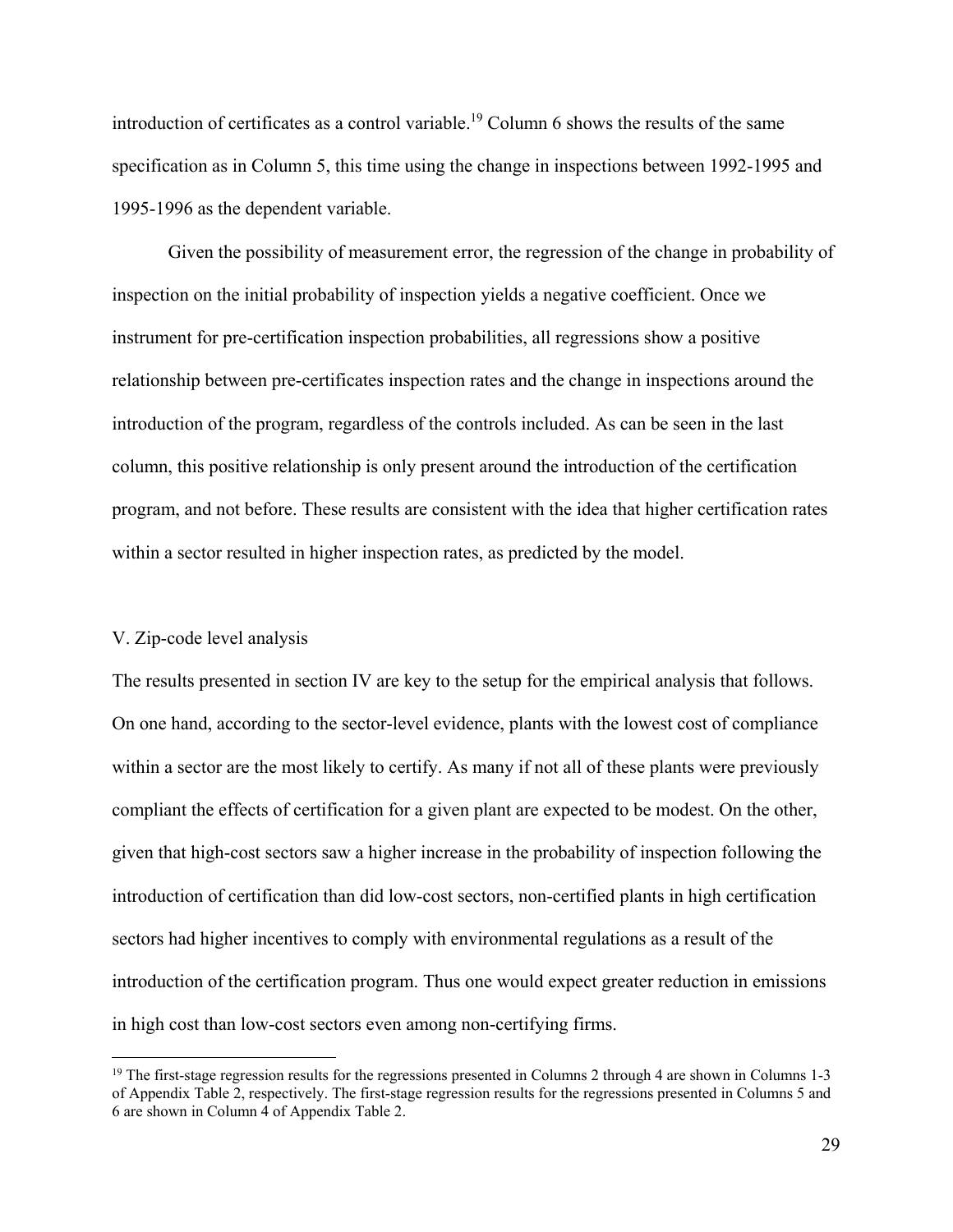# V.1. Data

To test these predictions, we incorporate three additional sources of data. In particular, given the difficulty of accessing geographically identified plant-level data from the census, our plant-level and zip-code level analysis uses data from the SIEM (Sistema de Información Empresarial Mexicano), administered by the Mexican Ministry of Economics. These data contain information on 32,332 plants in the industrial sector. It includes each plant's exact address (including zip code), NAICS industrial sector, number of employees, and dummy variables indicating whether the plant exports or imports. SIEM does not include government-owned plants.

 We then assigned, to each plant in the SIEM dataset, the percentage of plants certified in their declared NAICS sector, the fraction of plants inspected before the introduction of certificates in their NAICS sector, and the fraction of plants inspected after the introduction of certificates in their NAICS sector, as defined in section IV.1. The geographic coordinates of each of the plant's zip code were obtained from Postal Code World©, which provides geographic coordinates for the 2,737 zip codes in SIEM.

 In order to assign a measure of certification at the zip-code level, we exploit the fact that the list of certificates indicates the municipality where certified plants are located. We then define certification at the zip code level as the total number of plants in each zip code's municipality that received a certificate, divided by the total number of plants in each zip code's municipality.

 Air quality at the level of the zip codes was constructed using remote sensing sources. In particular, spectral data on reflectance from the Moderate Resolution Imaging Spectroradiometer (MODIS onboard the Terra Satellite) were acquired from the NASA's Goddard Space Flight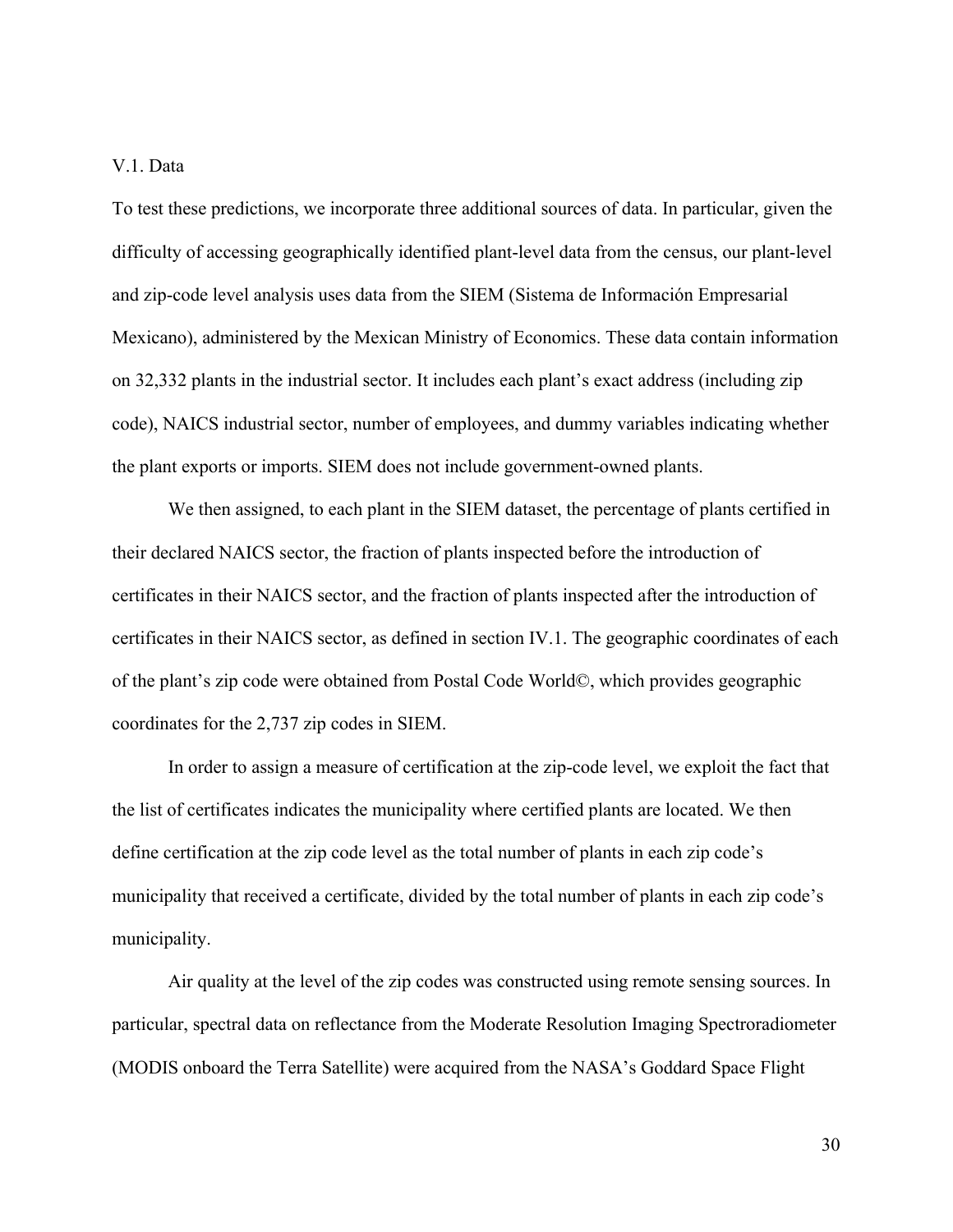Center Earth Sciences Distributed Active Archive Center (DAAC). These data were used to construct daily measures of Aerosol Optical Depth (AOD) at a 5km spatial resolution for cloudfree areas over the whole of Mexican territory for the period between March 1<sup>st</sup> 2000 and December 31<sup>st</sup> 2006. AOD has been shown to be a very good predictor of levels of suspended particles in the atmosphere (Chu et al., 2002; Gupta et al., 2006; Kumar et al., 2007)<sup>20</sup>. An estimated measure of average AOD monthly (from March through December 2000 and 2006) levels for each zip code was constructed from the 5km pixel-level images. Using GIS technology, the observed measures of AOD from the satellite images were overlapped with the area around each of the zip codes. Daily measures of AOD were first calculated for each of the areas, and then the estimated AOD daily value for each zip code was averaged for each month in the sample, only considering those days for which we had an AOD measure. We then assigned ten measures of AOD for each year to each zip code, one for each month between March and December. Excluding months in which AOD could not be measured due to clouds, there were 20,445 observations of a possible 27,737 in 2,737 zip codes in which there were at least two observations for both pre and post years for the same calendar month.

Figure 4 shows a map of the calculated levels of AOD for the whole Mexican territory, in October, 2006. While AOD levels seem higher around metropolitan areas (Mexico City, Guadalajara and Monterrey), other regions of the country seem to show comparable levels of AOD. Location of polluting industries, or geographic conditions that could facilitate the accumulation of particulate matter in specific areas could explain this.

<u>.</u>

 $20$ These data have already made it possible to evaluate the effects of particulate matter concentrations on infant mortality for the whole Mexican territory (Gutierrez, 2010), as well as how the effects of the voluntary certification program studied in this paper have translated into reductions in infant mortality (Foster, Gutierrez and Kumar, 2009).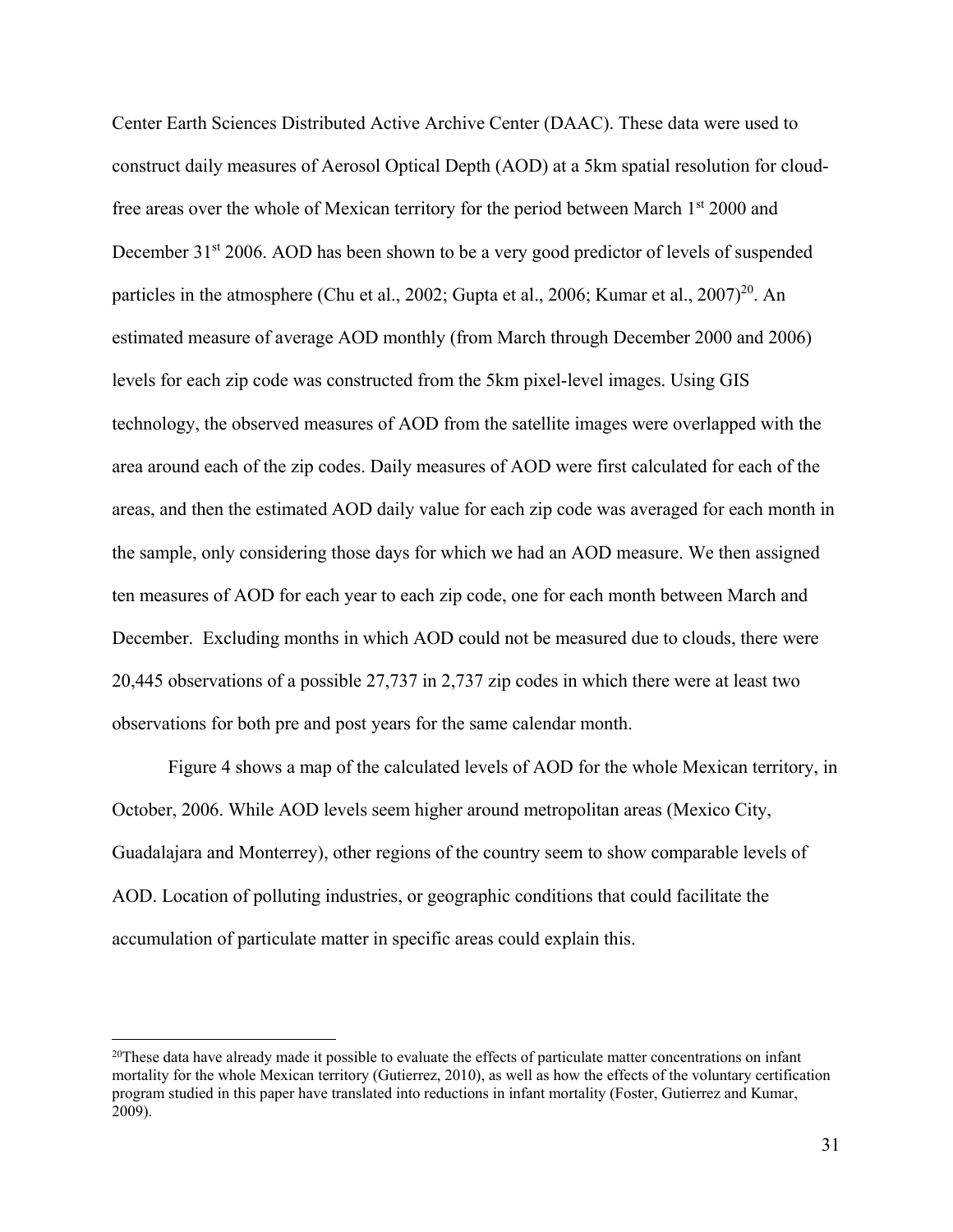It is also known that weather conditions -particularly dew point and temperature- can influence satellite based measurement of AOD and its relationship with suspended particles and that the empirical relationship between the ground measurements of suspended particles and AOD can vary regionally, given that the composition of aerosols is different in each geographic region. We address these issues by focusing on changes in AOD levels within zip codes, and by adding monthly measures of the temperature and dew point in each zip code in the regressions. A map of the change in the logarithm of AOD between October 2000 and 2006 (the dependent variable in our empirical analysis of emissions) is presented in Figure 5.

 The weather data were obtained from the US National Climatic Data Center, which publishes the Global Surface Summary of Day Data providing daily information for the 2000- 2006 period for over one hundred weather stations spread around the Mexican territory. Average monthly values of the temperature and dew point were calculated for each weather station. A weighted average of a variable for each pixel in the map was assigned using weights that are an inverse function of the distance between that point and each of the points for which a measure of the variable exists (in this case, each of the weather stations). The mean monthly temperature and dew point for each zip code were then estimated by averaging over the interpolated data within each zip code's boundaries. Descriptive statistics for the zip code level variables are presented in Appendix Table 3.

# V.2. The relationship between inspections, certification, and air quality.

In this section, we provide evidence at the zip-code level on : (1) whether certified firms have fewer emissions than otherwise compliant firms (2) whether regulator behavior in fact has an impact on air quality. To address these issues as well as to quantify the effect of certification on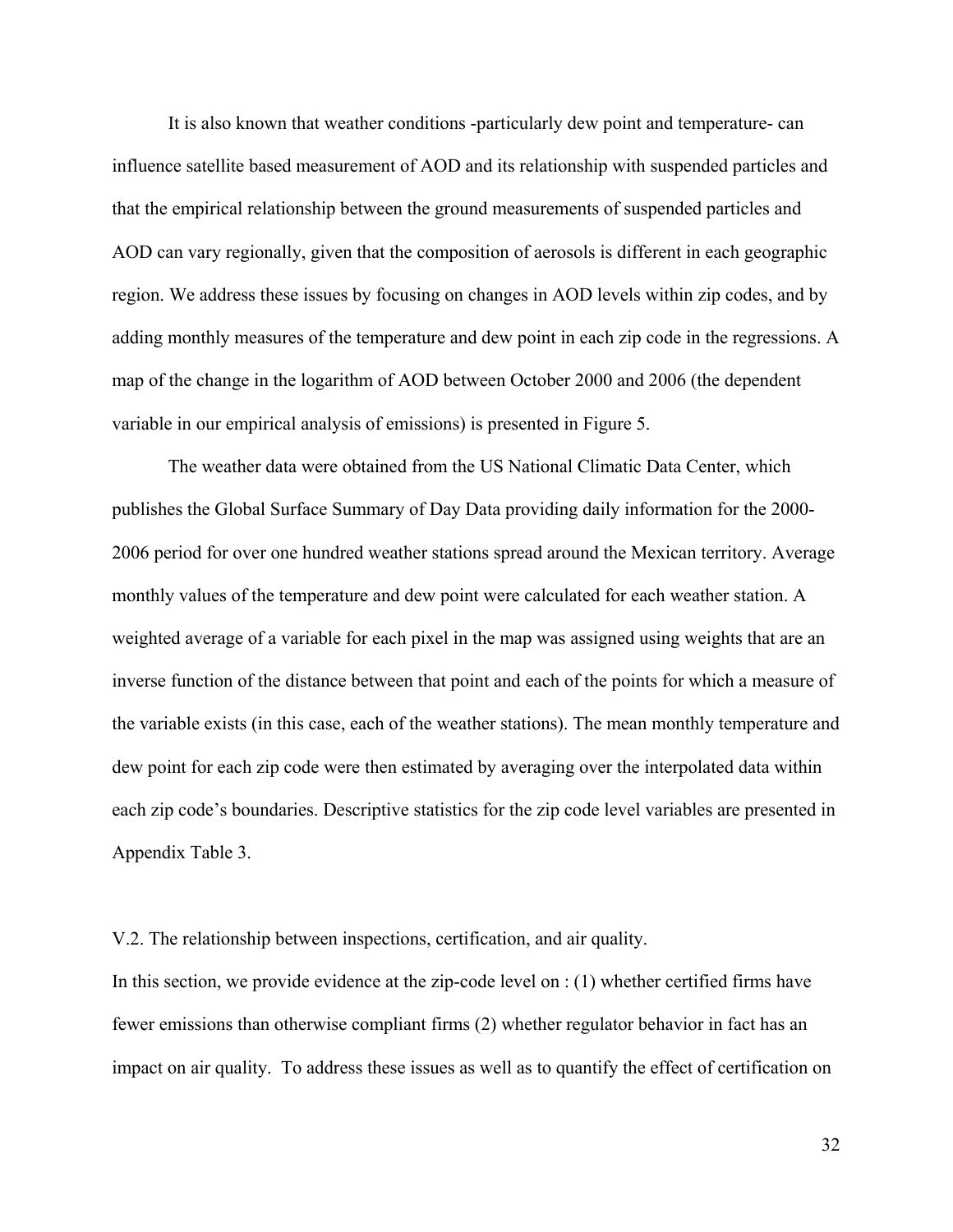emissions we now turn to a direct assessment of changes in air quality. Note first that we do not observe compliance or *dij* at the plant level, and that we measure certification and air quality at the level of the zip code. This suggests the estimation of an equation of the following form using first differences

$$
\overline{A}_{zt} = \kappa_t + \kappa_z + \kappa_D \overline{D}_{zt} + \kappa_P \overline{P}_{zt} + \kappa_c \overline{X}_{zt} + \kappa_W W_{zt} + e_{zt}
$$
\n(30)

Where  $t = \{0,1\}$  denotes pre and post certification, respectively,  $\overline{A}_{\tau}$  is a measure of air quality,  $\kappa$ , and  $\kappa_z$  are time and zip code specific constants,  $\kappa_p, \kappa_p, \kappa_c$  and  $\kappa_w$  are other constants,  $\overline{D}_z$ ,  $\overline{P}_z$ and  $\overline{X}_{\tau}$  denotes average certification, inspection, and firm characteristics, respectively, in zip code z and time t, and  $W_{zt}$  denotes weather. Note that  $D_{z0} = 0$  because time 0 denotes precertification.

 Interpretation of this specification is aided through the imposition of some simplifying assumptions: (1) that emissions among compliant firms are at the minimal compliant level (in terms of emissions per unit size), which is normalized to zero; (2) that emissions per unit size among non-compliant firms is related to the underlying cost structure according to  $\phi_0 x_{zi} e^{\phi_1 (C_j + d_{ij})}$  $\phi_0 x_{zjt} e^{\phi_1 (C_j + d_{ij})}$ where x*ztj* denotes firm size and assumes all firms in the same sector within a particular zip code are of the same size; and (3) that the composition of firms and idiosyncratic costs by sector and zip code are fixed over time. Under these conditions the change in the ln of expected emissions by sector, place and time,  $ln(E(A<sub>izt</sub>)))$ ,

$$
\Delta \ln(E(A_{jzt})) = -M(\theta - \phi_1)\Delta P_{zt} + \Delta \ln(x_{jzt}) + \Delta \kappa_t
$$
\n(31)

Constructing the weighted (by the number of firms per sector) average of this expression across sectors within zip codes yields a restricted version of (30), with  $\kappa_D = 0$ ,  $\kappa_P = -M(\theta - \phi)$ .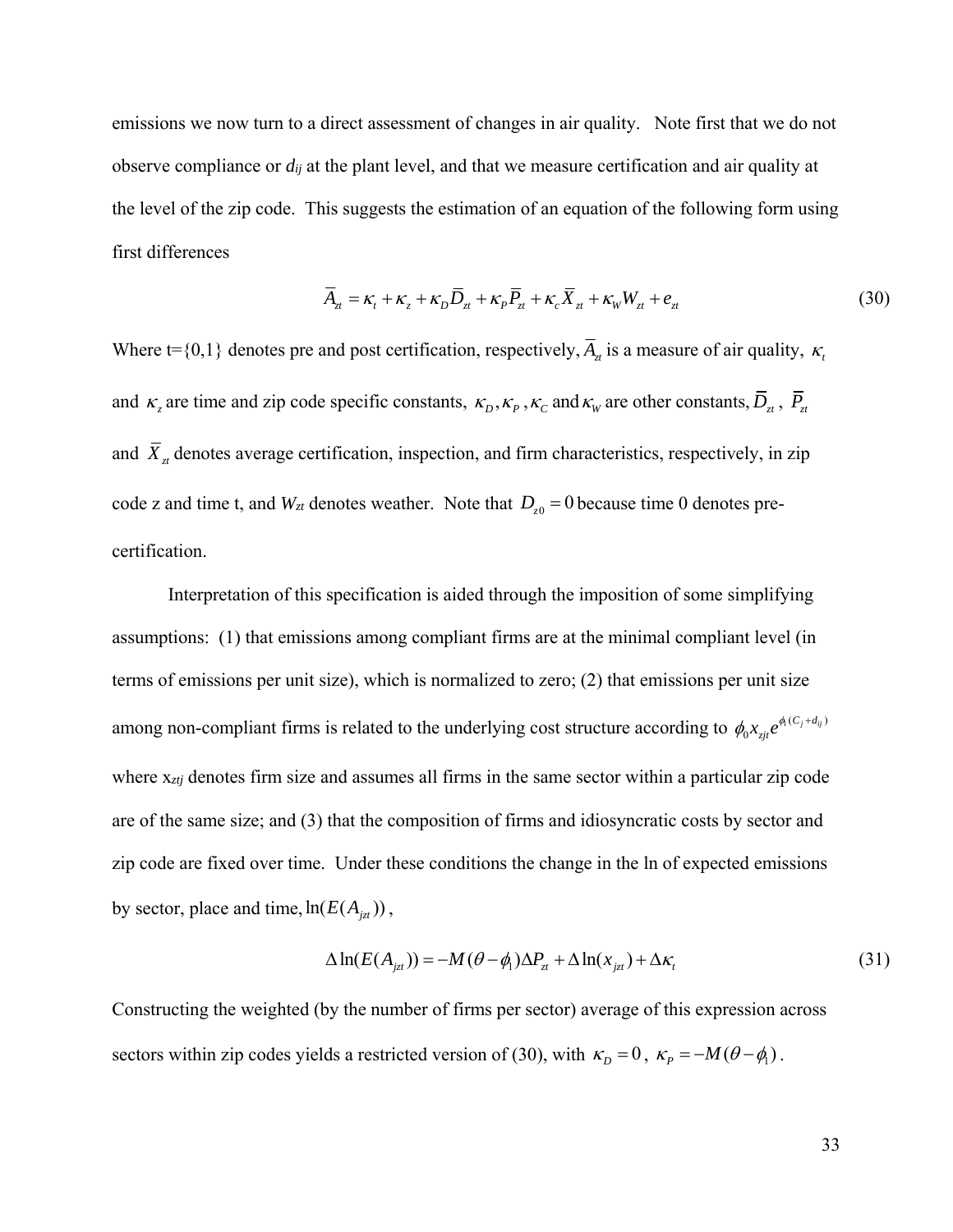To implement (30) a weighted average of each of the variables in equation (30) is calculated for each zip code, using the total number of employees reported by each plant divided by the total number of employees in each zip code (the sum of the employees of all plants in the SIEM database in each zip code) as the weight for each of the observations. The dependent variable is the change in the log of AOD between 2000 (the first point in time for which we have information on the pollution concentration) and 2006. The regressions are then run at the zip code level. Given that we constructed a measure of monthly AOD in each zip code from our data, we pool all calendar months (from March through December), and run the regression including calendar month fixed effects and cluster the standard errors of the coefficients at the zip code level. Controls for the differences in the temperature and dew point in each zip code between 2000 and 2006 are also included.

## V.2.1. Results

The results of the OLS regressions are presented in Table 7. Column 1 is the regression output for the change in AOD at the zip code level against the fraction of plants certified in each zip code's municipality and the weighted change in inspection probabilities given the sector composition of each zip code, controlling for size dummies (more than ten and more than 100 employees); Column 2 adds dummies indicating the weighted fraction of importing and exporting plants in each zip code; Column 3 additionally controls for weather conditions, and Column 4 includes an additional control for a weighted measure of plant size in each zip code.

 As can be seen, the coefficient on certification is close to zero and insignificant for all specifications, regardless of the controls included, suggesting that certification is uncorrelated with changes in pollution concentration levels measured by AOD at the zip code level. This first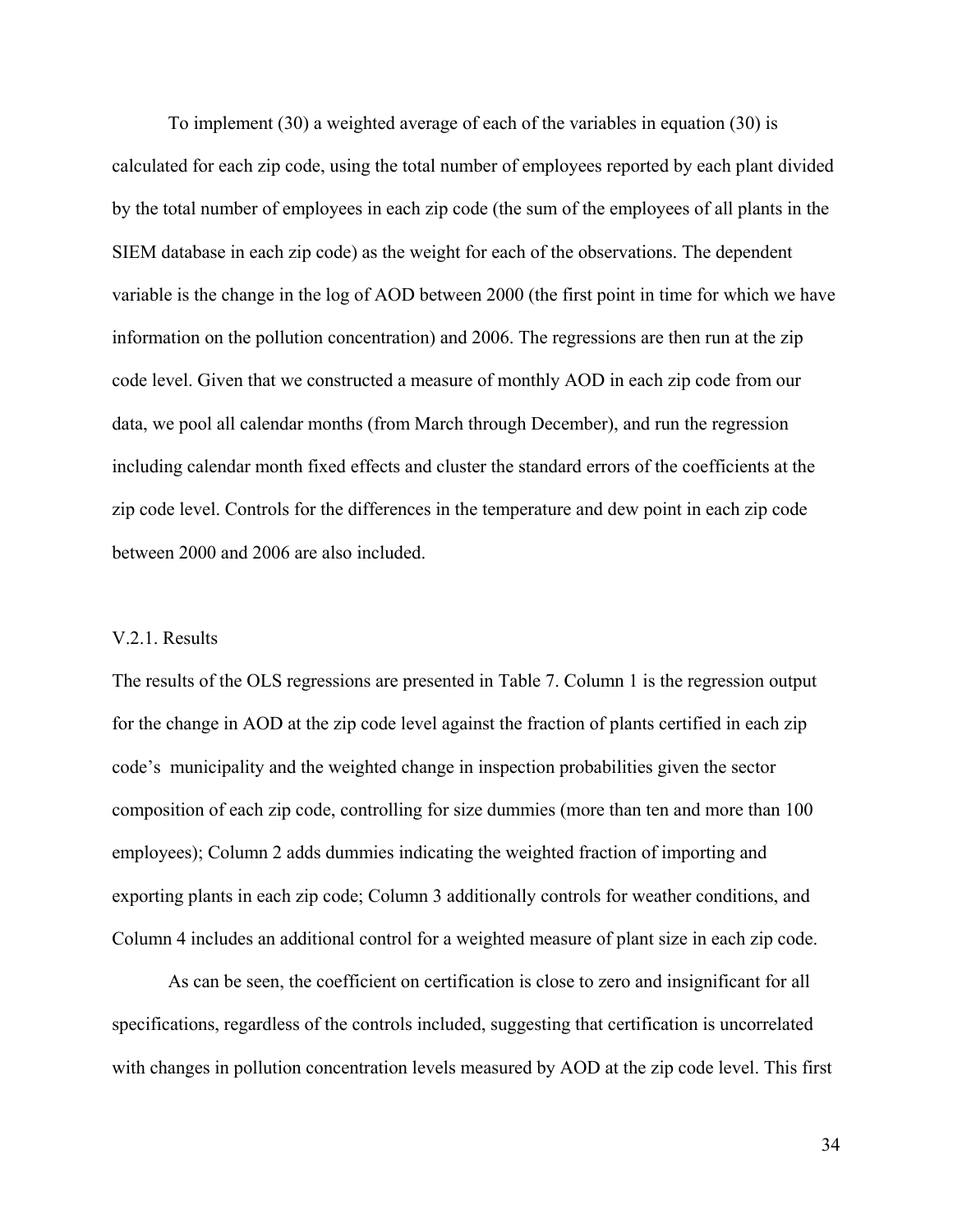result suggests that certification, as predicted by the restricted model (31), does not have an effect on plants' emissions. The coefficient on the change in inspection probabilities is negative, significantly different from zero, and consistent through all specifications. Changes in inspections in a particular zip code, which our model suggests are driven by local sectoral composition and differential rates of certification by sector are then correlated with reductions in emissions, again consistent with the predictions of the restricted model.

 We now address potential problems with our estimates in Table 7. As certification at the zip code level is likely measured with error, the coefficient on the certification variable is likely to be biased towards zero. In addition, simply correlating certification with changes in pollution would not necessarily capture a causal relationship between these variables. For example, a plant experiencing an exogenous downward shock in its cost of compliance  $(d_{ij})$  during the time period analyzed might have lower emissions and choose to certify. In this case, in an OLS regression, the certification coefficient in the emissions change regression would be negative, but the relationship would not be causal. This selection problem is of course common to all studies evaluating the direct effectiveness of voluntary programs.

In order to address these issues empirically, we augment the theory by assuming that the underlying cost of conducting a private audit varies across firms according to the degree of competition among nearby auditors and influences only the certification cost (e.g., it does not affect the cost of compliance without certification) and it does not affect emissions net of certification and/or compliance. This theoretical argument, along with the assumption that auditor´s location is exogenous with respect to *changes* in the cost of compliance, suggests the use of regional variation in the market supply of auditors available for certification as an instrument for certification in an assessment of the effects of certification on compliance.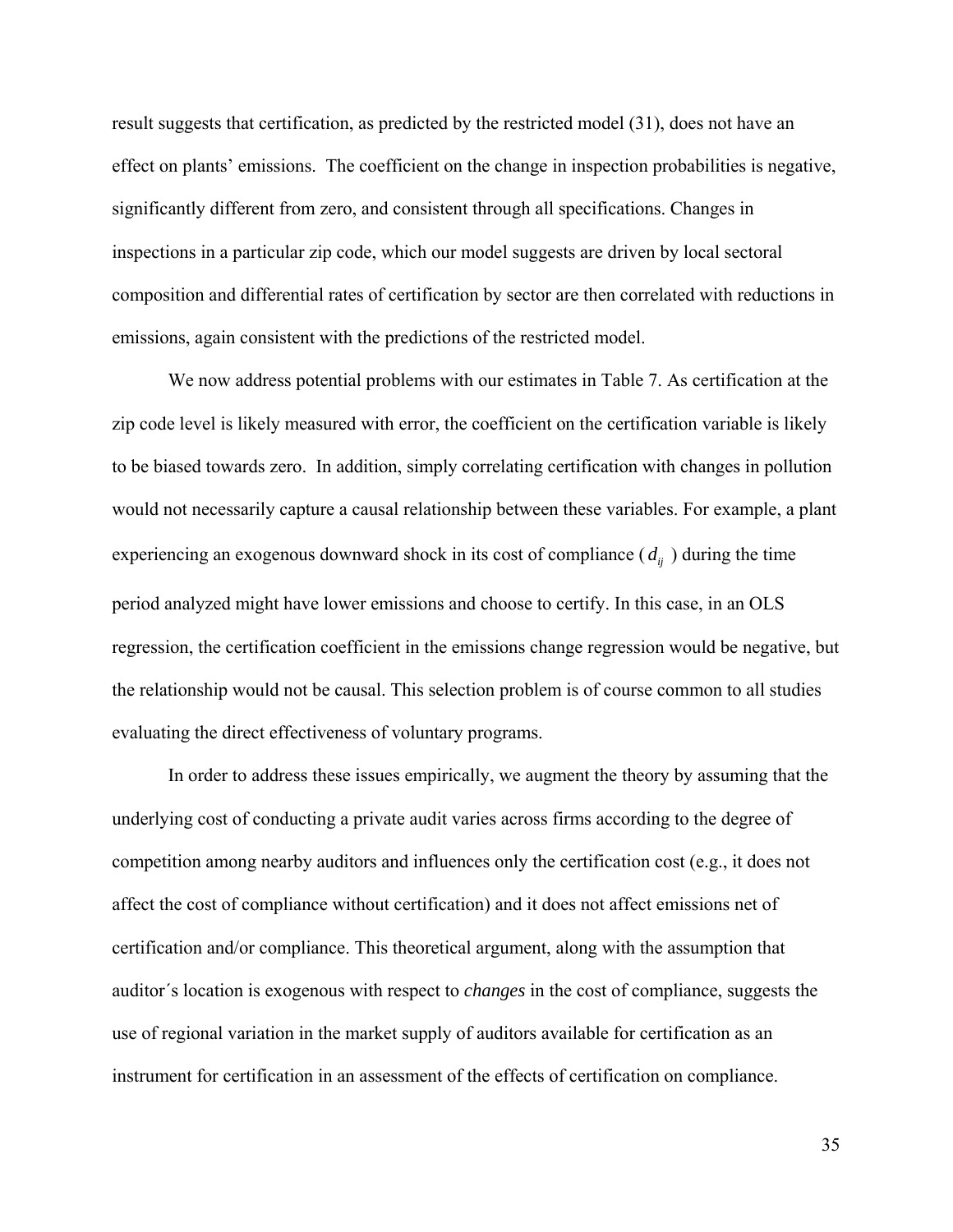In particular, from a data set including all 94 auditors accredited by PROFEPA, with information on their geographic location, we constructed estimates of the distance (in km) between each zip code and each of the three closest environmental auditing plants. The average distance to the first auditor is 56 kilometers, while that to the second is 81 kilometers and, to the third, 134 kilometers. Table 8 shows the OLS output of a regression of the fraction certified in each zip code against distance to the three closest auditors (and their squares). Only the coefficients for the instruments are reported, but each regression includes the same controls as the corresponding Columns in Tables 7 and 9. Although no clear economic intuition can be derived from the coefficients on each of the instruments, throughout specifications, the instruments are strong predictors of certification levels.

The instrumental variables regression results are presented in Table 9. The coefficient for certification at each zip code's municipality is in all cases positive. However, it varies greatly in magnitude across specifications and is never significantly different from zero. The coefficient on the change in inspection probabilities is still negative, significantly different from zero, and consistent through all specifications. The interpretation of the results shown in Table 7 is then robust to this instrumental variable analysis.

 A further concern is that the negative effect of the change in the probability of inspection on emissions change may not be reflecting the consequences of increased certification in dirty sectors as posited by the model. For example, there may be a change in the regulator's strategy to allocate inspections to zip codes in which there is a decrease in the cost of emissions control for other reasons. More subtly there may be an exogenous change in inspection probabilities in certain industries that may lead to emissions reductions. It would be useful to know that in fact exogenous increases in inspections reduce emissions but this would have little to do with our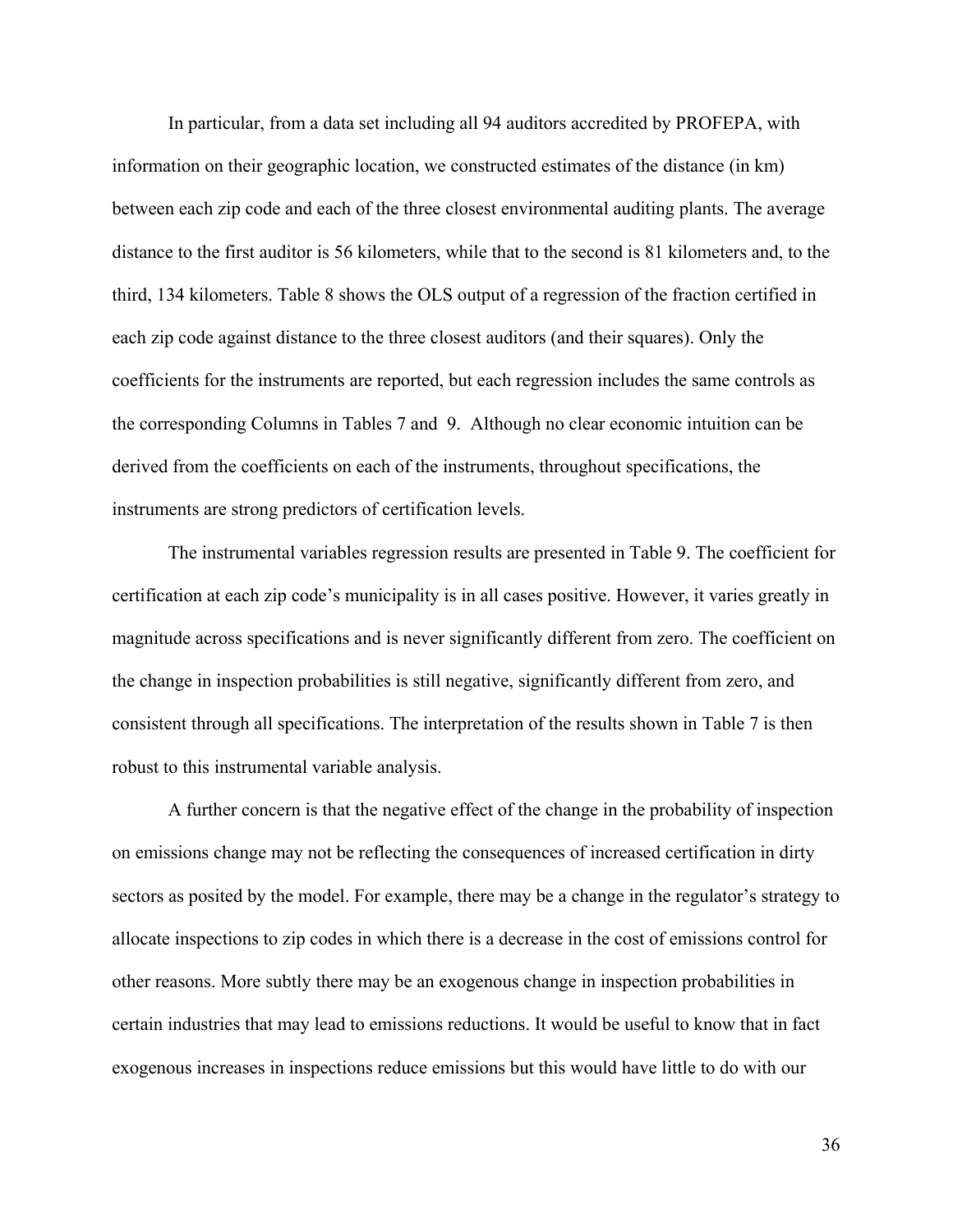model. What we would like to know is whether variation in inspections that arises from differences in certification costs are responsible for the observed negative effect.

 We can address this concern by exploiting the arguably exogenous variation in certification costs given by the distance to auditors. Given the results presented in Table 8, we can compute a predicted fraction of plants certified in each zip code given their distances to the three closest auditors. And, given that we know, from the SIEM database, the declared NAICS sector of each of the firms in each zip code, we can use this information to calculate a predicted level of certification at the sector level, simply averaging the predicted certification rate for each firm in the SIEM database (given their zip code) within each sector. This variable will then capture differences in certification rates by sector, given the geographic distribution of auditors and firms across the Mexican territory, and can be used as an instrument for the change in inspections.

 Table 10 presents first stage regression results with the change in inspections as the dependent variable, with the (weighted) calculated sector level certification as the explanatory variables. Again, only the coefficients for this instrument are reported, but each column corresponds to the regression including the same controls as the corresponding Columns in Tables 7, 9 and 11 and the distances to auditors included in Table 8. In all columns, the calculated sector-level certification rate has a strong positive predictive power on the change in inspections.

 The instrumental variables regression results using both the distances to the three closest auditors and their squares, and the sector level predicted certification rate as instruments for certification and the change in inspections are presented in Table 11. As can be seen, when we instrument for the change in inspections, the negative coefficient becomes higher in absolute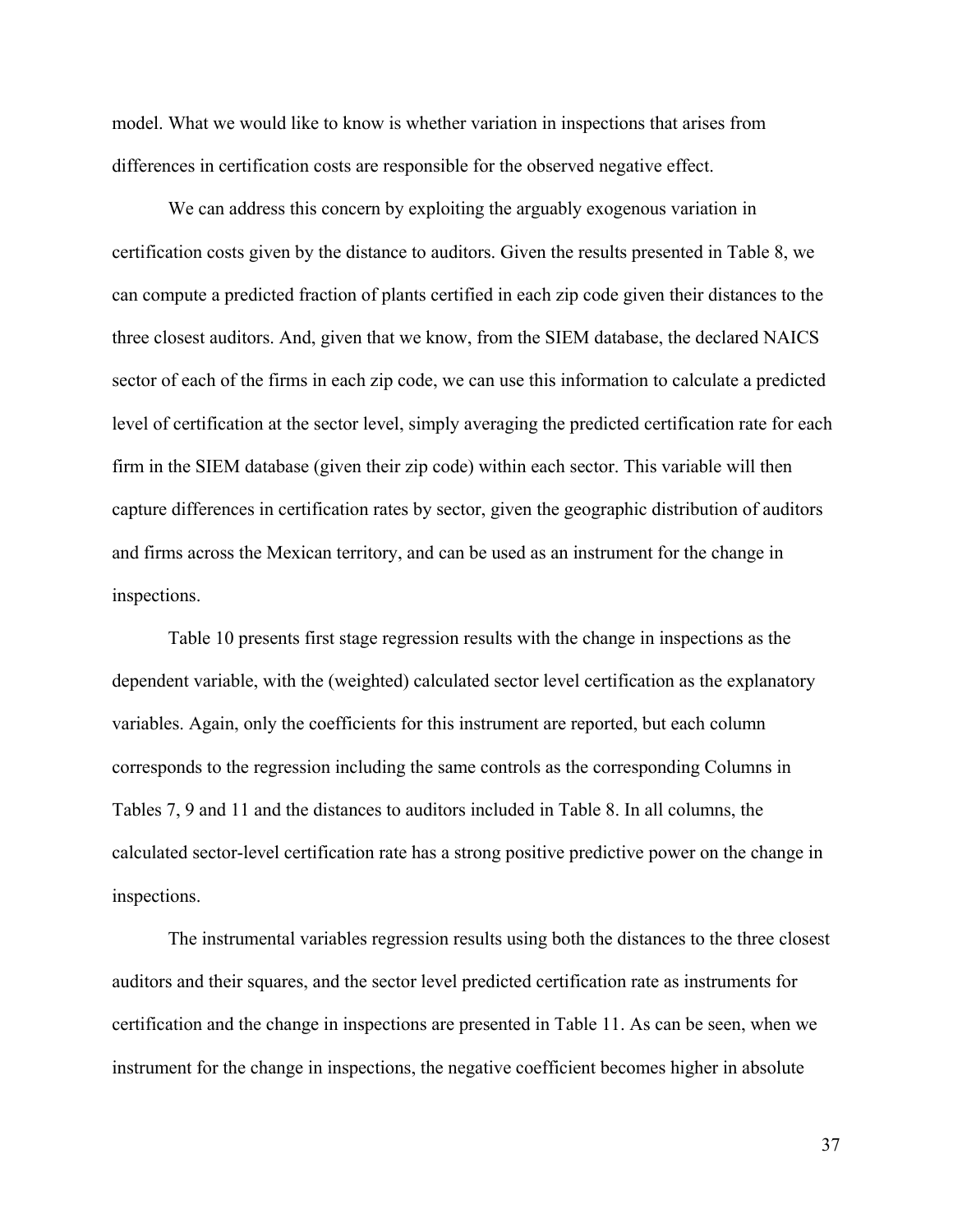value, and remains negative and significantly different from zero, suggesting that increased inspections resulting from certification do lower pollution concentrations around plants. Combining the estimates from Tables 6 and 3, the Wald estimator suggests that a ten percent differential in certification arising from differences in the pre-certification inspection probability results in a 3 percent differential increase in inspection probability. Combining this number with the coefficients found in Table 11, a 10 percent increase in certification would imply a 4.5 percent decrease in AOD. The coefficient on certification, although it shows higher variation across specifications, remains not statistically different from zero.

# VI. Conclusions

The specific focus of this paper has been on the effects on air quality of a voluntary pollution reduction program in Mexico. We develop and test a simple model of regulator and plant behavior that incorporates observable (to the regulator) sectoral variation in the cost of compliance with environmental regulations as well as unobserved variation in compliance costs within sectors. Our results suggest that those plants that certify are those with the lowest cost of compliance within sector and that certification provides an informational benefit that increases the efficiency of regulator's monitoring of plant behavior. The model is then used to structure an analysis of the effects of the certification on a measure of suspended particulates using the zip code as the level of analysis. Our analysis suggests that the program primarily had an indirect effect on air quality.

In addition to these conclusions this paper has some more general implications for the analysis of regulatory behavior. First, the results suggest that the voluntary certification programs can be an important tool for reduction of emissions in low and middle income countries. By shifting the cost of auditing to the plants while at the same time providing some sort of tangible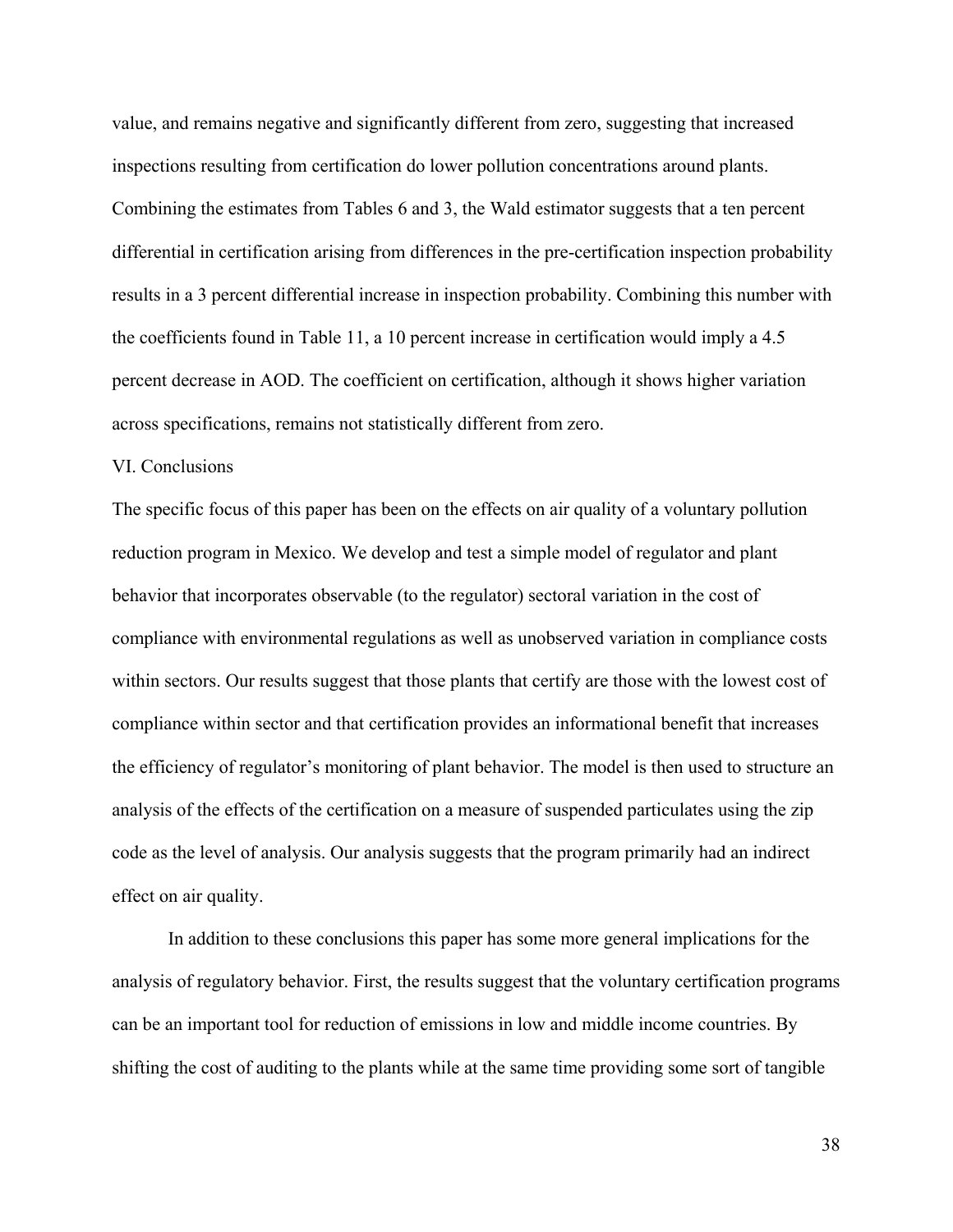benefit to the plants, the regulating agency can more efficiently target its limited resources and thus induce higher levels of compliance. In addition, the results from this paper suggest that a voluntary certification program can be designed in such a way that it is most attractive to those plants with a relatively low cost of compliance thus reducing the overall cost of achieving a given level of compliance.

Second, in examining the effects of particular programs it is important to keep in mind what other programs are in place and how their implementation of these other programs is likely to be affected by other policies. In the absence of a systematic scheme to monitor and fine noncompliant plants, the effects of the Clean Industry Certification program would likely have been quite different. By the same token the experience of Mexico might not readily generalize to other settings. Even in the presence of experimental variation in access to the certification program it would be difficult to interpret measured effects of the program without a clear understanding of the interaction of different types of policy tools. The presence of these indirect effects also has implications for the establishment an appropriate control group for evaluating emissions among those plants that choose to certify. In this particular case, for example, the behavior of uncertified plants in terms of level of compliance is importantly affected by the presence of the certification program as a result of the endogenous response from the regulator.

Third, our results suggest that remotely sensed measures of air quality can provide a useful tool for the evaluation of emissions regulations in developing countries. As noted, few low and middle income countries have systematically collected ground level data on emissions. These countries also in general lack the capacity to monitor emissions of more than a small fraction of plants, particularly given the presence of a large informal and small-scale manufacturing sector. This lack of data, which is an important constraint for those wishing to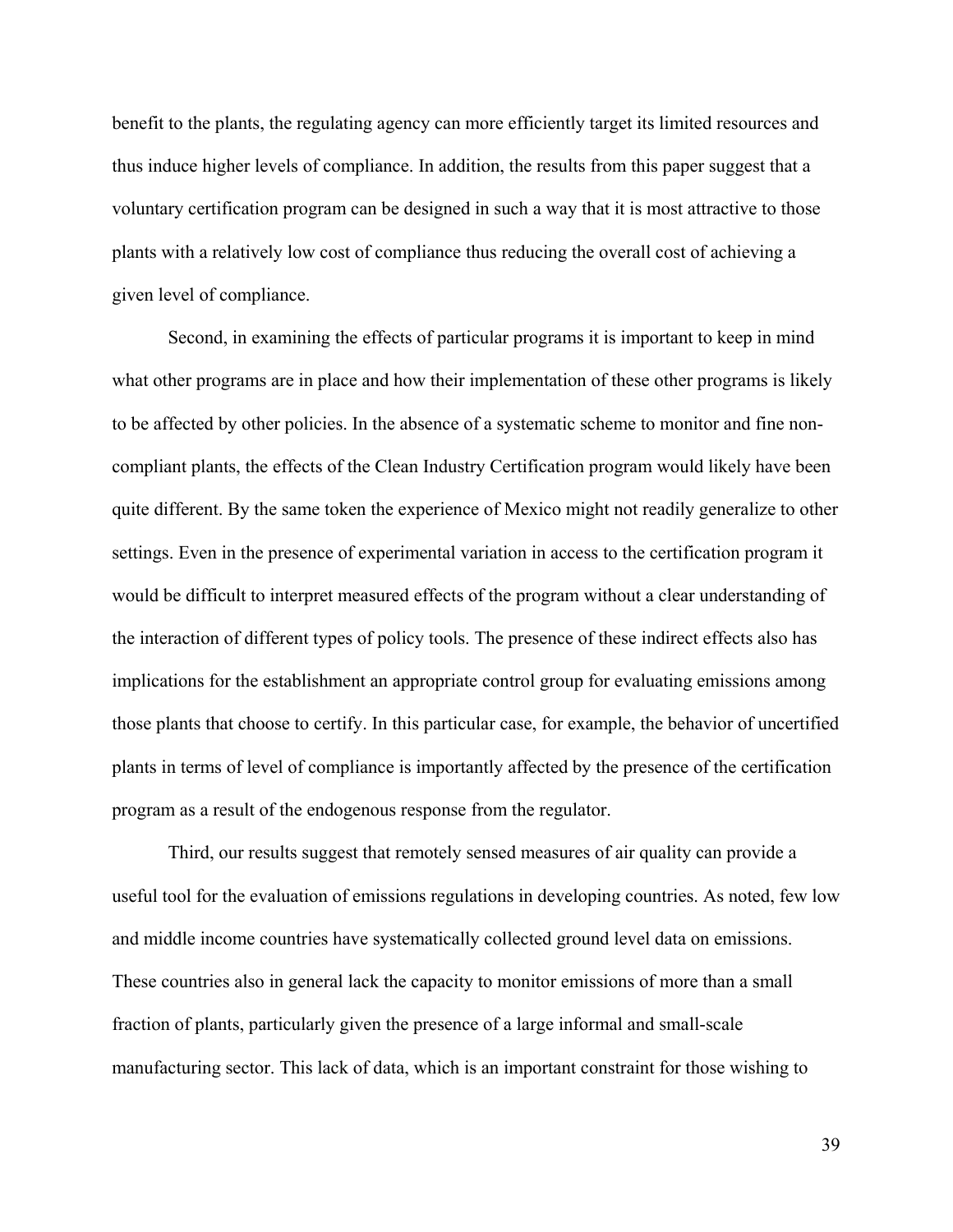control plant emissions and/or to implement a system for trading permits, also presents a problem for the evaluation of alternative programs. The technology for the processing of remote images to construct measures of AOD is still in infancy and much needs to be done over time to both evaluate and improve the accuracy of these measures. But the present work adds to a growing body of evidence that suggests that the technology has a great deal of potential.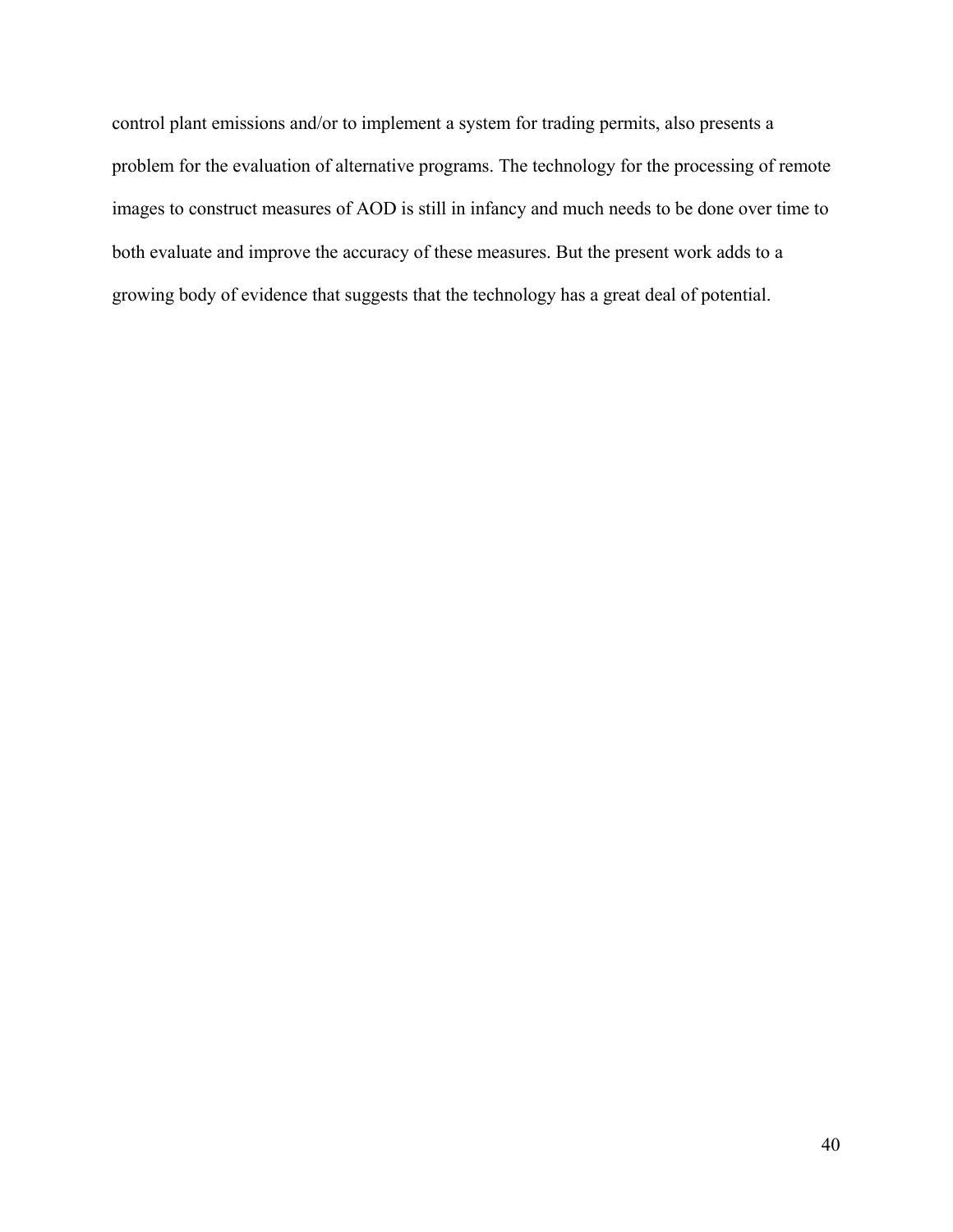#### VII. References

Alberini, A., and K. Segerson. 2002. "Assessing Voluntary Programs to Improve Environmental Quality." *Environmental and Resource Economics* 22(1–2): 157–84.

Alvarez-Larrauri, Ramon, and Ira Fogel (2008). "Environmental audits as a policy of state: 10 years of experience in Mexico." Journal of Cleaner Production 16, pp. 66-74. Anton, Wilma Rose Q., George Deltas and MadhuKhanna, 2004."Incentives for environmental self-regulation and implications for environmental performance", *Journal of Environmental Economics and Management,* 48: 632-654.

Antonovics, Kate and Brian G. Knight. 2008. "A New Look at Racial Profiling: Evidence from the Boston Police Department." *Review of Economics and Statistics*, 91(1): 163–177.

- Arora, S., and T. Cason. 1995. "An Experiment in Voluntary Regulation: Participation in EPA's 33/50 Program." *Journal of Environmental Economics and Management* 28: 271–86.
- Blackman, A. 2009. "Can Voluntary Environmental Regulation Work in Developing Countries? Lessons from Case Studies." *Policy Studies Journal* 36(1): 119–41.

\_\_\_\_\_\_\_\_\_\_ .2010."Alternative Pollution Control Policies in Developing Countries".*Review of Environmental Economics and Policy*, forthcoming.

- Blackman A, Lahiri B, Pizer W, Rivera Planter M and Munoz Pina, Carlos. 2007. "Voluntary Environmental Regulation in Developing countries: The Mexican Clean Industry Program." *Discussion Paper.Resources for the Future.* RFP DP 07-36.
- Blackman A, Eduardo Uribe ,Bartvan Hoof and Thomas P. Lyon (2009), "Voluntary Environmental Agreements in Developing Countries: The Colombian Experience", Discussion Paper. Resources for the Future.RFP.
- Chu DA. 2006. "Analysis of the relationship between MODIS aerosol optical depth and PM2.5 over the summertime US." *Proceedings of SPIE*.

\_\_\_\_\_\_\_.2003."Global monitoring of air pollution over land from EOS-Terra MODIS."*Journal of Geophysical Research* 108(D21):1-18.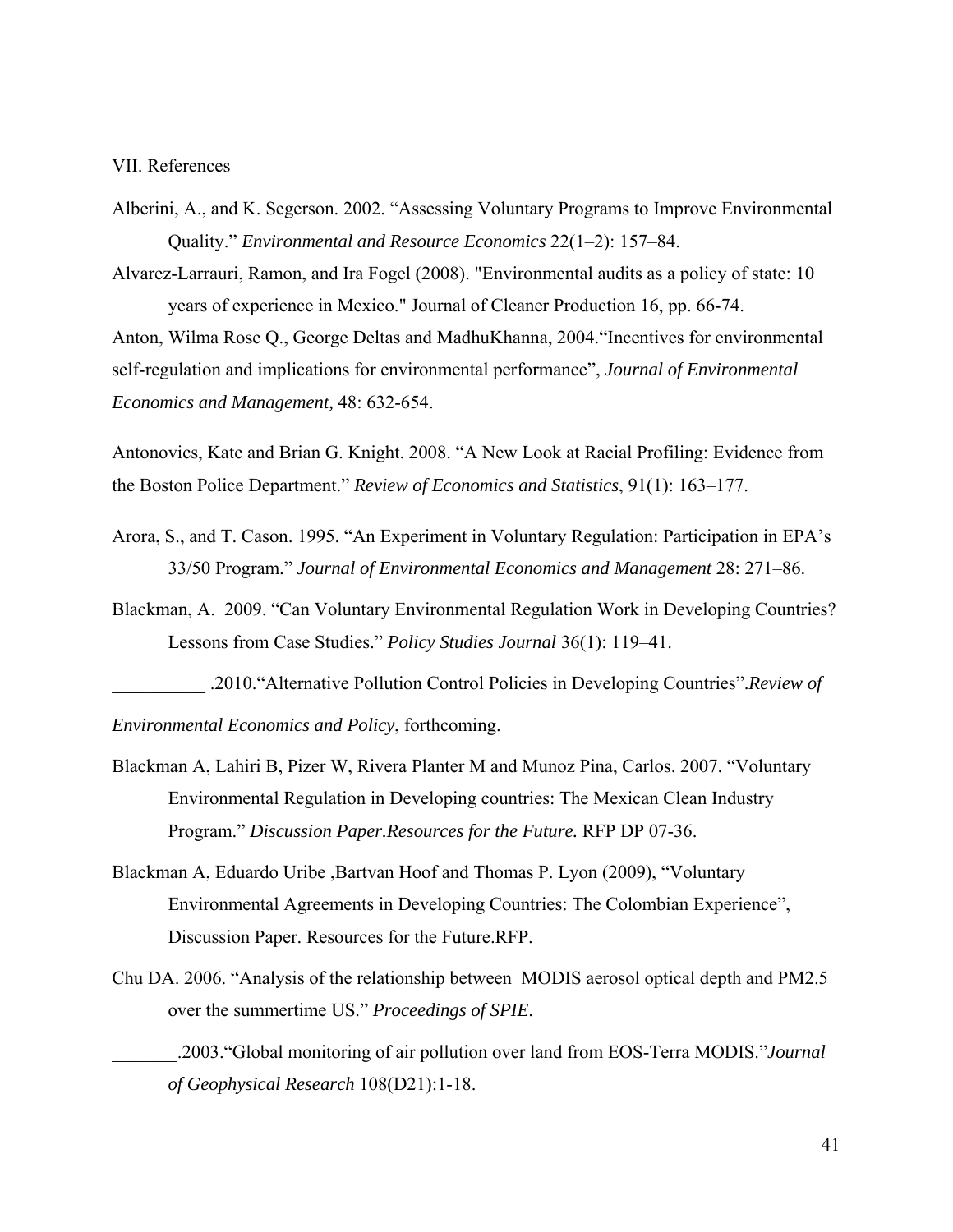- Dranove, D., & Jin, G. Z. 2010. "Quality disclosure and certification: Theory and practice" (No. w15644). National Bureau of Economic Research.
- Decker, C.S. and Maxwell, J.W. 2006, "Voluntary Environmental Investment and Responsive Regulation", Environmental and Resource Economics, 33(4): 425-439
- Duflo, E., M. Greenstone, R.Pande and N. Ryan.2012. "Truth-Telling by Third-Party Auditors: Evidence from a Randomized Field Experiment in India", MIT, manuscript, March 2, 2012.
- Freitas, N., and W. Gereluk. 2002. A National Tripartite Agreement on Benzene in Brazil. In P. Brink (ed.) Voluntary Environmental Agreements: Process, Practice and Future Use. Sheffield, UK: Greenleaf Publishing, 176–90.
- Foster, A. D., & Gutierrez, E. 2013. "The Informational Role of Voluntary Certification: Evidence from the Mexican Clean Industry Program." *American Economic Review*, *103*(3), 303-08.
- Foster, A, E Gutierrez and N Kumar. 2009. "Voluntary Compliance, Pollution Levels, and Infant Mortality in Mexico", American Economic Review, Papers and Proceedings, 99(2): 191– 97.
- Gamper-Rabindran, S. 2006. "Did the EPA's Voluntary Industrial Toxics Program Reduce Emissions? A GIS Analysis of Distributional Impacts and by Media Analysis of Substitution."*Journal of Environmental Economics and Management* 52(1): 391–410.
- Garvie, D., & Keeler, A. 1994. "Incomplete enforcement with endogenous regulatory choice." *Journal of Public Economics*, *55*(1), 141-162.
- Gilpatric, S. M., Vossler, C. A., & McKee, M. 2011. "Regulatory enforcement with competitive endogenous audit mechanisms." *The RAND Journal of Economics*, *42*(2), 292-312.
- Gupta P, et al. 2006. "Satellite remote sensing of particulate matter and air quality assessment over global cities." *Atmospheric Environment* 40:5880-5892.
- Gutierrez, E., 2010."Using satellite imagery to measure the relationship between air quality and infant mortality: an empirical study for Mexico", Population and Environment 31: 203- 222.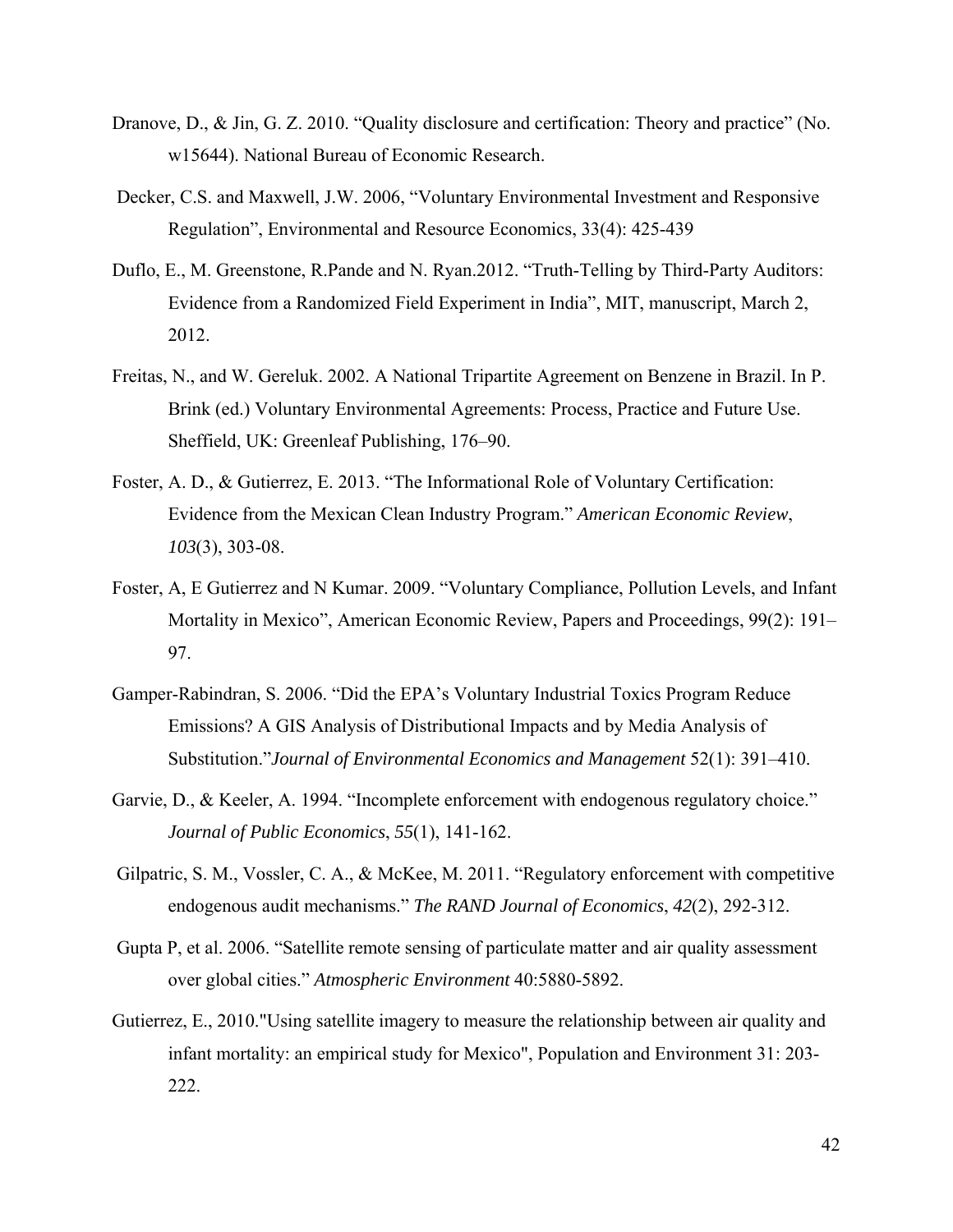- Heyes, A. 2000. "Implementing environmental regulation: enforcement and compliance." *Journal of Regulatory Economics*, *17*(2), 107-129.
- Hu, Y. 2007. "Implementation of Voluntary Agreements for Energy Efficiency in China." Energy Policy 35: 5541–48.
- Jiménez, O. 2007. "Voluntary Agreements in Environmental Policy: An Empirical Evaluation for the Chilean Case." *Journal of Cleaner Production* 15: 620–37.
- Khanna, M. 2001. "Economic Analysis of Non-Mandatory Approaches to Environmental Protection." *Journal of Economic Surveys* 15(3): 291–324.
- Khanna, M., and L. Damon. 1999. "EPA's Voluntary 33/50 Program: Impact on Toxic Releases and Economic Performance of Firms." *Journal of Environmental Economics and Management* 37:1–25.
- Knowles, J., N.Persico and P. Todd. 2001. "Racial Bias in Motor Vehicle Searches: Theory and Evidence." *Journal of Political Economy*. 109(1): 203-229.
- Kumar N, Chu AD, Foster A. 2007. "An empirical relationship between PM2.5 and aerosol optical depth in Delhi Metropolitan."*Atmospheric Environment*.41:4492–4503.
- Montero, J. P. 1999. "Voluntary compliance with market-based environmental policy: Evidence from the US Acid Rain Program." *Journal of Political Economy*, *107*(5), 998-1033.
- Morgenstern, Richard and William Pizer (eds.) 2007.Reality Check: The Nature and Performance of Voluntary Environmental Programs in the United States, Europe, and Japan. Resources for the Future.
- Organization for Economic Cooperation and Development (OECD). 1999. *Voluntary Approaches for Environmental Policy: An Assessment.* Paris: OECD Environment Directorate.
- ———. 2003. *Voluntary Approaches for Environmental Policy: Effectiveness, Efficiency and Usage in Policy Mixes.* Paris: OECD Environment Directorate.
- Munoz-Pina, Carlos, Marisol Rivera-Planter and Jose Vicente Ruiz-Arredondo. 2006. "Incentivos Economicos de las Empresas a Participar en Acuerdos Ambientales Voluntarios", Instituto Nacional de Ecologia working paper.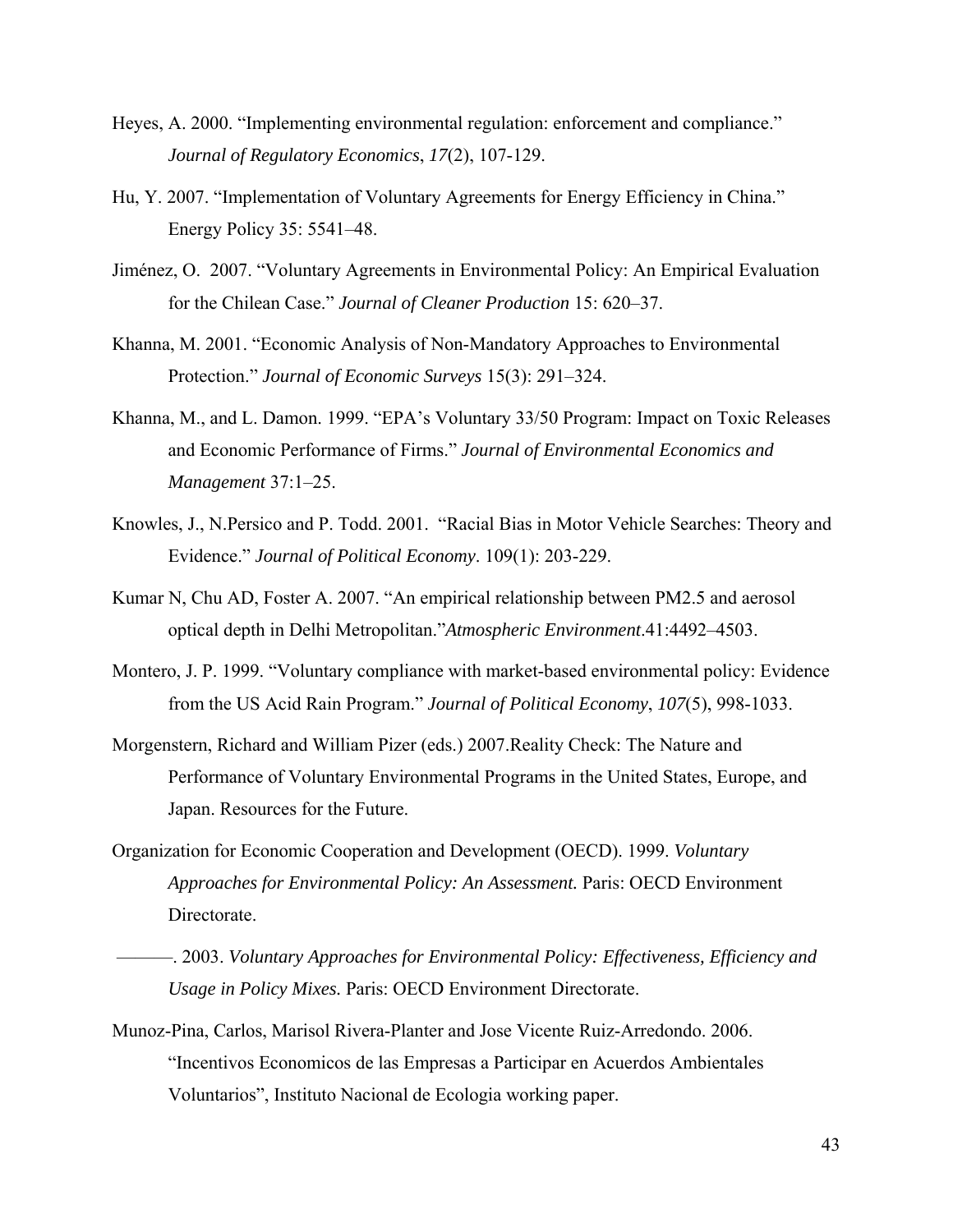- Sam, A., and R. Innes. 2006. "Voluntary Pollution Reductions and the Enforcement of Environmental Law: An Empirical Study of the 33/50 Program." *Working Paper. Columbus: Ohio State University Department of Agricultural, Environmental, and Development Economics.*
- Videras, J., and A. Alberini. 2000. "The Appeal of Voluntary Environmental Programs: Which Firms Participate and Why?" *Contemporary Economic Policy* 18(4): 449–61.
- Vidovic, M., and N. Khanna. 2007. "Can Voluntary Pollution Control Programs Fulfill Their Promises? Further Evidence from EPA's 33/50 Program."*Journal of Environmental Economics and Management* 53: 180–95.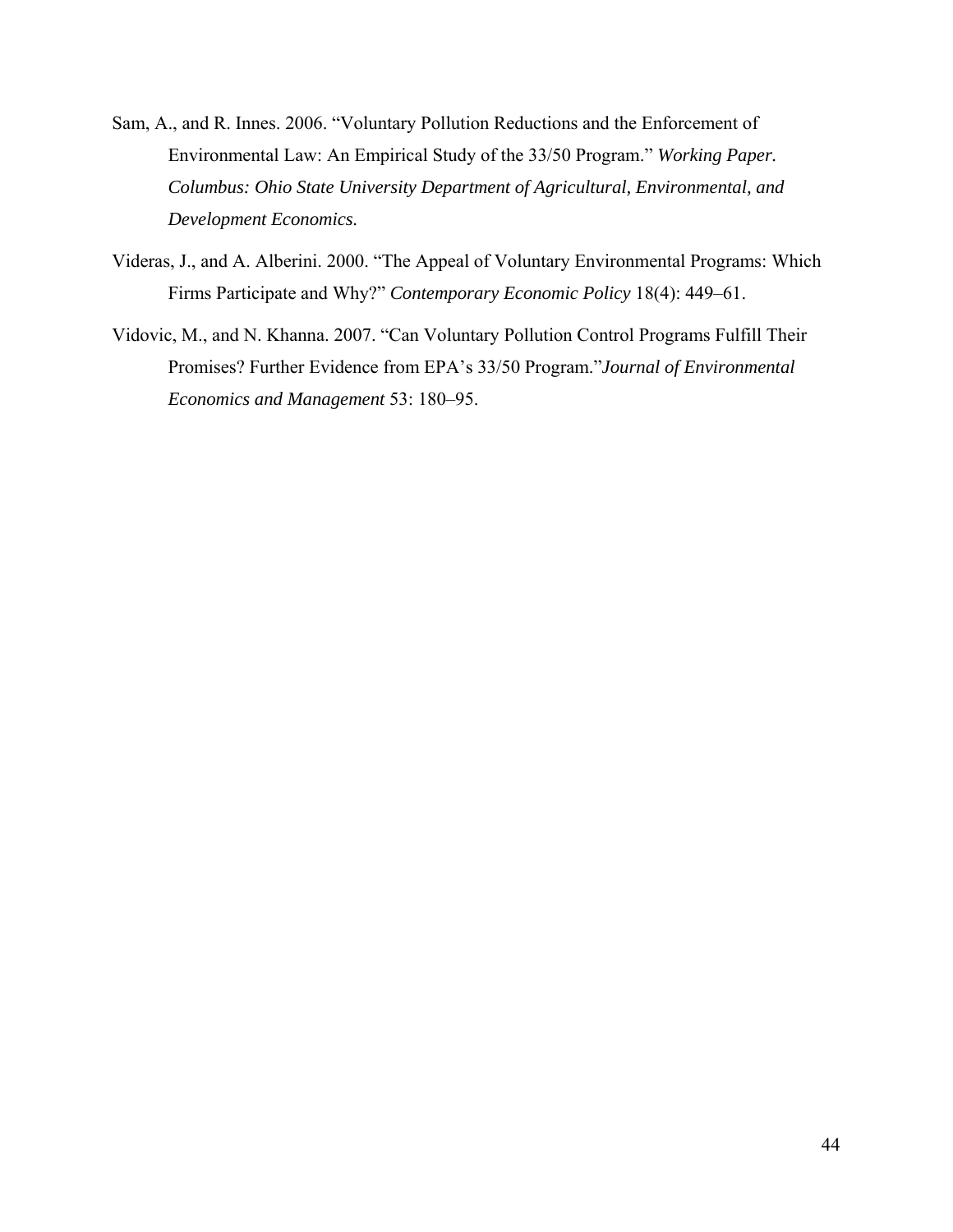# VIII. Tables.

| Table 1                                                                 |                                    |
|-------------------------------------------------------------------------|------------------------------------|
| Select Sectors with Low and High Inspection and Certification Intensity |                                    |
| LowInspection/LowCertification                                          | High Inspection/High Certification |
| Natural fibers                                                          | Syntheticfibers                    |
| Wine                                                                    | <b>Beer</b>                        |
| <b>Shoes</b>                                                            | Explosives                         |
| Printing                                                                | <b>InkforPrinting</b>              |
| WoodenFurniture                                                         | Paint                              |
| Office Supplies                                                         | CleaningProducts                   |
| Paper                                                                   | Glue                               |
| Coffee/Tea Industry                                                     | Pharmaceuticals                    |
| Chocolates                                                              | EdibleOil                          |
| WoodenConstructionSupplies                                              | Cement                             |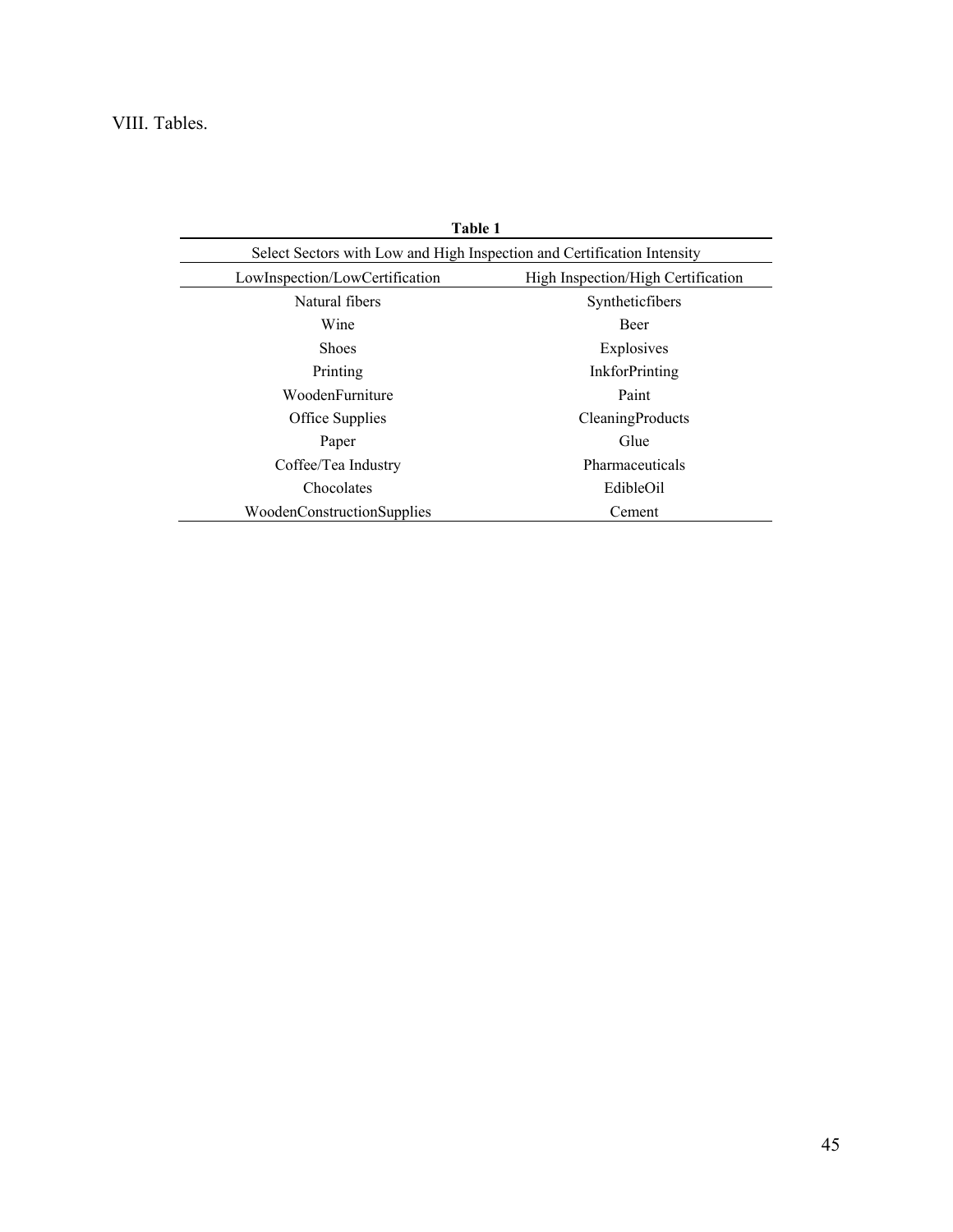# **Table 2**

|                                                                                                     | Determinants of non-Compliance at the Sector Level |                 |                 |                 |  |  |  |
|-----------------------------------------------------------------------------------------------------|----------------------------------------------------|-----------------|-----------------|-----------------|--|--|--|
| Dependent variable: Log of the fraction of inspections resulting in non-compliance pre certificates |                                                    |                 |                 |                 |  |  |  |
|                                                                                                     | <b>OLS</b>                                         | IV              | IV              | IV              |  |  |  |
| Log Fraction Inspected (92-95)                                                                      | $-0.0028$                                          | $-0.01959$      | $-0.01714$      | $-0.00571$      |  |  |  |
|                                                                                                     | [0.00668]                                          | [0.01605]       | [0.01725]       | [0.01985]       |  |  |  |
| Percentage of production exported                                                                   |                                                    |                 | 0.00017         | 0.00011         |  |  |  |
|                                                                                                     |                                                    |                 | [0.00012]       | [0.00012]       |  |  |  |
| Employees per firm                                                                                  |                                                    |                 | $\theta$        | $-0.00007$      |  |  |  |
|                                                                                                     |                                                    |                 | [0.00013]       | [0.00013]       |  |  |  |
| Sector Fixed Effects                                                                                | N <sub>0</sub>                                     | N <sub>0</sub>  | N <sub>0</sub>  | Yes             |  |  |  |
|                                                                                                     |                                                    |                 |                 |                 |  |  |  |
| Constant                                                                                            | $-0.21027$                                         | $-0.24901$      | $-0.25283$      | $-0.20081$      |  |  |  |
|                                                                                                     | $[0.01941]$ ***                                    | $[0.03894]$ *** | $[0.04732]$ *** | $[0.07014]$ *** |  |  |  |
| <b>Observations</b>                                                                                 | 160                                                | 160             | 160             | 160             |  |  |  |

Standard errors in brackets

 $\hspace{0.1mm}^*$  significant at 10%;  $\hspace{0.1mm}^{**}$  significant at 1%

#### **Table 3**

| Determinants of Certification                                   |                 |                 |                 |                 |  |  |  |  |
|-----------------------------------------------------------------|-----------------|-----------------|-----------------|-----------------|--|--|--|--|
| Dependent variable: Log of $1+$ the fraction of firms Certified |                 |                 |                 |                 |  |  |  |  |
| <b>OLS</b><br>IV<br>IV<br>IV                                    |                 |                 |                 |                 |  |  |  |  |
| Log Fraction Inspected (92-95)                                  | 0.29362         | 0.9707          | 0.8884          | 0.94618         |  |  |  |  |
|                                                                 | $[0.04131]$ *** | $[0.15987]$ *** | $[0.15849]$ *** | $[0.19642]$ *** |  |  |  |  |
| Percentage of production exported                               |                 |                 | $-0.0019$       | $-0.00133$      |  |  |  |  |
|                                                                 |                 |                 | $[0.00113]$ *   | [0.00123]       |  |  |  |  |
| Employees per firm                                              |                 |                 | 0.00195         | 0.00211         |  |  |  |  |
|                                                                 |                 |                 | $[0.00115]$ *   | $[0.00124]$ *   |  |  |  |  |
| Sector Fixed Effects                                            | N <sub>0</sub>  | N <sub>0</sub>  | N <sub>0</sub>  | Yes             |  |  |  |  |
| Constant                                                        | 1.72074         | 3.28258         | 3.04824         | 3.49088         |  |  |  |  |
|                                                                 | $[0.11997]***$  | $[0.38773]$ *** | $[0.43479]$ *** | $[0.69402]$ *** |  |  |  |  |
| <b>Observations</b>                                             | 160             | 160             | 160             | 160             |  |  |  |  |

Standard errors in brackets

 $\hspace{0.1mm}^*$  significant at 10%;  $\hspace{0.1mm}^{**}$  significant at 1%  $\hspace{0.1mm}$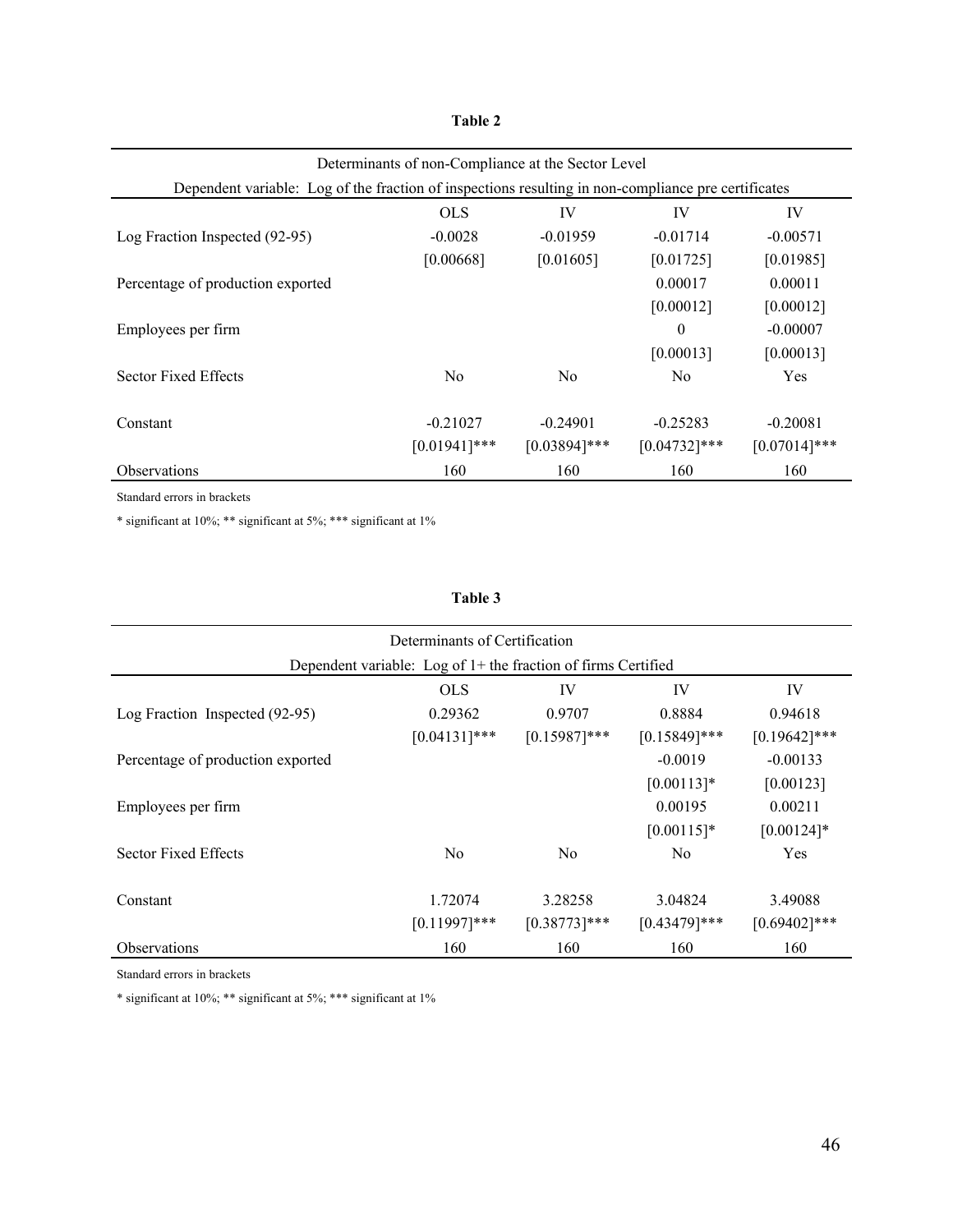| Table 4                                                                                              |                 |                 |                 |               |  |  |
|------------------------------------------------------------------------------------------------------|-----------------|-----------------|-----------------|---------------|--|--|
| Determinants of non-Compliance (2003-2006) at the Sector Level                                       |                 |                 |                 |               |  |  |
| Dependent variable: Log of the fraction of inspections resulting in non-compliance post certificates |                 |                 |                 |               |  |  |
|                                                                                                      | <b>OLS</b>      | IV              | IV              | IV            |  |  |
| Log Fraction Inspected (92-95)                                                                       | 0.00746         | 0.0348          | 0.03359         | 0.04886       |  |  |
|                                                                                                      | [0.01125]       | [0.02699]       | [0.02905]       | [0.03493]     |  |  |
| Percentage of production exported                                                                    |                 |                 | $-0.00026$      | $-0.00032$    |  |  |
|                                                                                                      |                 |                 | [0.00021]       | [0.00022]     |  |  |
| Employees per firm                                                                                   |                 |                 | $-0.0001$       | $-0.00018$    |  |  |
|                                                                                                      |                 |                 | [0.00021]       | [0.00022]     |  |  |
| Sector Fixed Effects                                                                                 | N <sub>0</sub>  | N <sub>0</sub>  | N <sub>0</sub>  | <b>Yes</b>    |  |  |
|                                                                                                      |                 |                 |                 |               |  |  |
| Constant                                                                                             | $-0.39606$      | $-0.33299$      | $-0.31443$      | $-0.24022$    |  |  |
|                                                                                                      | $[0.03267]$ *** | $[0.06545]$ *** | $[0.07969]$ *** | $[0.12342]$ * |  |  |
| <b>Observations</b>                                                                                  | 160             | 160             | 160             | 160           |  |  |

Standard errors in brackets

\* significant at 10%; \*\* significant at 5%; \*\*\* significant at 1%

### **Table 5**

| Sector Level variables by Pre Certificates Inspection Probability (quartiles) |                                             |                                      |                                             |                       |  |  |
|-------------------------------------------------------------------------------|---------------------------------------------|--------------------------------------|---------------------------------------------|-----------------------|--|--|
| Quartile Inspection<br>Intensity pre certificates                             | Range Fraction<br>Inspected<br>$92 -$<br>95 | Fraction Non<br>Compliance 92-<br>95 | <b>Fraction Non</b><br>Compliance 03-<br>06 | Fraction<br>Certified |  |  |
|                                                                               | Less than $2\%$                             | 0.84                                 | 0.50                                        | 0.04                  |  |  |
| 2                                                                             | $2 - 10\%$                                  |                                      | 0.65                                        | 0.03                  |  |  |
| 3                                                                             | $10 - 30\%$                                 | 0.81                                 | 0.65                                        | 0.06                  |  |  |
| 4                                                                             | More than $30\%$                            | 0.83                                 | 0.67                                        | 0.10                  |  |  |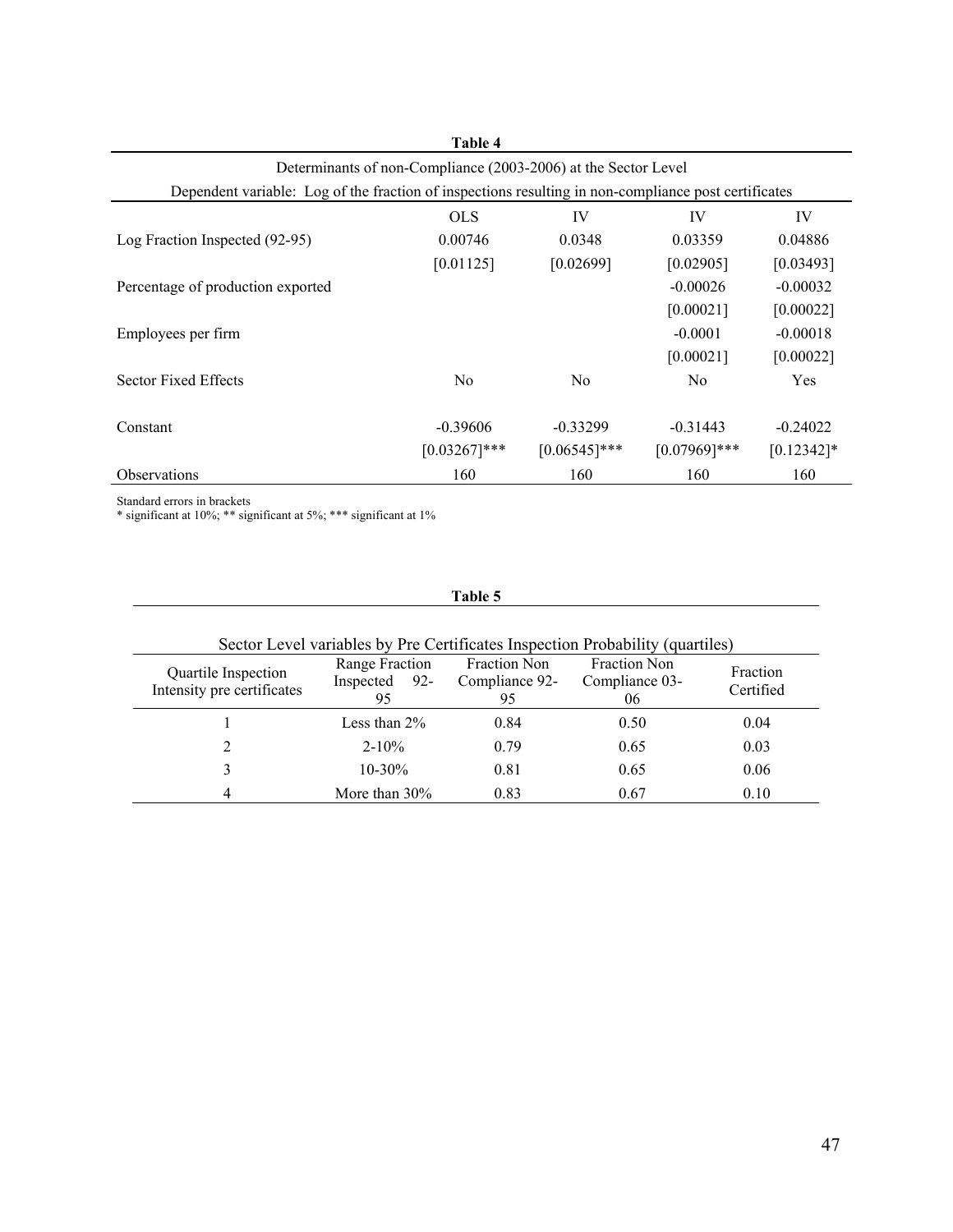| Table 6                                                         |                |                                         |                |              |              |                    |
|-----------------------------------------------------------------|----------------|-----------------------------------------|----------------|--------------|--------------|--------------------|
| Change in Log Inspection Probabilities (1992-1995 to 2003-2006) |                |                                         |                |              |              |                    |
|                                                                 |                |                                         |                |              |              | Pre-certificates   |
|                                                                 |                | Around the Introduction of Certificates |                |              |              | $(92-95$ to 95-96) |
|                                                                 |                |                                         |                |              |              |                    |
|                                                                 | <b>OLS</b>     | IV                                      | IV             | IV           | IV           | IV                 |
| Log Fraction Inspected (92-95)                                  | $-0.2372$      | 0.396                                   | 0.3645         | 0.3865       | 0.3893       | 0.017              |
|                                                                 | $[0.0558]$ *** | $[0.1770]$ **                           | $[0.1876]$ *   | $[0.2259]$ * | $[0.2269]$ * | [0.1204]           |
| Percentage of production exported                               |                |                                         | $-0.0015$      | $-0.0013$    | $-0.0014$    | $-0.0009$          |
|                                                                 |                |                                         | [0.0013]       | [0.0014]     | [0.0014]     | [0.0008]           |
| Employees per firm                                              |                |                                         | 0.0003         | 0.0003       | 0.0004       | 0.0004             |
|                                                                 |                |                                         | [0.0014]       | [0.0014]     | [0.0014]     | [0.0008]           |
| Log $1+$ Fraction Fined (92-95)                                 |                |                                         |                |              | 0.5002       | 1.3512             |
|                                                                 |                |                                         |                |              | [0.9224]     | $[0.4895]$ ***     |
| Sector Fixed Effects                                            | N <sub>o</sub> | N <sub>o</sub>                          | N <sub>o</sub> | Yes          | Yes          | Yes                |
|                                                                 |                |                                         |                |              |              |                    |
| Constant                                                        | $-1.0713$      | 0.3893                                  | 0.3751         | 0.5355       | 0.6359       | $-0.2978$          |
|                                                                 | $[0.1620]$ *** | [0.4293]                                | [0.5147]       | [0.7980]     | [0.8242]     | [0.4374]           |
| Observations                                                    | 160            | 160                                     | 160            | 160          | 160          | 160                |

Standard errors in brackets

 $\hspace{0.1mm}^*$  significant at 10%; \*\*\* significant at 1%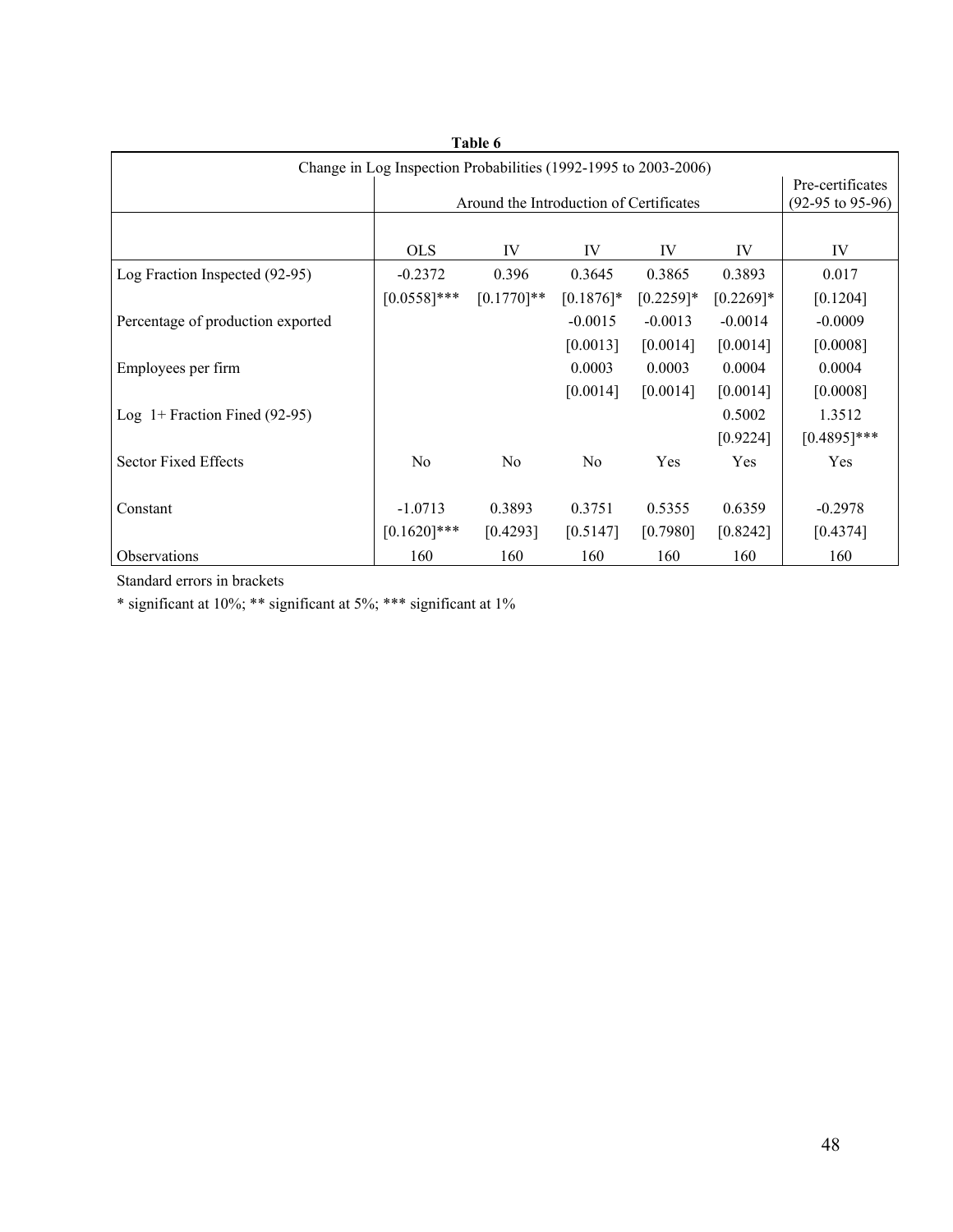|                           | <b>OLS</b> Regression Results                               |               |                  |               |  |  |  |
|---------------------------|-------------------------------------------------------------|---------------|------------------|---------------|--|--|--|
|                           | Dependent Variable: Change in Log AOD between 2000 and 2006 |               |                  |               |  |  |  |
| <b>Fraction Certified</b> | $-0.093$                                                    | $-0.04$       | $-0.116$         | $-0.138$      |  |  |  |
|                           | [0.282]                                                     | [0.287]       | [0.285]          | [0.286]       |  |  |  |
| Change in Inspections     | $-0.044$                                                    | $-0.048$      | $-0.046$         | $-0.046$      |  |  |  |
|                           | $[0.026]$ *                                                 | $[0.026]$ *   | $[0.026]$ *      | $[0.026]$ *   |  |  |  |
| More than 10 Employees    | 0.008                                                       | 0.014         | 0.016            | $-0.013$      |  |  |  |
|                           | [0.018]                                                     | [0.017]       | [0.018]          | [0.023]       |  |  |  |
| More than 100 Employees   | $-0.023$                                                    | $-0.007$      | $-0.004$         | $-0.037$      |  |  |  |
|                           | [0.018]                                                     | [0.019]       | [0.020]          | [0.026]       |  |  |  |
| Importing                 |                                                             | $-0.045$      | $-0.052$         | $-0.056$      |  |  |  |
|                           |                                                             | $[0.019]**$   | $[0.019]$ ***    | $[0.019]$ *** |  |  |  |
| Exporting                 |                                                             | $-0.002$      | $\boldsymbol{0}$ | $-0.005$      |  |  |  |
|                           |                                                             | [0.019]       | [0.019]          | [0.019]       |  |  |  |
| Difference in Temperature |                                                             |               | 0.019            | 0.019         |  |  |  |
|                           |                                                             |               | $[0.002]$ ***    | $[0.002]$ *** |  |  |  |
| Difference in Dew Point   |                                                             |               | $-0.005$         | $-0.005$      |  |  |  |
|                           |                                                             |               | $[0.001]***$     | $[0.001]***$  |  |  |  |
| Size                      |                                                             |               |                  | 0.015         |  |  |  |
|                           |                                                             |               |                  | $[0.007]**$   |  |  |  |
| Constant                  | $-0.259$                                                    | $-0.255$      | $-0.235$         | $-0.247$      |  |  |  |
|                           | $[0.011]$ ***                                               | $[0.011]$ *** | $[0.012]$ ***    | $[0.013]$ *** |  |  |  |
| Observations              | 20445                                                       | 20445         | 20445            | 20445         |  |  |  |
| R-squared                 | 0.07                                                        | 0.07          | 0.07             | 0.07          |  |  |  |

**Table 7** 

 $\hspace{0.1cm}$  \* significant at 10%; \*\*\* significant at 1%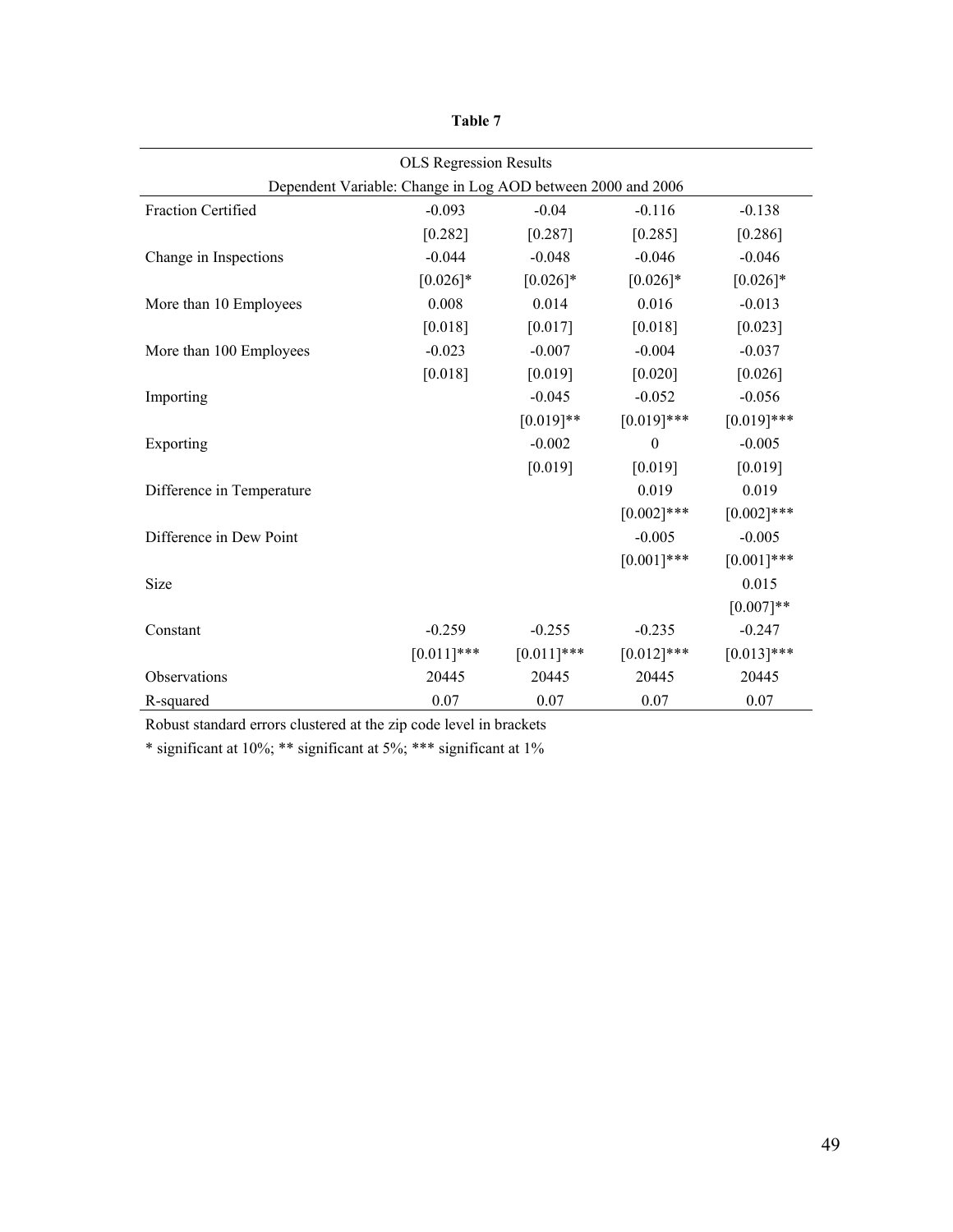| Table 8                                |               |               |               |               |  |
|----------------------------------------|---------------|---------------|---------------|---------------|--|
| <b>First Stage Regression Results</b>  |               |               |               |               |  |
| Dependent Variable: Fraction Certified |               |               |               |               |  |
| Distance to First Auditor              | 0.002         | 0.002         | 0.002         | 0.002         |  |
|                                        | $[0.002]$     | [0.002]       | [0.002]       | [0.002]       |  |
| Distance to Second Auditor             | $-0.008$      | $-0.008$      | $-0.008$      | $-0.008$      |  |
|                                        | $[0.002]$ *** | $[0.002]$ *** | $[0.002]$ *** | $[0.002]$ *** |  |
| Distance to the Third Auditor          | 0.008         | 0.008         | 0.007         | 0.007         |  |
|                                        | $[0.001]$ *** | $[0.001]***$  | $[0.001]$ *** | $[0.001]***$  |  |
| Distance to First Auditor Squared      | $\Omega$      | $\theta$      | $\theta$      | $\theta$      |  |
|                                        | [0.001]       | [0.001]       | [0.001]       | [0.001]       |  |
| Distance to Second Auditor Squared     | 0.002         | 0.002         | 0.002         | 0.002         |  |
|                                        | $[0.000]$ *** | $[0.000]$ *** | $[0.000]$ *** | $[0.000]$ *** |  |
| Distance to the Third Auditor Squared  | $-0.002$      | $-0.002$      | $-0.002$      | $-0.002$      |  |
|                                        | $[0.000]$ *** | $[0.000]$ *** | $[0.000]$ *** | $[0.000]$ *** |  |
| <b>Observations</b>                    | 20445         | 20445         | 20445         | 20445         |  |
| R-squared                              | 0.04          | 0.05          | 0.05          | 0.05          |  |

\* significant at 10%; \*\* significant at 5%; \*\*\* significant at 1%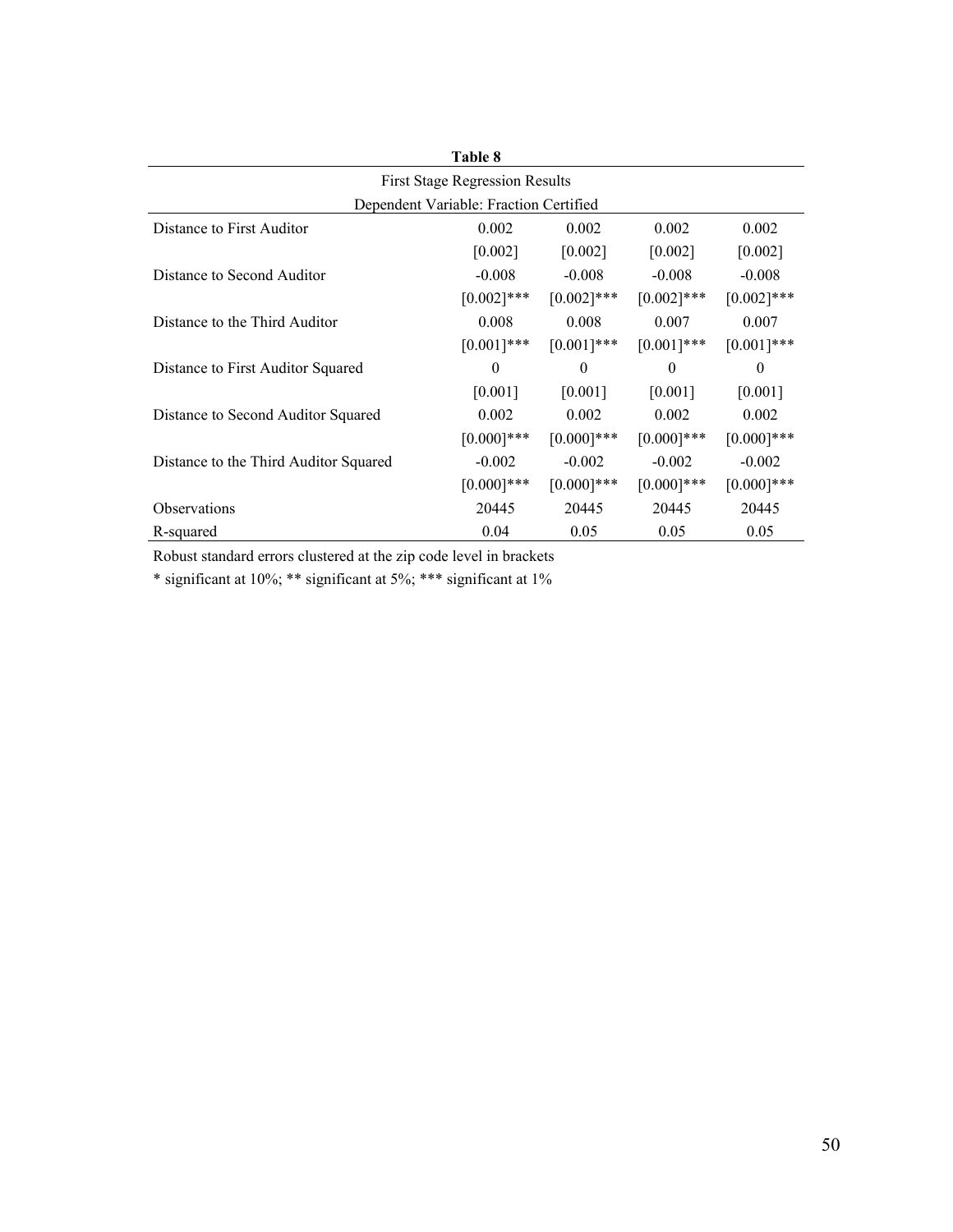| anlı |  |
|------|--|
|------|--|

|                                                                       | IV (LIML) Regression Results            |               |               |               |  |  |
|-----------------------------------------------------------------------|-----------------------------------------|---------------|---------------|---------------|--|--|
|                                                                       | Endogenous variable: Fraction Certified |               |               |               |  |  |
| Instruments: Distance (and square distance) to closest three auditors |                                         |               |               |               |  |  |
| Dependent Variable: Change in Log AOD between 2000 and 2006           |                                         |               |               |               |  |  |
| Fraction Certified                                                    | 0.546                                   | 0.164         | 0.856         | 0.477         |  |  |
|                                                                       | [2.039]                                 | [2.007]       | [2.187]       | [2.174]       |  |  |
| Change in Inspections                                                 | $-0.044$                                | $-0.049$      | $-0.047$      | $-0.046$      |  |  |
|                                                                       | $[0.026]*$                              | $[0.026]$ *   | $[0.026]$ *   | $[0.026]$ *   |  |  |
| More than 10 Employees                                                | 0.008                                   | 0.014         | 0.016         | $-0.012$      |  |  |
|                                                                       | [0.018]                                 | [0.017]       | [0.018]       | [0.023]       |  |  |
| More than 100 Employees                                               | $-0.026$                                | $-0.008$      | $-0.007$      | $-0.038$      |  |  |
|                                                                       | [0.020]                                 | [0.020]       | [0.021]       | [0.026]       |  |  |
| Importing                                                             |                                         | $-0.046$      | $-0.052$      | $-0.057$      |  |  |
|                                                                       |                                         | $[0.019]**$   | $[0.019]$ *** | $[0.019]***$  |  |  |
| Exporting                                                             |                                         | $-0.003$      | $-0.003$      | $-0.006$      |  |  |
|                                                                       |                                         | [0.020]       | [0.020]       | [0.020]       |  |  |
| Difference in Temperature                                             |                                         |               | 0.019         | 0.019         |  |  |
|                                                                       |                                         |               | $[0.002]$ *** | $[0.002]$ *** |  |  |
| Difference in Dew Point                                               |                                         |               | $-0.005$      | $-0.005$      |  |  |
|                                                                       |                                         |               | $[0.001]***$  | $[0.001]$ *** |  |  |
| Size                                                                  |                                         |               |               | 0.015         |  |  |
|                                                                       |                                         |               |               | $[0.007]**$   |  |  |
| Constant                                                              | $-0.264$                                | $-0.256$      | $-0.243$      | $-0.252$      |  |  |
|                                                                       | $[0.019]$ ***                           | $[0.019]$ *** | $[0.022]$ *** | $[0.022]$ *** |  |  |
| Observations                                                          | 20445                                   | 20445         | 20445         | 20445         |  |  |
| Kleibergen-Paap rk LM statistic:                                      | 84.658                                  | 82.969        | 87.625        | 82.386        |  |  |
| Kleibergen-Paap rk Wald F statistic:                                  | 10.436                                  | 10.27         | 11.109        | 10.607        |  |  |
| Stock-Yogo weak ID test critical values:                              |                                         |               |               |               |  |  |
| 10% maximal LIML size                                                 | 4.45                                    | 4.45          | 4.45          | 4.45          |  |  |
| 15% maximal LIML size                                                 | 3.34                                    | 3.34          | 3.34          | 3.34          |  |  |
| 20% maximal LIML size                                                 | 2.87                                    | 2.87          | 2.87          | 2.87          |  |  |
| 25% maximal LIML size                                                 | 2.61                                    | 2.61          | 2.61          | 2.61          |  |  |
| Hansen J statistic:                                                   | 43.517                                  | 47.053        | 50.138        | 48.777        |  |  |

 $\hspace{0.1cm}$  \* significant at 10%; \*\*\* significant at 1%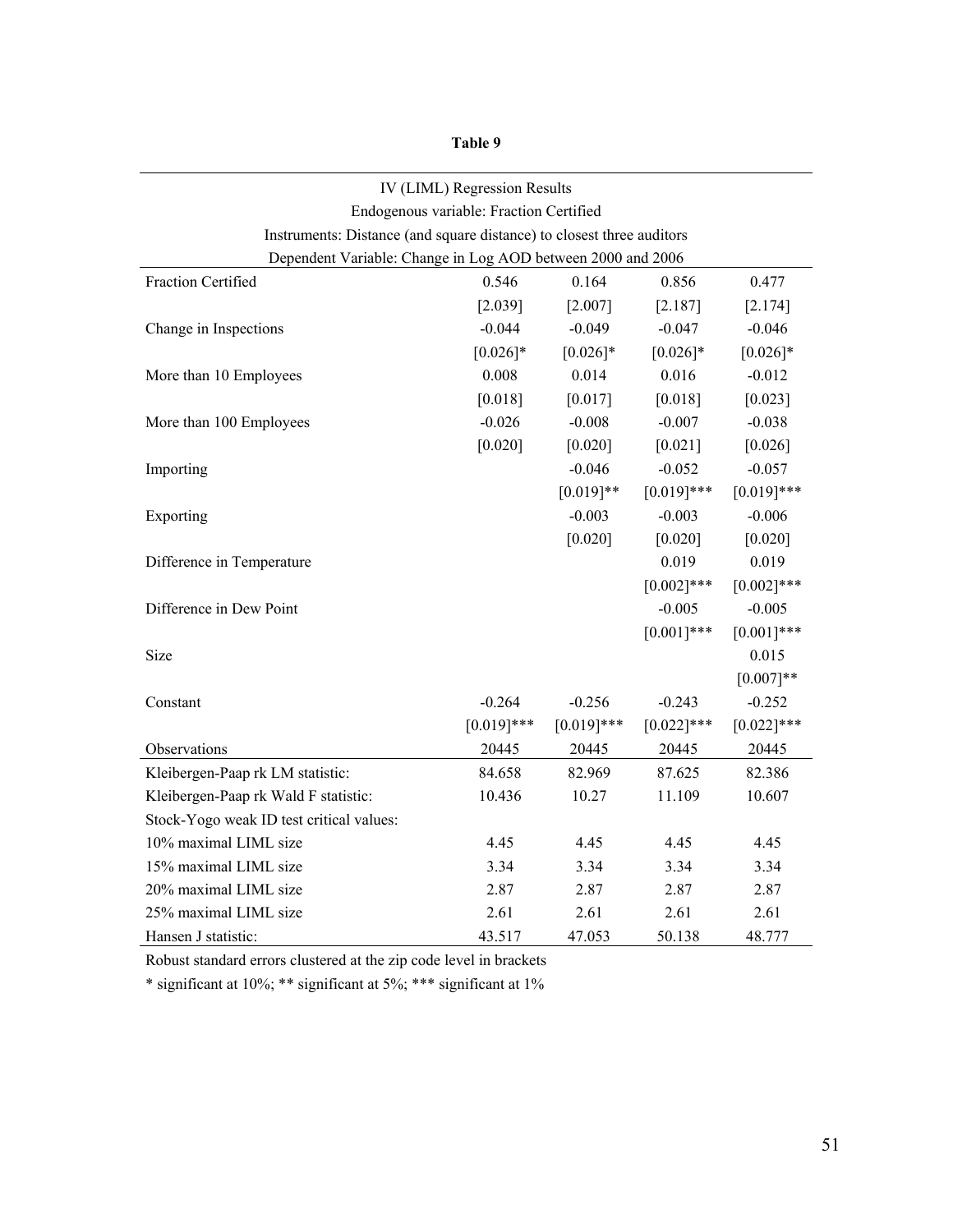| Table 10                                                         |        |        |       |        |  |
|------------------------------------------------------------------|--------|--------|-------|--------|--|
| <b>First Stage Regression Results</b>                            |        |        |       |        |  |
| Dependent Variable: Change in Inspections                        |        |        |       |        |  |
| Predicted Sector-Level Certification                             | 14.257 | 14.049 | 13.94 | 13.961 |  |
| $[4.216]$ ***<br>$[4.138]$ ***<br>$[4.169]$ ***<br>$[4.176]$ *** |        |        |       |        |  |
| <b>Observations</b>                                              | 20445  | 20445  | 20445 | 20445  |  |
| R-squared                                                        | 0.03   | 0.03   | 0.03  | 0.03   |  |

\* significant at 10%; \*\* significant at 5%; \*\*\* significant at 1%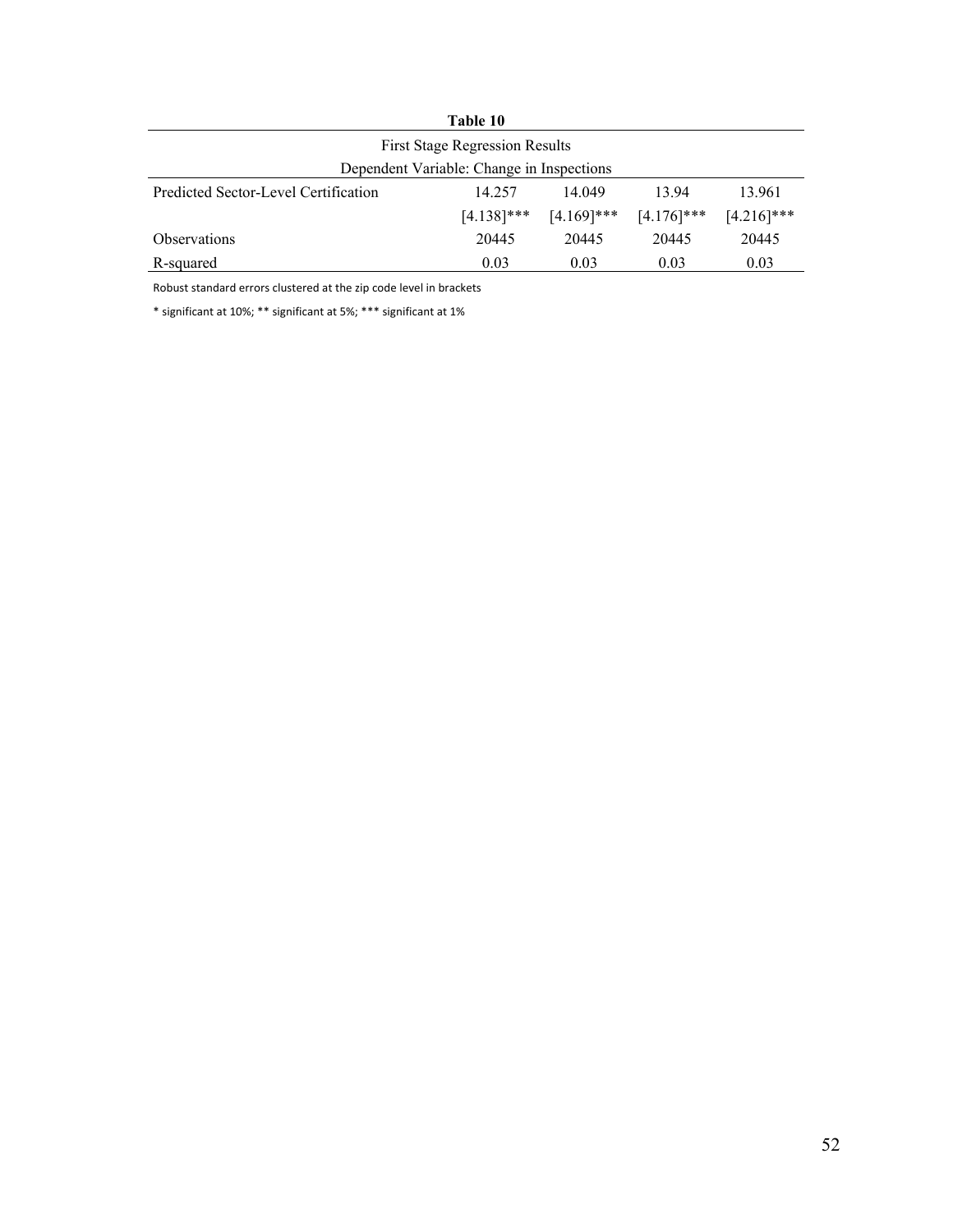| IV (LIML) Regression Results                                              |               |               |               |               |
|---------------------------------------------------------------------------|---------------|---------------|---------------|---------------|
| Endogenous variables: Fraction Certified and Change in Inspections        |               |               |               |               |
| Instruments: Distance (and square distance) to closest three auditors and |               |               |               |               |
| predicted certification at the sector level                               |               |               |               |               |
| Dependent Variable: Change in Log AOD between 2000 and 2006               |               |               |               |               |
| Fraction Certified                                                        | 3.568         | 3.294         | 3.49          | 3.284         |
|                                                                           | [2.729]       | [2.766]       | [2.950]       | [2.942]       |
| Change in Inspections                                                     | $-1.347$      | $-1.435$      | $-1.597$      | $-1.576$      |
|                                                                           | $[0.321]$ *** | $[0.340]$ *** | $[0.358]$ *** | $[0.355]$ *** |
| More than 10 Employees                                                    | $-0.013$      | $-0.003$      | $-0.002$      | $-0.019$      |
|                                                                           | $[0.024]$     | [0.024]       | $[0.025]$     | [0.034]       |
| More than 100 Employees                                                   | $-0.051$      | $-0.024$      | $-0.024$      | $-0.043$      |
|                                                                           | $[0.028]$ *   | [0.029]       | [0.030]       | [0.038]       |
| Importing                                                                 |               | $-0.098$      | $-0.11$       | $-0.111$      |
|                                                                           |               | $[0.033]$ *** | $[0.035]$ *** | $[0.035]$ *** |
| Exporting                                                                 |               | 0.02          | 0.024         | 0.022         |
|                                                                           |               | [0.030]       | [0.033]       | [0.032]       |
| Difference in Temperature                                                 |               |               | 0.017         | 0.017         |
|                                                                           |               |               | $[0.003]$ *** | $[0.003]$ *** |
| Difference in Dew Point                                                   |               |               | $-0.007$      | $-0.007$      |
|                                                                           |               |               | $[0.002]$ *** | $[0.002]$ *** |
| Size                                                                      |               |               |               | 0.009         |
|                                                                           |               |               |               | $[0.012]$     |
| Constant                                                                  | $-0.332$      | $-0.325$      | $-0.31$       | $-0.315$      |
|                                                                           | $[0.030]$ *** | $[0.030]$ *** | $[0.033]$ *** | $[0.032]$ *** |
| Observations                                                              | 20445         | 20445         | 20445         | 20445         |
| Kleibergen-Paap rk LM statistic:                                          | 53.009        | 48.449        | 49.072        | 49.459        |
| Kleibergen-Paap rk Wald F statistic:                                      | 4.869         | 4.5           | 4.731         | 4.705         |
| Stock-Yogo weak ID test critical values:                                  |               |               |               |               |
| 10% maximal LIML size                                                     | 3.9           | 3.9           | 3.9           | 3.9           |
| 15% maximal LIML size                                                     | 2.83          | 2.83          | 2.83          | 2.83          |
| 20% maximal LIML size                                                     | 2.52          | 2.52          | 2.52          | 2.52          |
| 25% maximal LIML size                                                     | 2.35          | 2.35          | 2.35          | 2.35          |
| Hansen J statistic:                                                       | 10.327        | 10.171        | 9.287         | 9.145         |

**Table 11** 

Robust standard errors clustered at the zip code level in brackets

 $\hspace{0.1mm}^*$  significant at 10%;  $\hspace{0.1mm}^{**}$  significant at 1%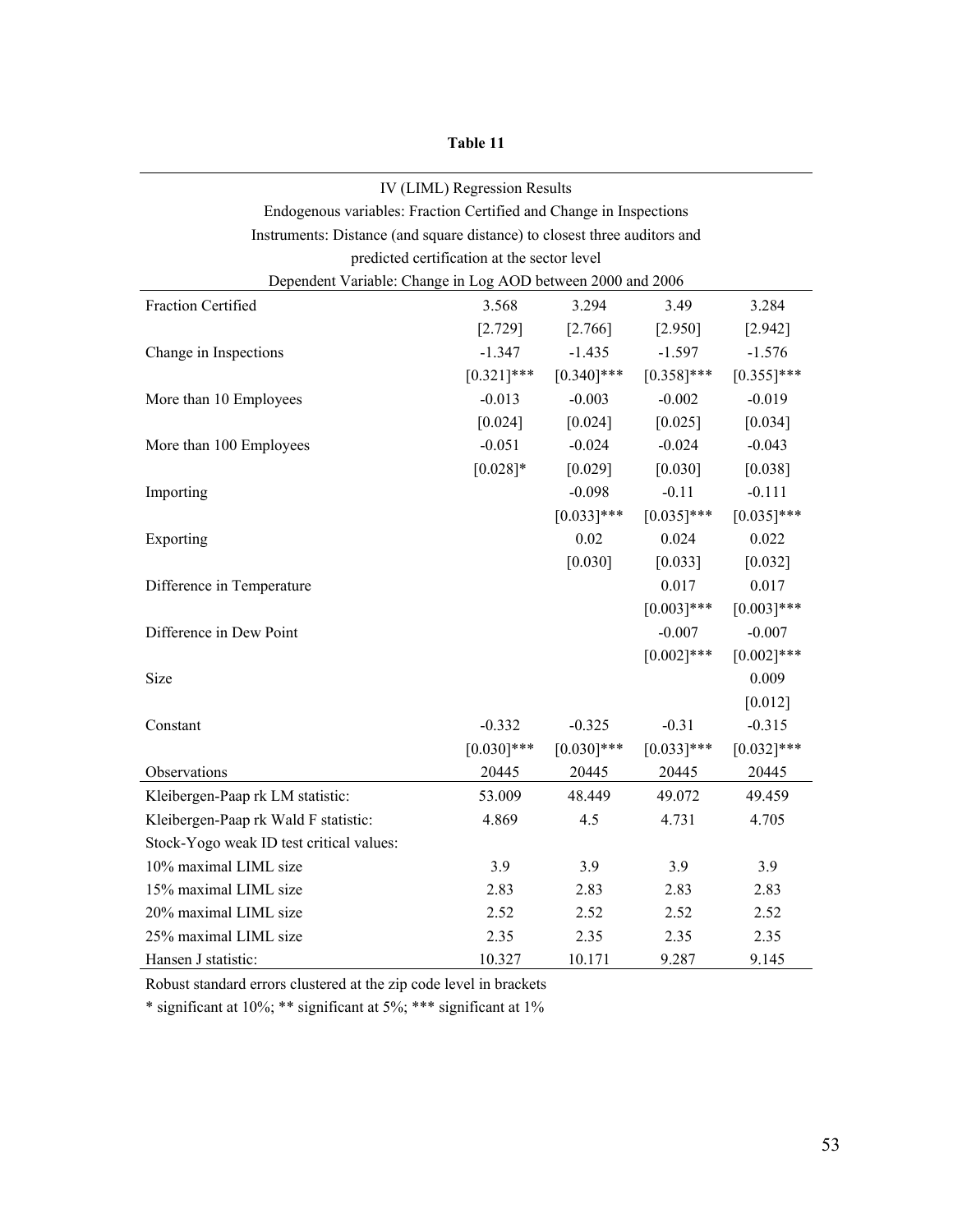**Figure 1**  Regime 1.  $\mu + \alpha C < C$ ,  $\beta > 1$ .



**Figure 2** Regime 2:  $\mu + \alpha C > C$ ,  $\beta < 1$ .

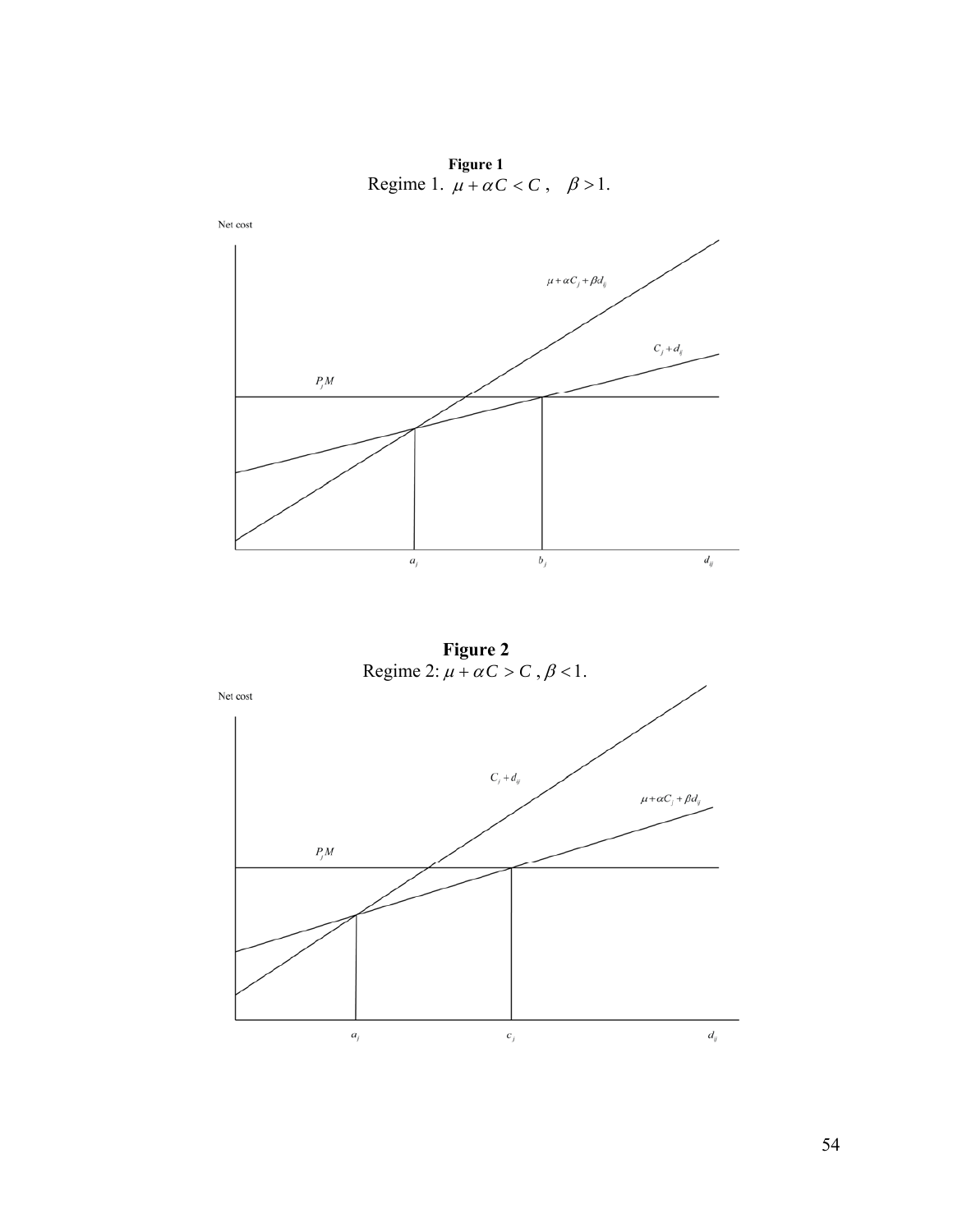**Figure 3**  Regime3.  $\mu + \alpha C > C$ ,  $\beta < 0$ .

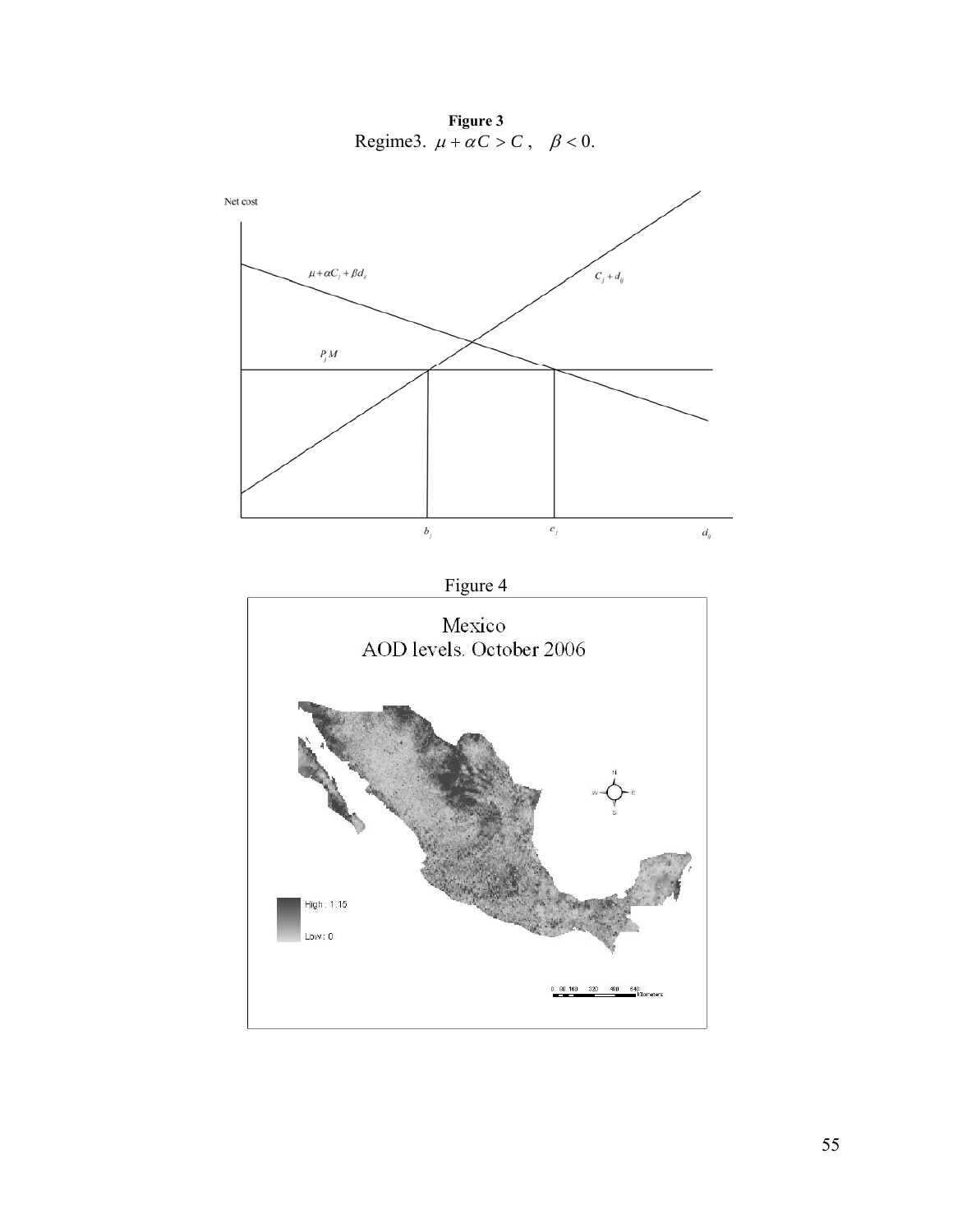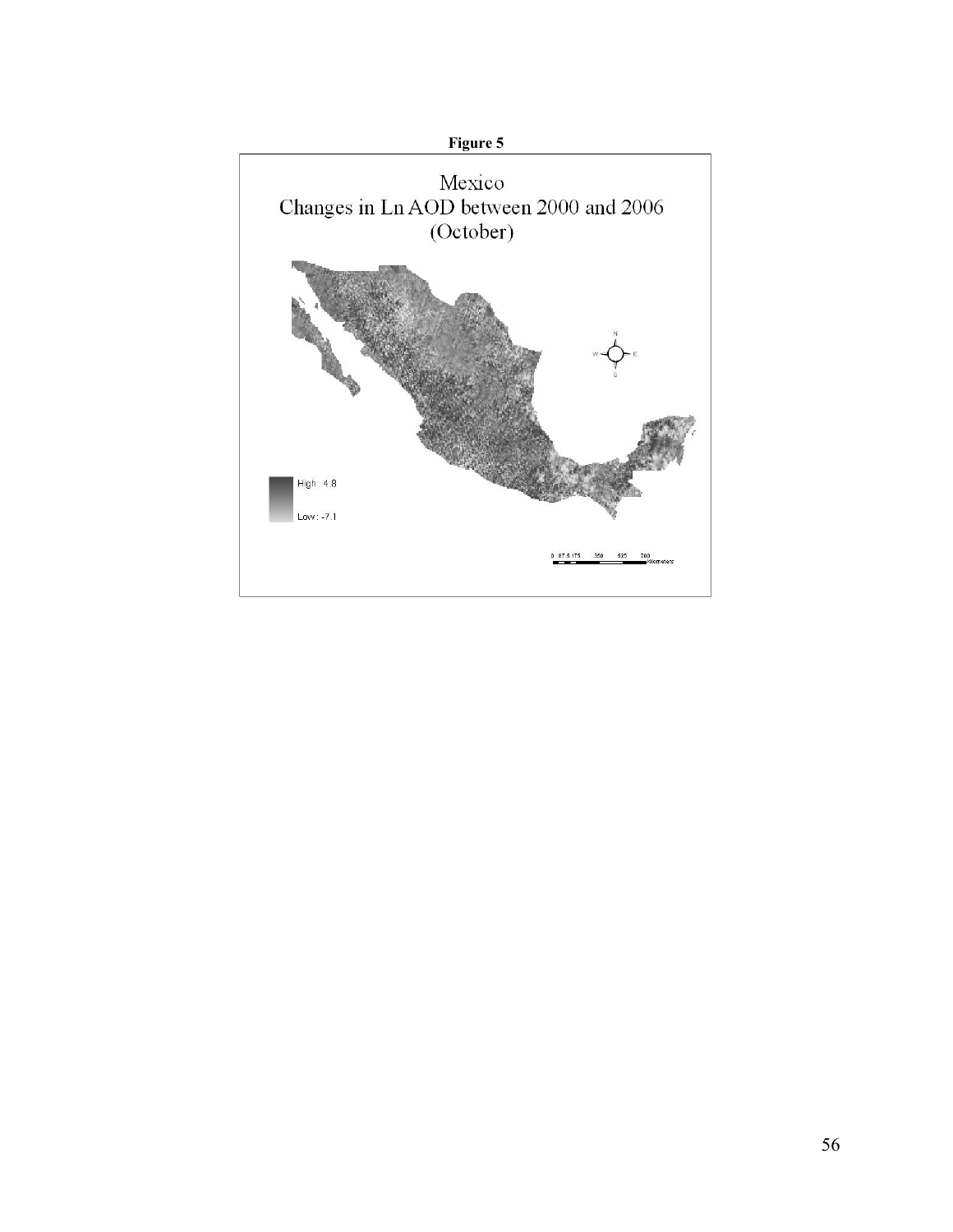## Appendixes (Not for Publication)

Appendix I. Incorporating corruption.

Corruption can take different forms. First, plants can avoid to pay the fine set by the legal system in case they are found to be in non-compliance by paying the inspector some given sum of money (strictly lower than the fine). In the model, however, as long as the probability of corruption is the same for all firms in the economy, this would simply mean that the value of *M* is strictly lower than the one set by the legal system, and the theoretical predictions of the model would not change substantially. Stronger assumptions have to be made, however, for our empirical analysis to be consistent with a setting in which this type of corruption is possible. As we observe the total fraction of inspections resulting in non-compliance reported by the authorities, inspected plants that avoid being declared as non-compliant by bribing the inspectors, would not be counted in our measure of non-compliance. Our empirical analysis needs then to assume that there is a constant probability that a given plant (regardless on which industrial sector it belongs to), if inspected and found in non-compliance, is unable to corrupt the authorities.

 Another possible form of corruption is extortion: inspectors might be able to threaten a compliant plant to declare it as non-compliant every time it is inspected, unless the plant pays some bribe *E*. In this case, the cost equation for a plant to be in compliance with no certificate would be:

$$
C_{ij}^{1b} = C_j + d_{ij} + P_j * E
$$

Where *E* is the amount that the plant has to pay to be declared in compliance when inspected and it is complying, and *Pj* is the probability of being inspected. It is easy to see that, as *E* increases, compliance goes down. However, *E* imposes an extra incentive for plants to get certified, as they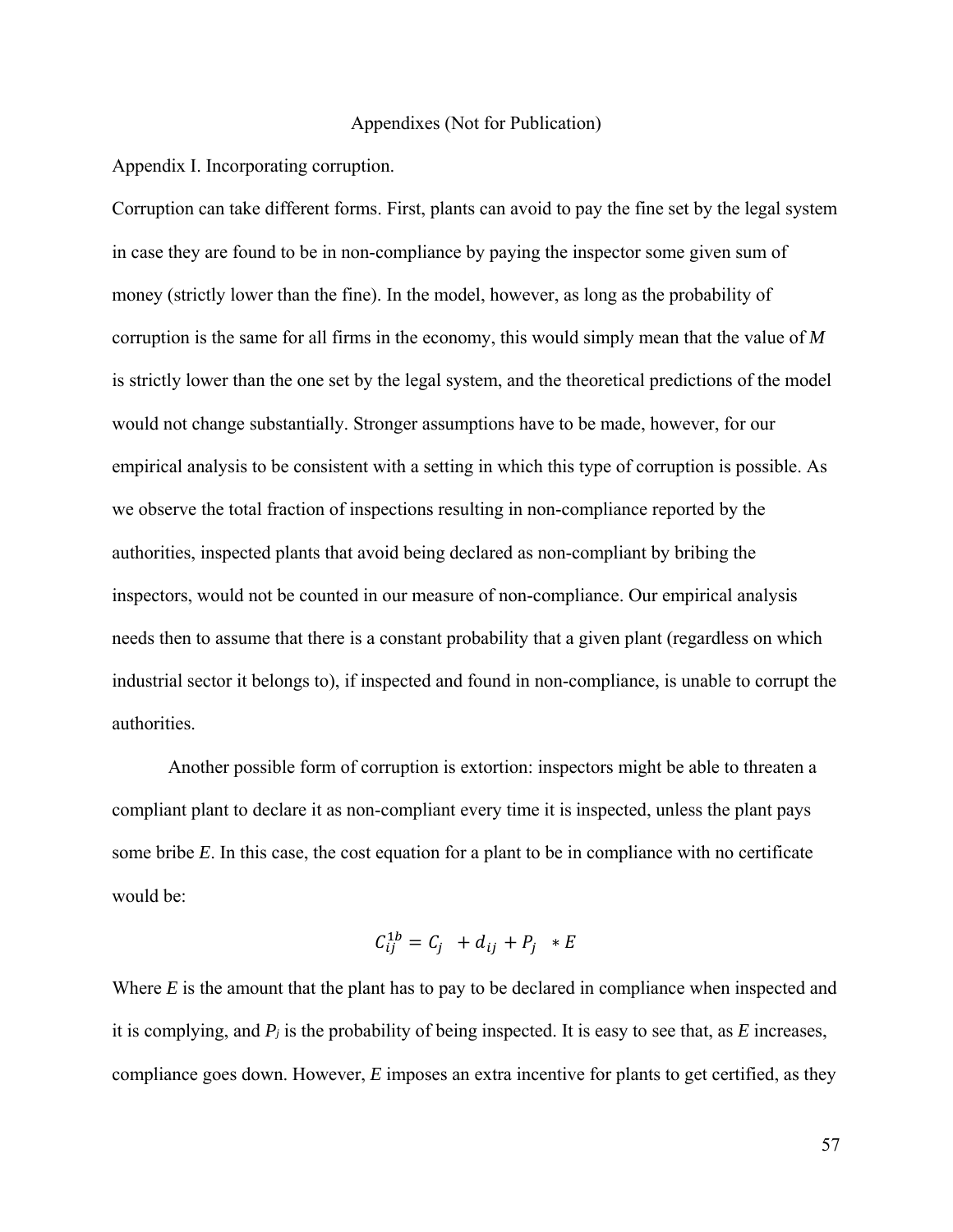are exempt from inspections (in the context analyzed), and thus from paying *E* to inspectors. The conditions for the identification of regime derived in section III.3 are consistent with the conditions derived from a model incorporating this form of corruption.

 Finally, there can be corruption in the certification process. Plants might be able to pay some fixed amount *G* in order to be given a certificate when in non-compliance. However, auditors need to be licensed by authorities. Moreover, although plants are exempt from random inspections if certified, they are still subject to inspections in case other agents in the economy file a complaint to the authorities. As a smaller number of auditors is likely to imply higher monopoly power to certified auditors, each auditor has incentives to file complaints about firms that have been certified by their competition, expecting the authorities to take the license away from corrupt auditors. Thus, we believe that a model that ignores this type of corruption is well suited for the specific context analyzed.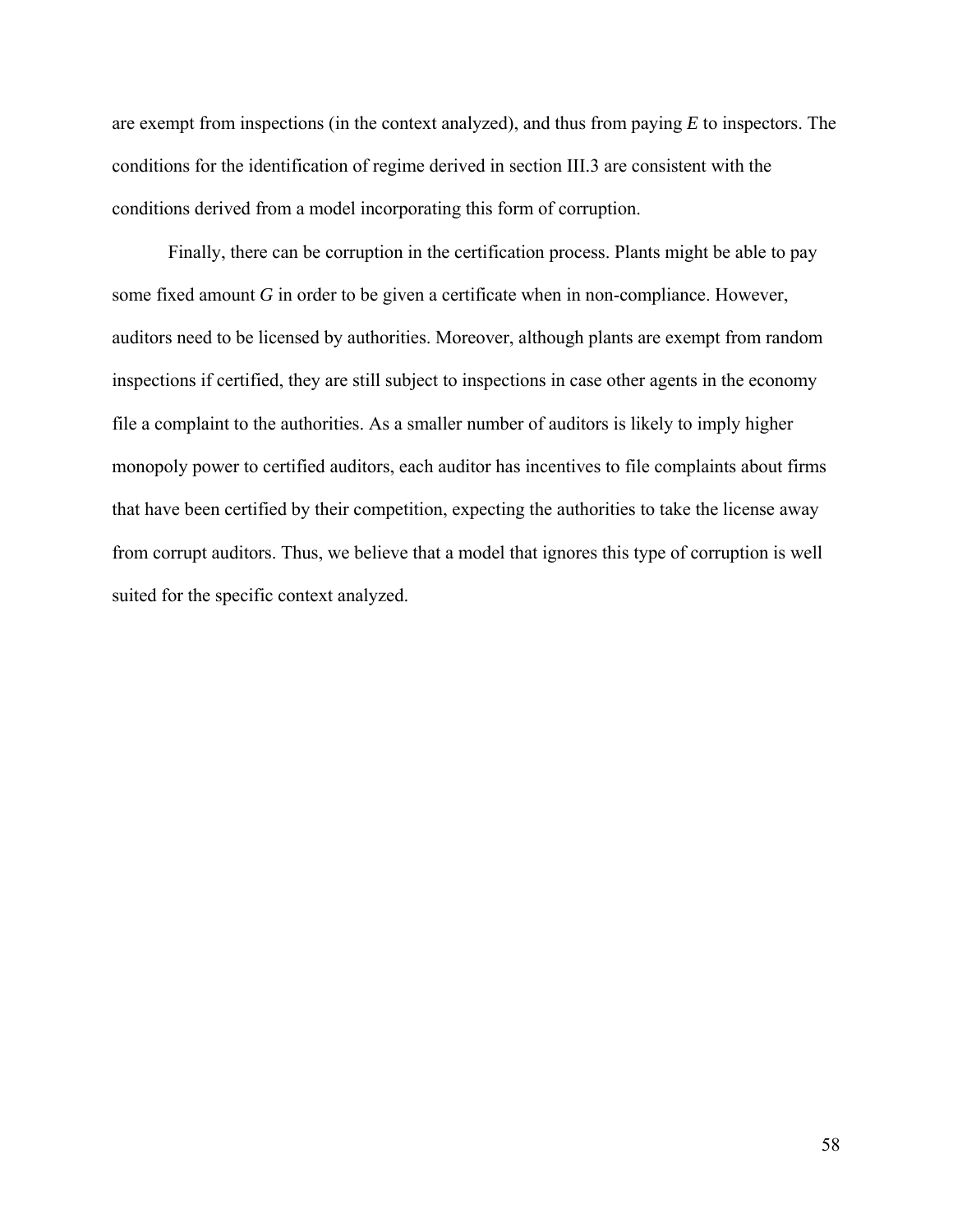Appendix II. A more explicit model for certification costs.

The purpose of this appendix is to suggest why within-sector differences in costs of compliance may lead to larger differences in certification costs ( $\beta$  > 1), even though certification costs focus on the same emission targets. The premise of this model is that although the certification process generally results in mandated upgrades to capital, compliance in the absence of certification can be achieved through adjustment along other margins and, in particular, through reductions in output. This insight rests on the fact that legal targets are set in terms of emissions per unit of plant capacity.

We model variation in compliance cost within sector (the *d* component) as driven by differences in the share of "green" capital. Suppose, in particular, that a plant that only uses capital in production and has a 1-*f* share of green capital that produce emissions of 1 per unit capital and an *f* share of dirty capital that produces emissions of *e* per unit of capital with *e*>1. Suppose further that the regulations indicate that emissions per total capital must be less than *n* where  $n > 1$ , and that capital and product markets are sufficiently competitive that the marginal revenue product *p* of a unit of capital is equal to the interest rate *r*. Finally, assume that given *e* and *n*, *f* is sufficiently high that the firm is not in compliance with the regulatory standard if it produces at full capacity.

It is now clear that the firm can be in compliance if it uses only a fraction *d1* of its dirty capital where  $(1-f)+dI^*f^*e=n$ . Solving for *d1* this costs it  $p^*(f^*(1-1/e)-(n-1)/e)$  in lost value of output per unit of total capital per period. The discounted cost of an infinite stream of lost earnings is this figure divided by *r*. A unit increase in f thus results in an increase of  $(e-1)/e<1$  in the cost of compliance.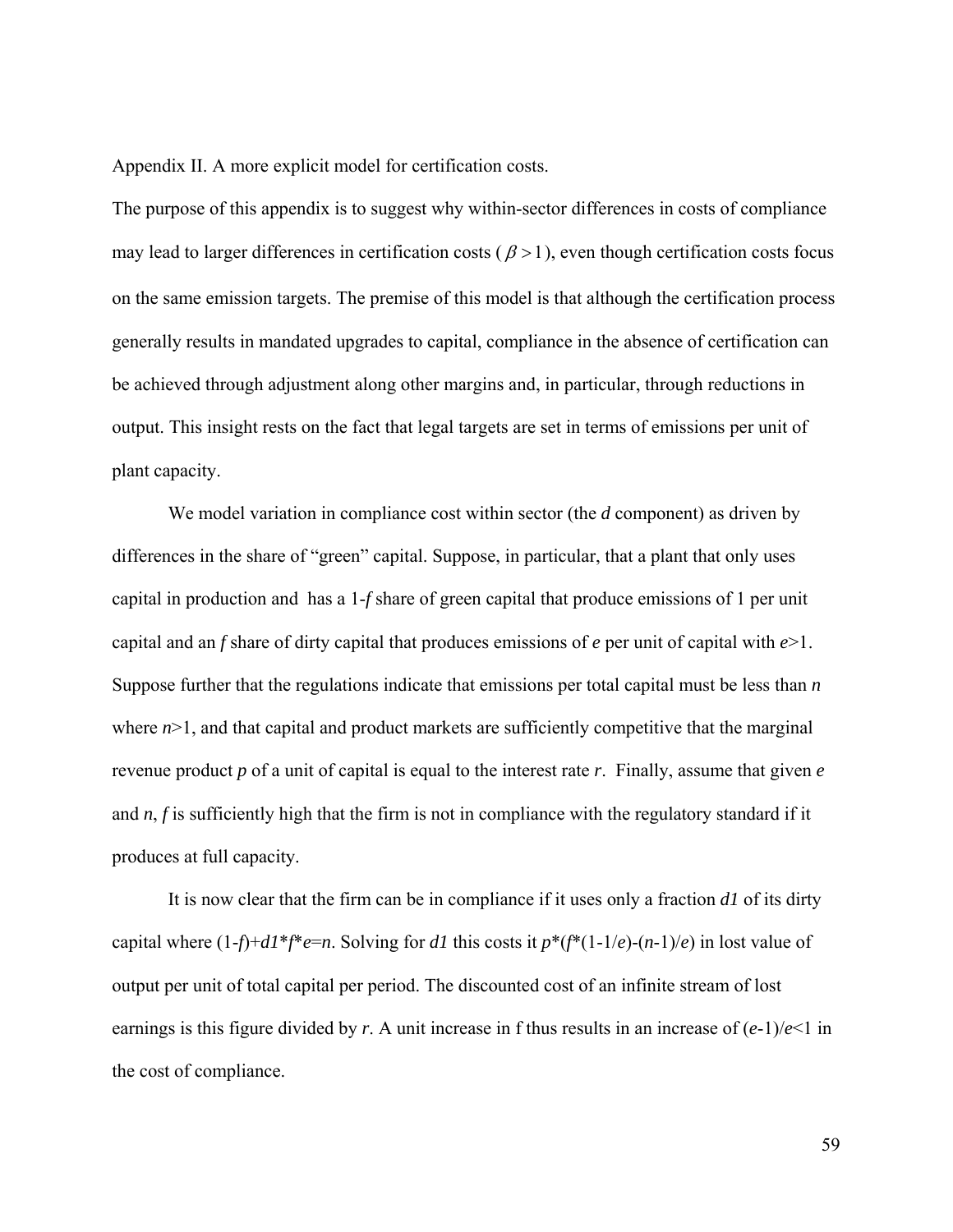Conversely, the firm can be in compliance if it replace a fraction *d2* of its dirty capital with clean capital where (1-*f*)+*d2*\**f*+(1-*d2*)\**f*\**e*=*n* and produces at full capacity. This change costs *f*-(*n*-1)/(*e*-1) in replacement capital per unit of total capital. A unit of increase in *f* in the capital conversion case thus results in a unit increase in the cost of compliance but a less than unit increase in the cost of compliance for output reduction. Intuition maybe gained from the case of *e*=2 and *n*=1. Note that for capital conversion case all dirty capital must be converted so the cost is *f*. But because of the way limits are set, with output reduction, one can continue to use half of the dirty capital and still meet the standard so the cost is *f*/2

In general a firm choosing to comply will choose the cheaper of the two avenues of compliance. But the two cost lines cross at zero and thus for the range of *f* for which the firm is not initially in compliance *f*>(*n*-1)/(*e*-1), reducing output will always be cheaper than converting capital. However if certification leads to a sector specific net reduction in cost ( $\alpha$  < 1) and must result in the use of the capital upgrading mode of compliance then certification will be the lower cost choice for the lowest cost firms and compliance without certification the lowest cost choices for intermediate cost firms.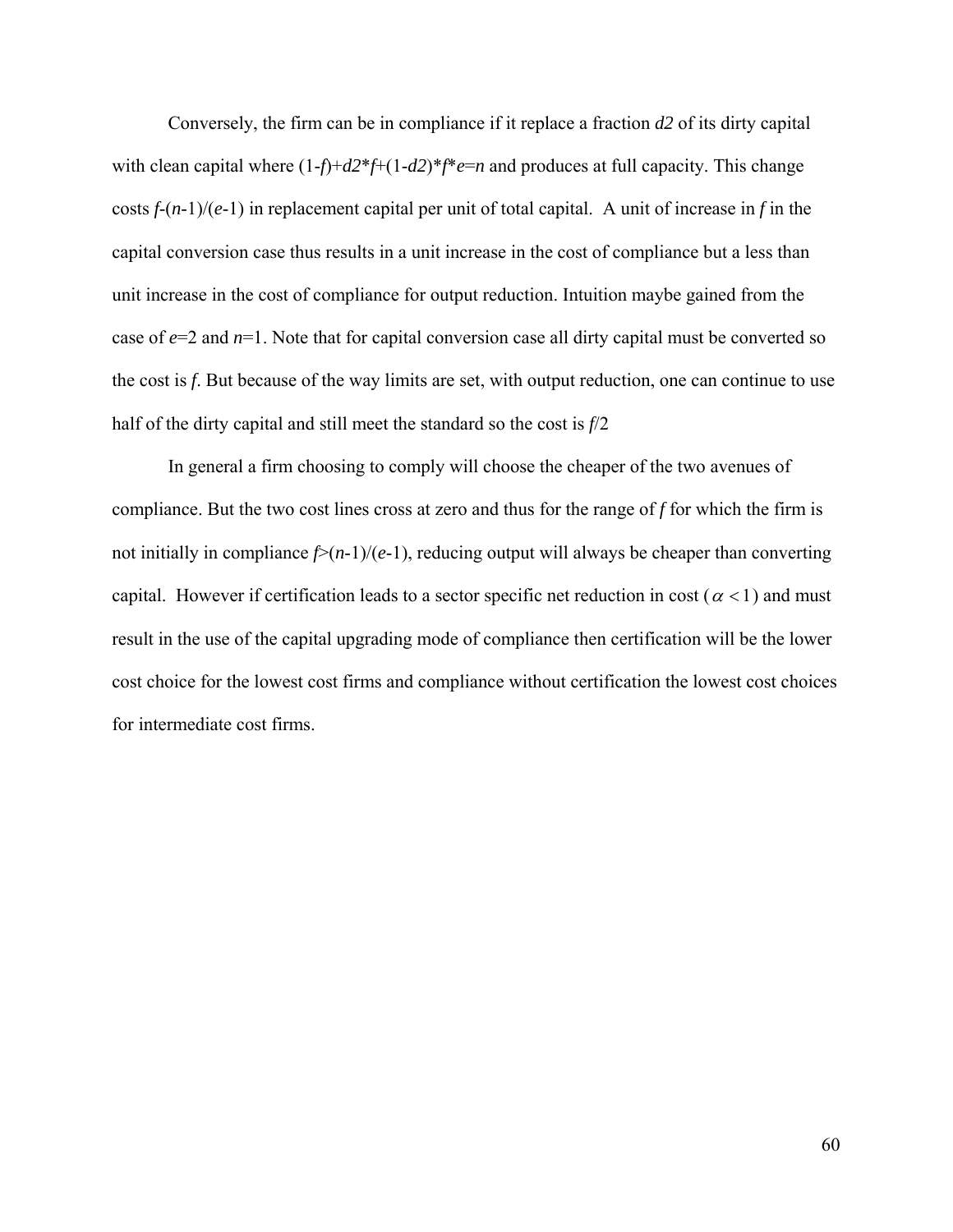# Appendix Tables and Figures

| <b>Appendix Table 1</b>             |     |       |           |  |  |  |
|-------------------------------------|-----|-------|-----------|--|--|--|
| Sector Level Descriptive Statistics |     |       |           |  |  |  |
|                                     | Obs | Mean  | Std. Dev. |  |  |  |
| Percentage Certified                | 160 | 5.1   | 14.5      |  |  |  |
| Percentage Inspected 92-95          | 160 | 31.9  | 67.4      |  |  |  |
| Percentage inspected 95-96          | 160 | 16.3  | 31.5      |  |  |  |
| Percentage inspected 03-06          | 160 | 18.0  | 36.7      |  |  |  |
| Percentage Fined 92-95              | 160 | 81.8  | 12.5      |  |  |  |
| Percentage Fined 03-06              | 160 | 61.8  | 55.2      |  |  |  |
| Number of Establishments            | 160 | 2128  | 6590      |  |  |  |
| Number of Employees                 | 160 | 24575 | 44548     |  |  |  |
| Scale                               | 160 | 74.9  | 125.8     |  |  |  |
| Percentage of Production Exported   | 160 | 31.9  | 35.3      |  |  |  |

Appendix Table 2

| First Stage Regression Results: Inspection Probabilities pre Certificates |                 |                 |                 |                 |  |  |  |
|---------------------------------------------------------------------------|-----------------|-----------------|-----------------|-----------------|--|--|--|
| Dependent variable: Log Fraction Inspected (92-95)                        |                 |                 |                 |                 |  |  |  |
|                                                                           | <b>OLS</b>      | <b>OLS</b>      | <b>OLS</b>      | <b>OLS</b>      |  |  |  |
| Log Fraction Inspected USA                                                | 2.64508         | 2.52734         | 2.30234         | 2.30184         |  |  |  |
|                                                                           | $[0.44868]$ *** | $[0.45024]$ *** | $[0.47947]***$  | $[0.48116]$ *** |  |  |  |
| % production exported                                                     |                 | 0.00162         | 0.00096         | 0.00096         |  |  |  |
|                                                                           |                 | [0.00129]       | [0.00133]       | [0.00134]       |  |  |  |
| Employees per firm                                                        |                 | 0.00253         | 0.00229         | 0.00228         |  |  |  |
|                                                                           |                 | $[0.00111]$ **  | $[0.00112]$ **  | $[0.00113]*$    |  |  |  |
| Log non-compliance pre certificates                                       |                 |                 |                 | $-0.03809$      |  |  |  |
|                                                                           |                 |                 |                 | [0.84942]       |  |  |  |
| Sector Fixed Effects                                                      | N <sub>o</sub>  | N <sub>o</sub>  | Yes             | Yes             |  |  |  |
| Constant                                                                  | $-3.09685$      | $-3.33821$      | $-3.64844$      | $-3.6553$       |  |  |  |
|                                                                           | $[0.18470]$ *** | $[0.19607]***$  | $[0.25284]$ *** | $[0.29616]$ *** |  |  |  |
| <b>Observations</b>                                                       | 160             | 160             | 160             | 160             |  |  |  |

Standard errors in brackets

\* significant at 10%; \*\* significant at 5%; \*\*\* significant at 1%